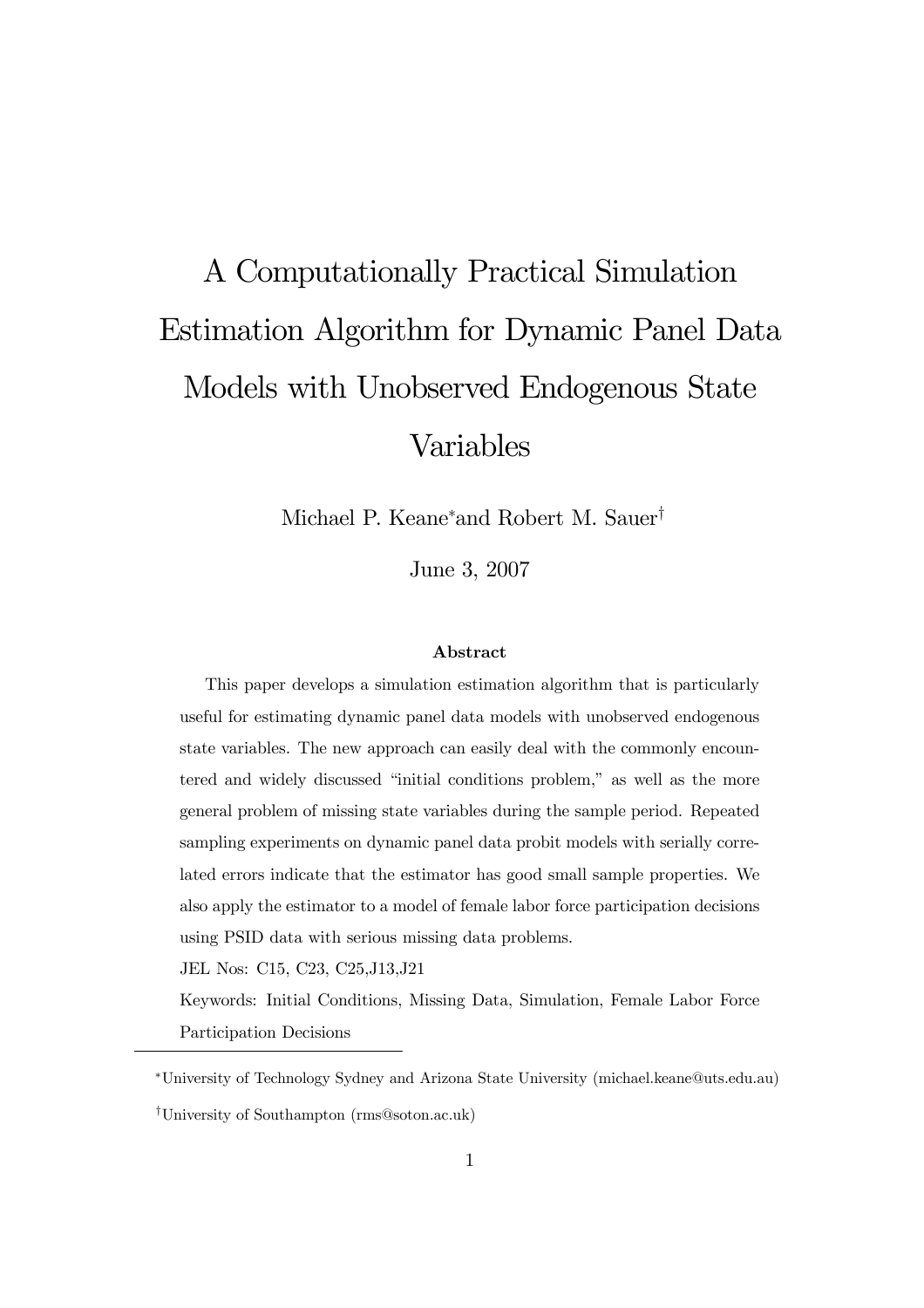## 1 Introduction

The problem of unobserved endogenous state variables arises frequently in the estimation of dynamic discrete choice panel data models. The problem is present whenever there are unobserved initial conditions, i.e., the history of the choice process begins prior to the first period of observed data. The problem is also present whenever panel data sets do not contain complete information on all choices for every individual within the sample period. Consistent estimation in either of these cases requires "integrating out" all possible choice sequences that the individual may have followed. However, as the length of the panel grows and the choice set becomes larger, the "integrating out" solution begins to require very high dimensional integrations, rendering it computationally impractical.

In this paper, we assesses the performance of and empirically implement a new simulated maximum likelihood (SML) estimation algorithm that is particularly useful for estimating dynamic panel data models with unobserved endogenous state variables. The novel estimation technique was recently introduced by Keane and Wolpin (2001) (KW) in order to estimate the parameters of a discrete choice dynamic programming problem with both unobserved initial conditions and missing choice data during the sample period. However, the algorithm has a much wider applicability beyond the special case that KW considered. In fact, it can be used to simulate the likelihood function in any context where it is tractable to perform unconditional simulations of data from the model.

The computational advantage of the new SML estimation algorithm lies in the fact that performing unconditional simulations of data from a model is often straightforward in contexts where performing conditional simulations would be extremely difficult. Simulation of the likelihood in dynamic models typically requires conditional simulation (of choice probabilities conditional on past history), but when past history is not fully observed, conditional simulation is often computationally infeasible. For example, both the GHK and MCMC algorithms require simulation conditional on a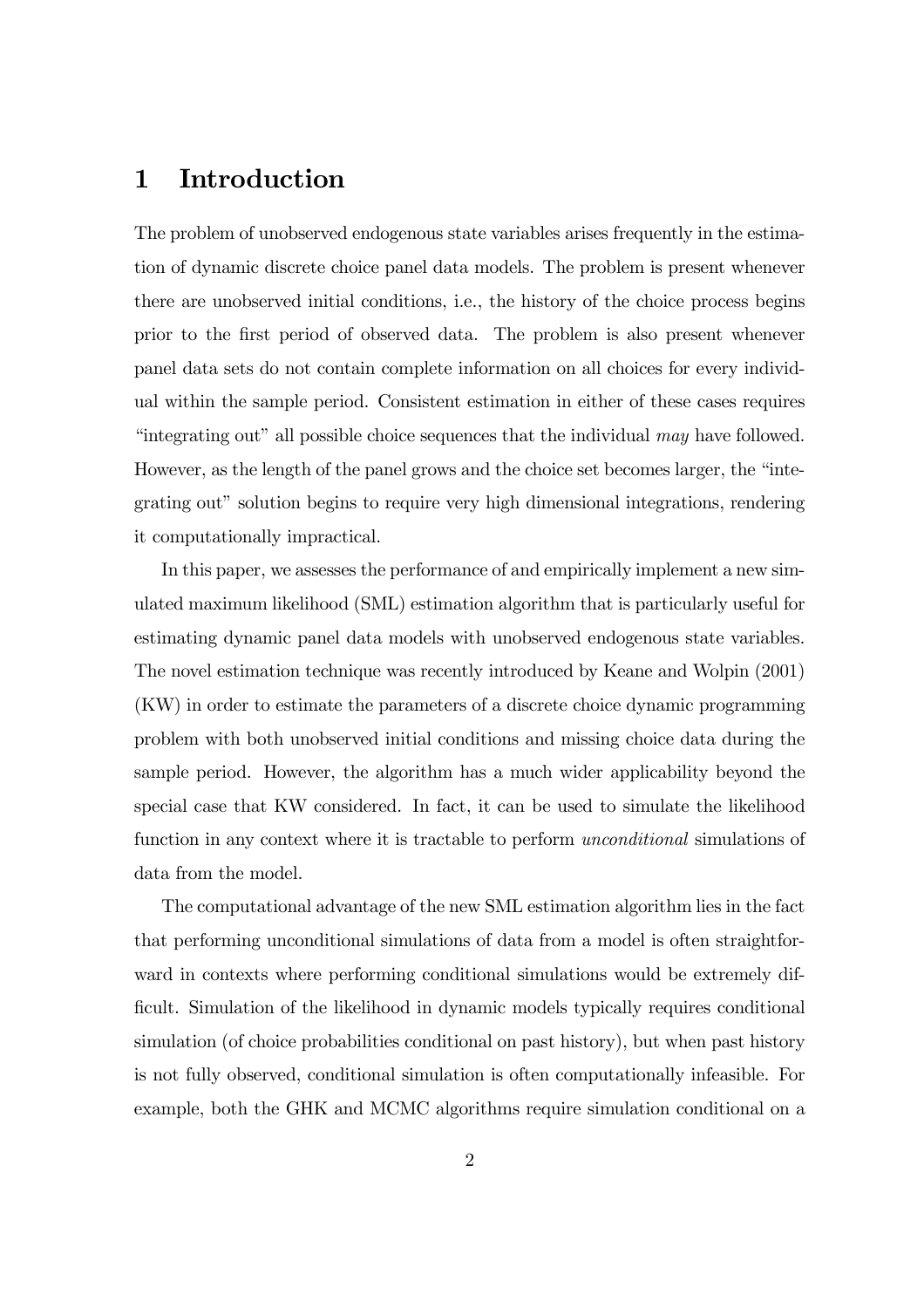draw from the distribution of past error terms. When the econometrician does not observe the entire past history, the draws required to implement these conditional simulation techniques can be very hard to obtain (see Geweke and Keane (2001)). This was the reason that KW could not use GHK.

In this study, we first describe how the SML algorithm developed by KW, which only requires unconditional simulations, can be extended to a number of cases beyond the specific discrete choice dynamic programming problem that they considered. In particular, we assess the performance of the estimator on simple panel data probit models with a time-varying exogenous covariate, lagged endogenous variables and serially correlated errors. Specification of panel data probit models, rather than discrete choice dynamic programs, allows us to focus on and further develop the estimation technique. Note also that the panel data probit model has been a leading case in past discussions of dynamic panel data models with unobserved initial conditions (see Heckman  $(1981a)$ ). The results of a series of repeated sampling experiments on the dynamic probit model show that the SML estimator with the new algorithm has good small sample properties.

We also apply the algorithm to dynamic probit models of female labor force participation using PSID data corresponding to calendar years 1994-2003. A serious missing data problem naturally arises in these panel data because respondents are not interviewed in the years 1998, 2000 and 2002. We use the algorithm to test for the endogeneity of children and nonlabor income in dynamic models of labor force participation that include correlated random effects,  $AR(1)$  serially correlated errors, and a classification error process where the probability of reporting a particular labor force participation state depends on the true participation status as well as lagged reported status. Despite the rich error structure in the model, we reject the null hypothesis that fertility and nonlabor income are exogenous. This result holds in Markov models as well as in models which include a more general process for the effect of lagged endogenous state variables on current utility.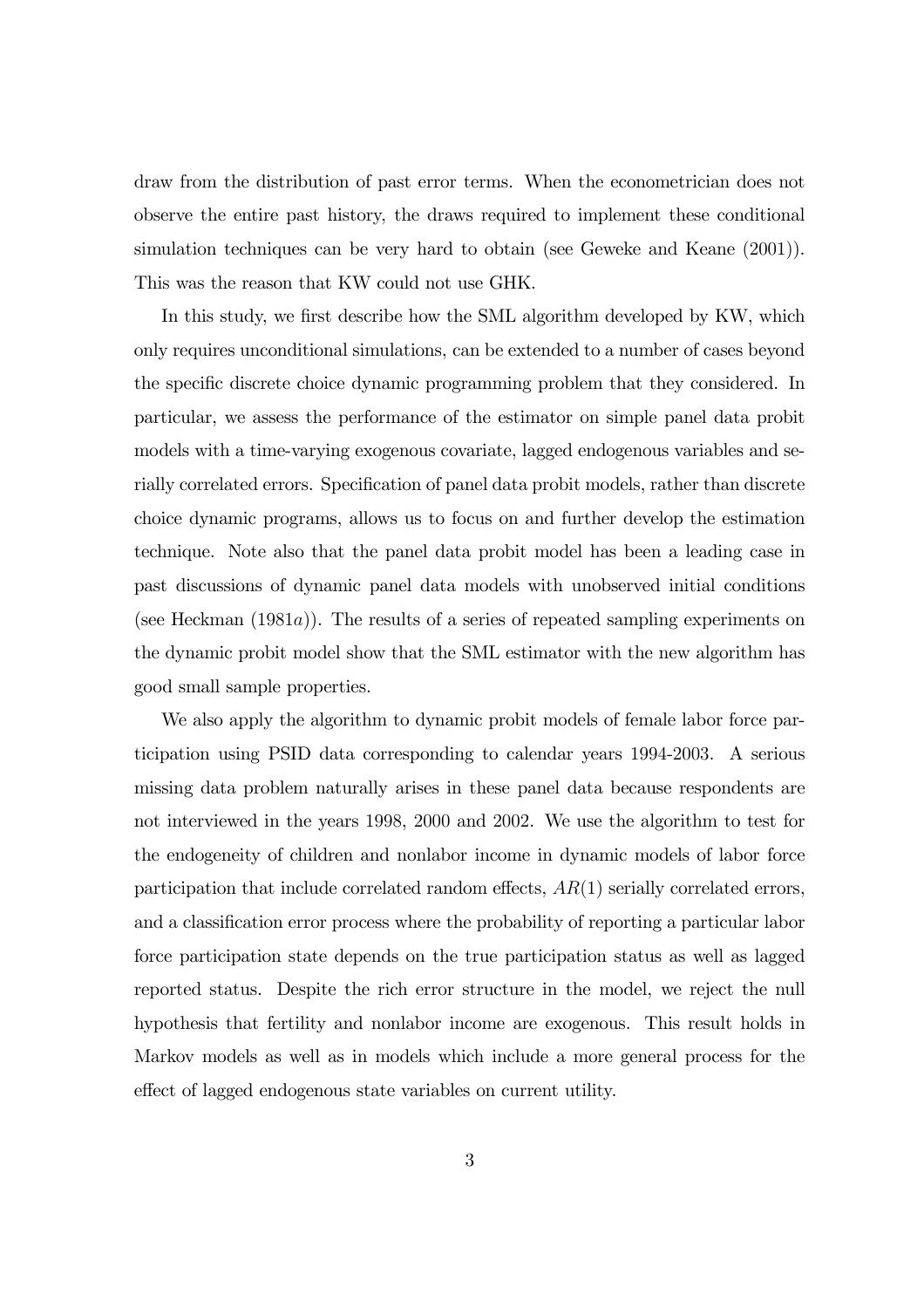The rest of this paper is organized as follows. Section 2 reviews the literature on different approaches to dealing with the problem of unobserved endogenous state variables, and places our algorithm in context. Section 3 describes the general dynamic panel data probit model used in the repeated sampling experiments. Section 4 develops two different models of classification error that are incorporated into the estimation technique. Classification error in discrete outcomes is a key feature of the algorithm. Section 5 describes the estimation algorithm in detail. Section 6 presents Monte-Carlo test results under our first model of classification error (unbiased classification error). Section 7 tests the estimation procedure under our second model of classification error (biased classification error). Section 8 applies the algorithm to a model of female labor force participation. Section 9 summarizes and concludes.

## 2 Background

Computationally tractable solutions to the initial conditions problem, a particular case of the more general problem of unobserved endogenous state variables, have been proposed before in the econometrics literature. Most notably, Heckman (1981a) illustrated how in non-linear dynamic discrete choice settings one could employ the assumption of equilibrium in the dynamic process to derive an expression for the marginal probability of the initial state. Given that equilibrium is a problematic assumption in this context, Heckman (1981a) also considered the estimation of fixed effects models, but concluded that it is best to approximate the marginal probability of the initial state by a probit function which has an error term in the initial state index function that is left freely correlated with the errors in the index functions during the sample period. This approximate solution performed better than the fixed effects probit model, but still produced biases of more than 10% in repeated sampling experiments.

More recently, Wooldridge (2003) re-considered Heckman's approximation proce-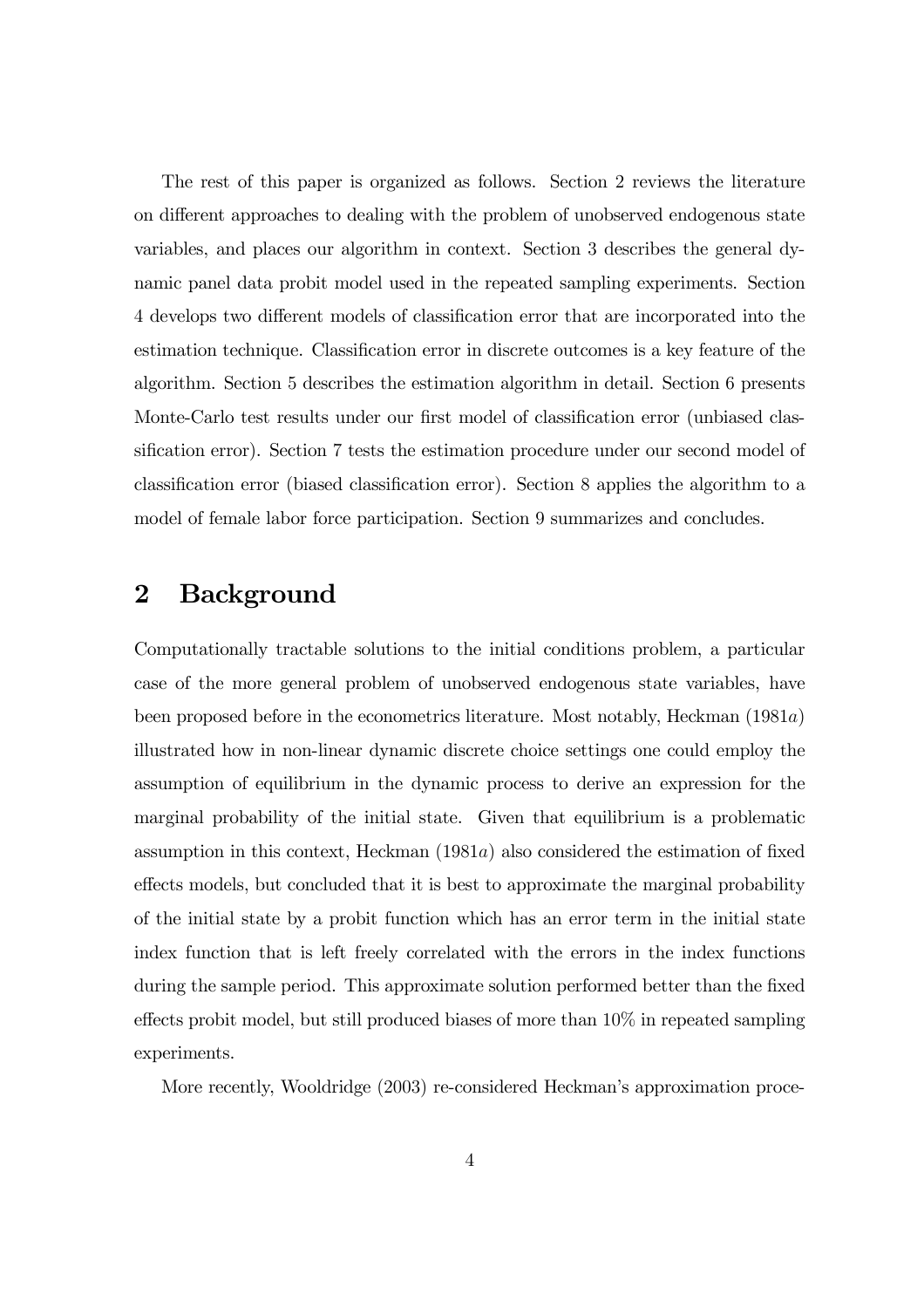dure and proposed an alternative method for handling the initial conditions problem in dynamic, nonlinear random effects models. Wooldridge (2003) suggests conditioning the distribution of unobserved heterogeneity on the initial choice and the observed history of strictly exogenous explanatory variables. This approach is potentially computationally simpler than Heckmanís approximation procedure, however, it has not yet been subject to Monte Carlo tests, nor has it been as widely used in empirical applications.

In contrast to the attention given to the initial conditions problem in dynamic panel data models, alternative solutions to the parallel problem of missing data during the sample period have not yet been extensively explored. Missingness problems frequently arise in data sets used by applied economists. For example, serious missing data problems exist in data sets such as the National Longitudinal Study of Youth (NLSY) and the Panel Study of Income Dynamics (PSID).

Perhaps the most widely known proposed solution to the problem of missing data during the sample period is the EM algorithm (see Dempster, Laird and Rubin (1977)). However, in EM it is often difficult to compute the conditional distribution required for the E (expectation) step of the algorithm (see Ruud (1991)). EM has also not been used very much in econometric applications. Another potential solution is the Gibbs-sampling data-augmentation algorithm. Geweke and Keane (2000) used this approach to deal with unobserved initial conditions and missing data in dynamic earnings models. The problem with data augmentation, as with EM, is that the distribution of a missing value conditional on all other information can be quite complex in dynamic models. Also, MCMC techniques can exhibit instability when trying to impute stochastic terms associated with large number of missing outcomes (a problem noted by Geweke and Keane (2000) when they needed to integrate over long pre-sample histories).

Due to these computational difficulties in solving the missing data problem, applied economists frequently resort to the simpler methods of case deletion and impu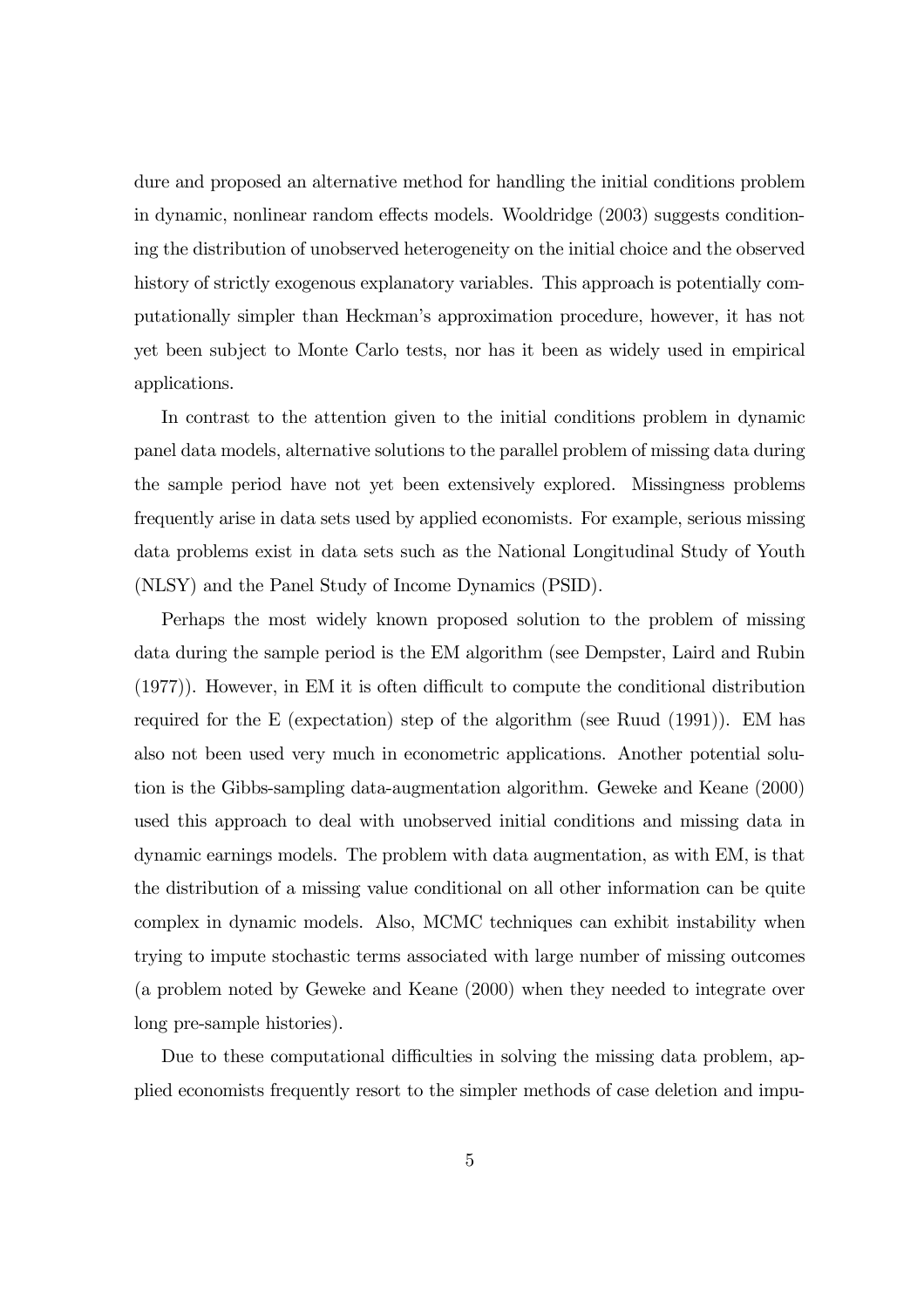tation. Case deletion, which usually takes the form of cutting the individual's history short, can cause large amounts of information to be discarded, resulting in inefficient estimates. It can also introduce biases to the extent that completely observed histories differ systematically from censored histories. Imputation of missing values by ad hoc methods is no less problematic. Imputing averages tends to bias estimated variances and covariances toward zero while imputing predicted values from regression models tends to bias correlations away from zero. An additional problem is that standard errors of estimates from models with imputed data usually do not reflect the added variability due to the imputations.

In contrast to the previous literature, the SML estimation algorithm that we propose in this paper offers a systematic unified "solution" to both the initial conditions problem and the problem of missing data during the sample period. The algorithm does not involve case deletion or ad hoc imputation of missing values, and it is computationally simple. It is computationally simple because it does not require calculation of the initial state probability and the probabilities of events at each date t conditional on the state at the start of time  $t$ , which is the usual approach to construction of the likelihood in dynamic models. In our algorithm, unconditional simulations of the model are used to form the likelihood.

The key assumption that is required in order to form the likelihood in dynamic models using only unconditional simulations is that reported choices are measured with error. Assuming classification error in reported choices avoids the need to condition on past history, and avoids the usual problem in frequency simulation whereby an impractically large number of simulations is necessary to compute choice probabilities. Furthermore, the assumption that choices are measured with error is certainly valid in the vast majority of data sets that economists use.

The classification error process that we incorporate into the model simply specifies some probability that the reported choice is the true choice and some probability that it is not. Classification error of this type is frequently present in data sets with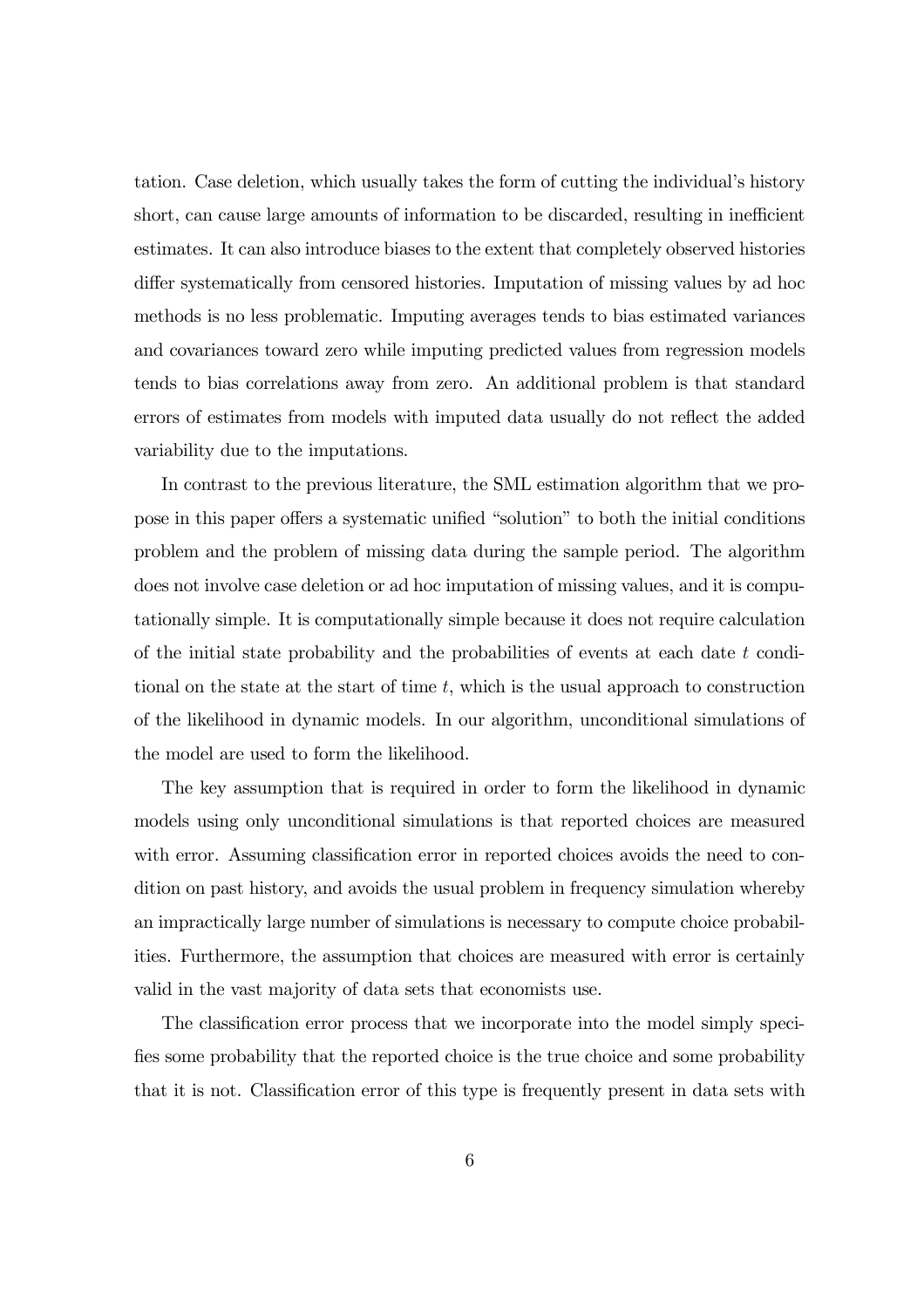discrete outcomes and is popular in applied work (see, e.g., Poterba and Summers (1995) and Flinn (1997)). Moreover, if misclassification is present and not included in the analysis, maximum likelihood estimation leads to biased and inconsistent parameter estimates (Hausman, Abrevaya and Scott-Morton (1998)). Repeated sampling experiments in Hausman et. al. (1998) find considerable biases, in the range of 15% to 25%, in ordinary probit models that fail to incorporate classification error into the likelihood.<sup>1</sup>

In our approach, the investigator has a great deal of flexibility in terms of the details of the classification error process. All that is required is that one can obtain a tractable expression for the probability of observed choices conditional on true choices. One can also specify the classification error process so that it is possible to estimate the extent of classification error in the data. We illustrate this flexibility of the algorithm by considering two different models of classification error in the repeated sampling experiments.

## 3 The Panel Data Probit Model

In the panel data probit model, the utility of the first option, for individual  $i$  at time  $t$ , is denoted as  $u_{it}$ , and the utility of the second option is normalized to zero. Utility is always unobserved to the researcher but the individual is assumed to choose the option which gives greatest utility. We will consider applications of our SML approach to models of the general form

$$
u_{it} = \beta_0 + \beta_1 x_{it} + \sum_{\tau=0}^{t-1} d_{i\tau} \rho_\tau + \varepsilon_{it}
$$
\n
$$
\tag{1}
$$

<sup>&</sup>lt;sup>1</sup>Hausman et. al. (1998) also demonstrate that a distributional assumption on the error term and a monotonicity condition are necessary for separate identification of structural parameters and classification error rates. The dynamic probit models that we consider meet these identification conditions.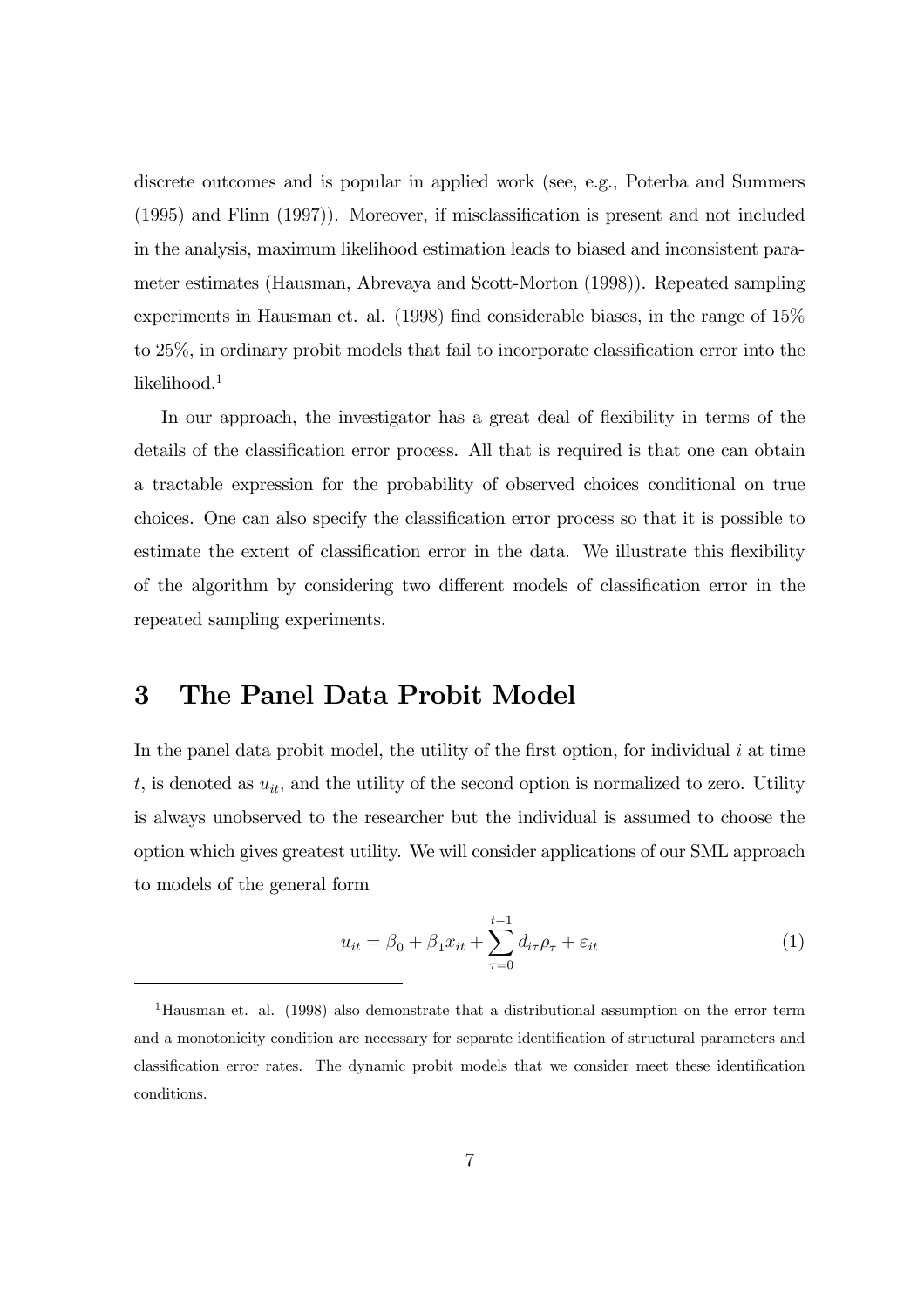where  $x_{it}$  is a strictly exogenous covariate<sup>2</sup> and  $d_{it}$  is the indicator function defined by

$$
d_{it} = \begin{cases} 1 & \text{if } u_{it} \ge 0 \\ 0 & \text{otherwise.} \end{cases}
$$
 (2)

Note that the specification in (1) allows the entire history of past choices to affect current utility. It is, therefore, more general than the familiar first-order Markov process.3 Depreciation in the importance of past choices is captured through the weights  $\rho_{\tau}$ . The theoretical start of the process in the dynamic probit model is, by definition,  $d_{i0} = 0$ .

The error term  $\varepsilon_{it}$  in (1) is assumed to be serially correlated. Serial correlation in the error term implies that lagged choices are endogenous. In the simple case of serially independent errors, lagged choices are exogenous, and the problems we consider in this paper do not arise. Although our approach is very flexible in terms of the nature of the serial correlation that can be accommodated, we consider three leading cases in our experiments. First, the source of serial correlation could be time-invariant random individual effects, i.e.,

$$
\varepsilon_{it} = \mu_i + \eta_{it} \tag{3}
$$

where  $\mu_i$  is normally distributed with zero mean and variance  $\sigma_{\mu}^2$ , and  $\eta_{it}$  is normally distributed with zero mean and variance  $\sigma_{\eta}^2$ . Second, serial correlation could derive from an  $AR(1)$  process,

$$
\varepsilon_{it} = \phi_1 \varepsilon_{i,t-1} + \eta_{it} \tag{4}
$$

where  $\eta_{it}$  has the same distribution as in (3). Third, serial correlation could arise from

<sup>&</sup>lt;sup>2</sup>Generalization to endogenous  $x_{it}$  is straightforward but requires that one specify the  $x_{it}$  process, as would be true in any ML approach.

<sup>3</sup>More general processes than first-order Markov have not been widely used in the economics literature. We suspect that this is due, in part, to the difficulty in dealing with missing data. But, more general models are quite standard in marketing. See, e.g., Erdem and Keane (1996).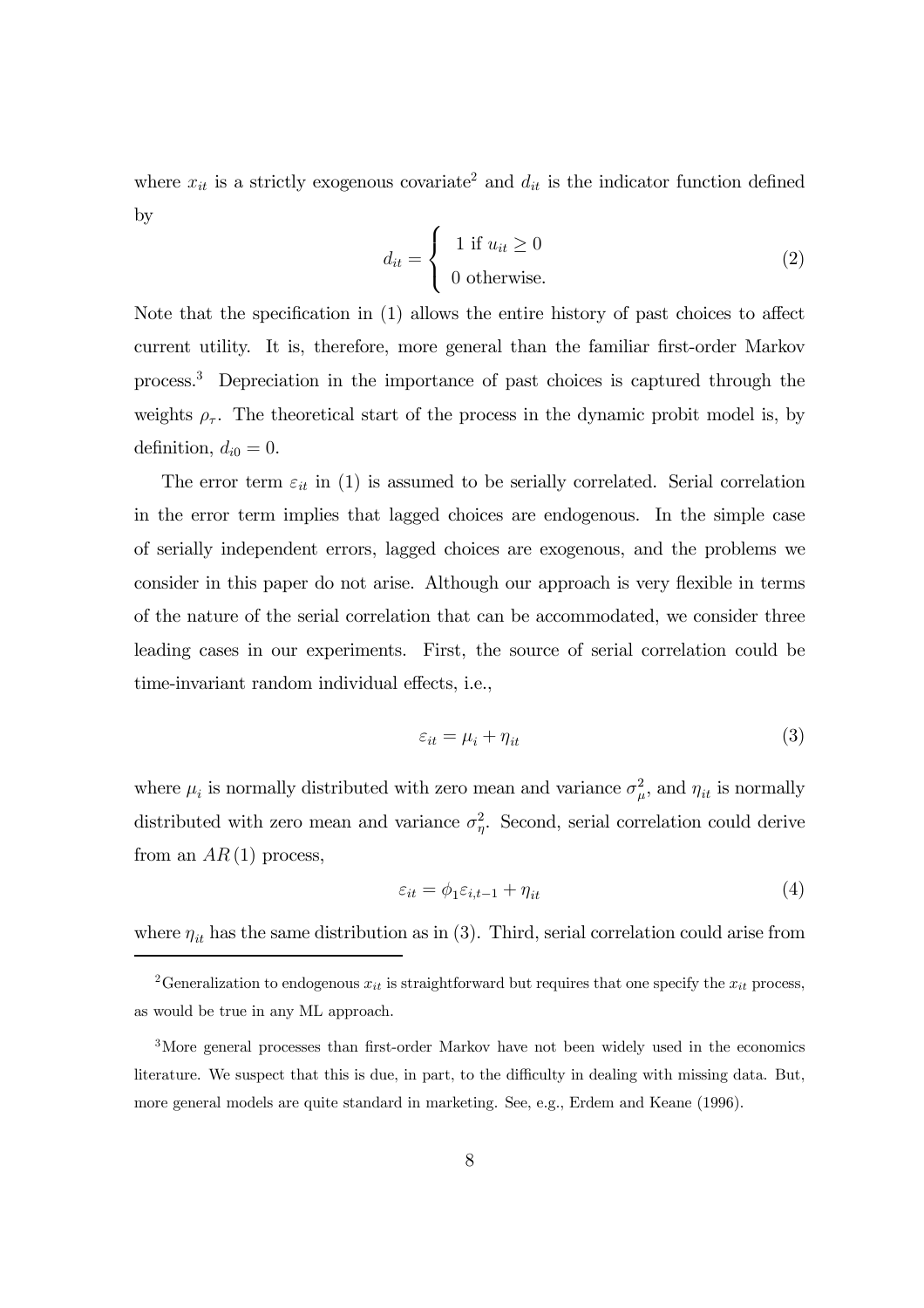a combination of time-invariant random individual effects and an  $AR(1)$  process, i.e.,

$$
\varepsilon_{it} = \mu_i + \xi_{it}
$$
  
\n
$$
\xi_{it} = \phi_1 \xi_{i,t-1} + \eta_{it}
$$
\n(5)

where  $\eta_{it}$  has the same distribution as in (3).

Although the model outlined above may appear somewhat restrictive, it should be noted that the estimation procedure can easily accommodate a wide range of alternative covariate specifications and distributions of the error term. For example, in KW a variant of the algorithm is employed in a multinomial choice setting with an error term that is decomposed into a nonparametric individual effect and a multivariate normal disturbance that is contemporaneously correlated across choices.

While we only consider the scalar process in  $(1)$ , extension to vectors of discrete and mixed discrete/continuous outcomes (as in KW) is straightforward. We emphasize that our goal here is to focus on relatively simple processes, so that repeated sampling experiments are feasible. Furthermore, the relatively simple processes we do consider have been widely used in the literature, and have been the focus of prior work on the initial conditions problem (see Heckman (1981a) and Wooldridge (2003)).

## 4 Classification Error

In our approach, we assume that all discrete outcomes are measured subject to classification error. In most contexts in applied economics this is a sensible assumption. Moreover, our approach can be implemented given any assumed classification error process provided that it is possible to obtain a tractable expression for the probability of observed choices conditional on true choices. Letting  $d_{it}^*$  denote the reported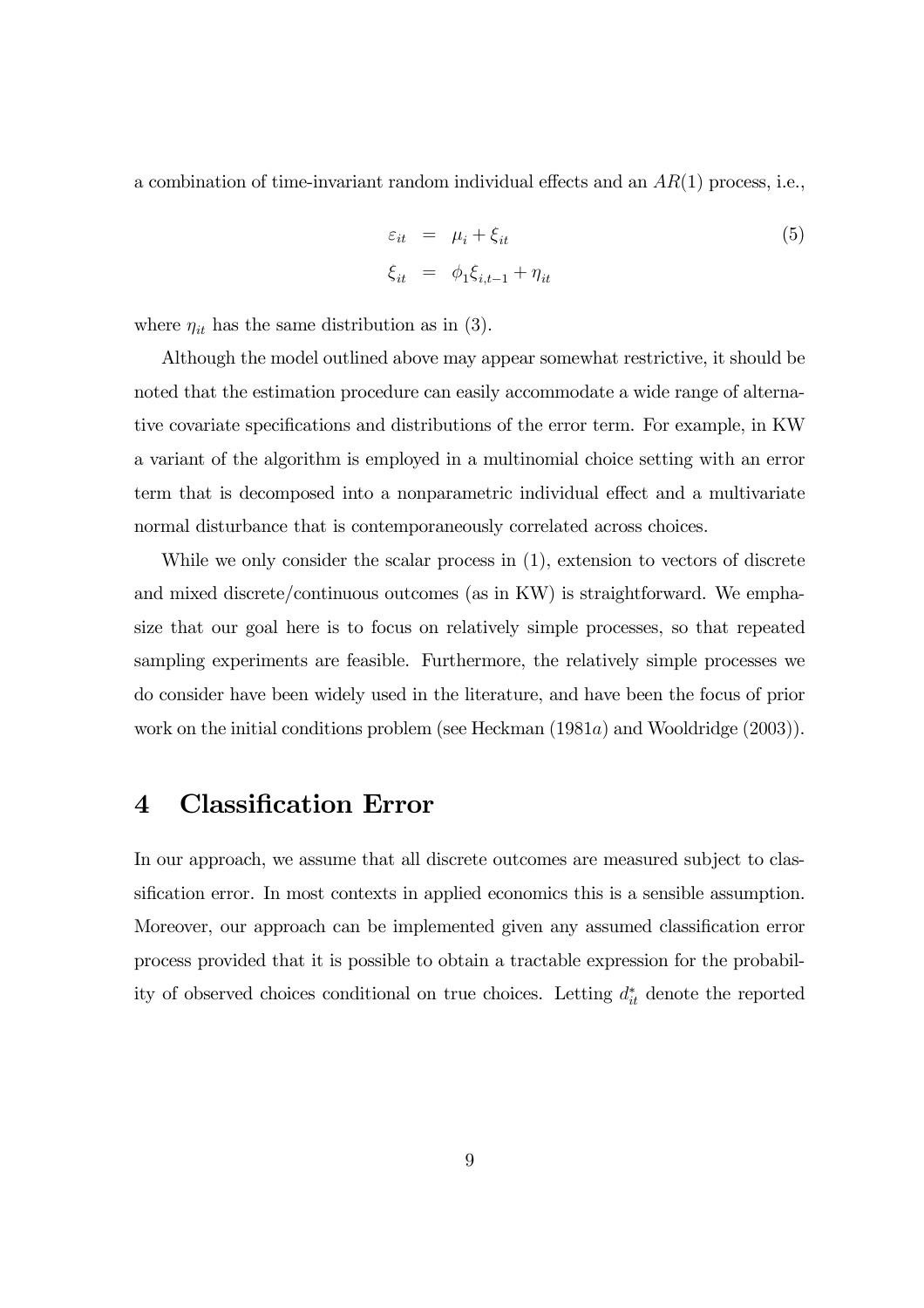choice, the general model of misclassification that we consider is characterized by

$$
\pi_{11t} = \Pr(d_{it}^* = 1 | d_{it} = 1)
$$
  
\n
$$
\pi_{01t} = \Pr(d_{it}^* = 1 | d_{it} = 0)
$$
  
\n
$$
\pi_{00t} = 1 - \pi_{01t}
$$
  
\n
$$
\pi_{10t} = 1 - \pi_{11t}
$$
  
\n(6)

where  $\pi_{11t}$  is the probability that the first option is reported to be chosen  $(d_{it}^* = 1)$ given that the first option is the true choice  $(d_{it} = 1)$ ;  $\pi_{01t}$  is the probability that the first option is reported to be chosen  $(d_{it}^* = 1)$  given that the second option is the true choice  $(d_{it} = 0)$ ; and  $\pi_{00t}$  and  $\pi_{10t}$  are the corresponding conditional probabilities for  $d_{it}^* = 0.$ 

The investigator has a great deal of leeway in terms of how to further specify the classification error rates  $\pi_{11t}$  and  $\pi_{01t}$ . In our Monte Carlo analysis of the estimation algorithm we will consider cases in which the classification error rates are dependent on the true choice, but are otherwise unconditional on the covariates in the model. Classification error rates would depend on the true value of the dependent variable if, for example, workers who change jobs mis-report more often than workers who do not change jobs. Hausman et. al. (1998) find evidence of this type of misclassification in the PSID and the CPS. In a similar vein, Flinn (1997) finds that the mis-reporting of dismissals in the NLSY is an increasing function of the true dismissal state.

Covariate-dependent misclassification could also be easily incorporated into the classification error model. However, we note that if the measurement error process were made a sufficiently flexible function of covariates and lagged choices, one would lose identification of the structural parameters in (1). Identification of structural parameters will be stronger the more parsimonious is the model of misclassification. Moreover, economic theory provides guidance for specification of the decision model but does not necessarily provide guidance for specification of the model of misclassification. For both these reasons, we focus on fairly simple specifications of the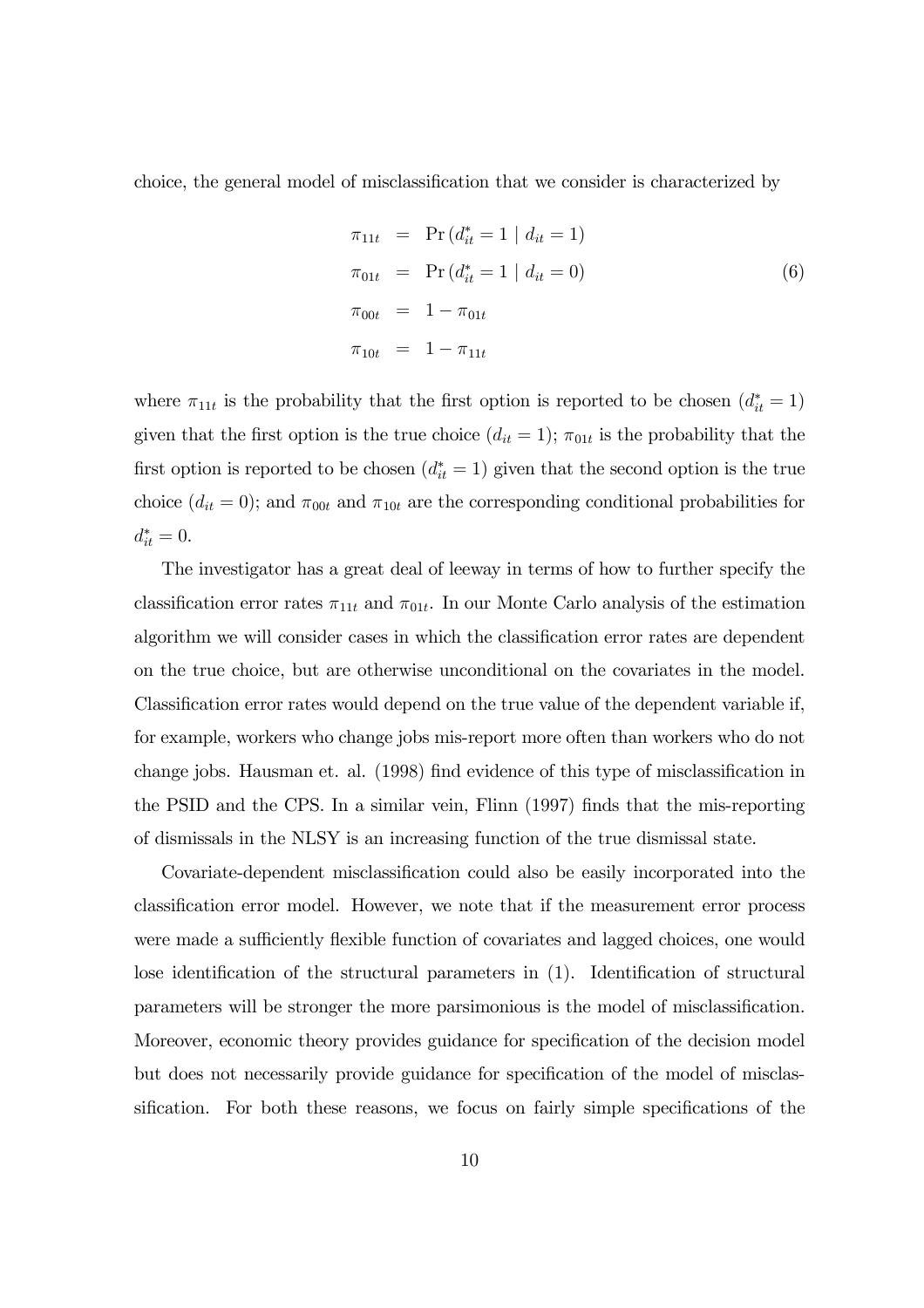classification error process. In what follows, we consider two different specifications distinguished by whether classification error is biased or unbiased, and whether there is dynamic mis-reporting.

### 4.1 Unbiased Classification Error

The assumption that classification error is unbiased imposes a very simple structure on the classification error rates in (6). Unbiasedness in this context means that the probability a person is observed to choose an option is equal to the true probability that the person chooses that option, or  $Pr(d_{it}^* = 1) = Pr(d_{it} = 1)$ . The assumption of unbiased classification error is appealing because it forces the structural parameters of the model to fit the conditional choice frequencies in each period, as opposed to allowing classification error to drive model fit.

Unbiased classification error implies that the classification error rates in (6) are linear in the true choice probability. To see this, note that by definition,

$$
\Pr\left(d_{it}^{*} = 1\right) = \Pr\left(d_{it}^{*} = 1 \mid d_{it} = 1\right) \Pr\left(d_{it} = 1\right) + \Pr\left(d_{it}^{*} = 1 \mid d_{it} = 0\right) \Pr\left(d_{it} = 0\right)
$$
\n(7)

where, in writing  $Pr(d_{it}^* = 1)$  and  $Pr(d_{it} = 1)$ , we have suppressed the obvious dependence of these probabilities on  $x_{it}$  and lagged true choices in order to conserve on notation.

If we write the classification error rates as the following linear functions of  $Pr(d_{it} = 1)$ ,

$$
\Pr(d_{it}^* = 1 | d_{it} = 1) = E + (1 - E) \Pr(d_{it} = 1)
$$
\n
$$
\Pr(d_{it}^* = 1 | d_{it} = 0) = (1 - E) \Pr(d_{it} = 1),
$$
\n(8)

then these expressions can be substituted into (7) and shown to yield  $Pr(d_{it}^* = 1)$  $Pr (d_{it} = 1).$ 

Note that as the true choice probability,  $Pr(d_{it} = 1)$ , approaches one, the probability of a correct classification,  $Pr(d_{it}^* = 1 | d_{it} = 1)$ , also approaches one, which must be the case to preserve unbiasedness. Further, as  $Pr(d_{it} = 1)$  approaches zero,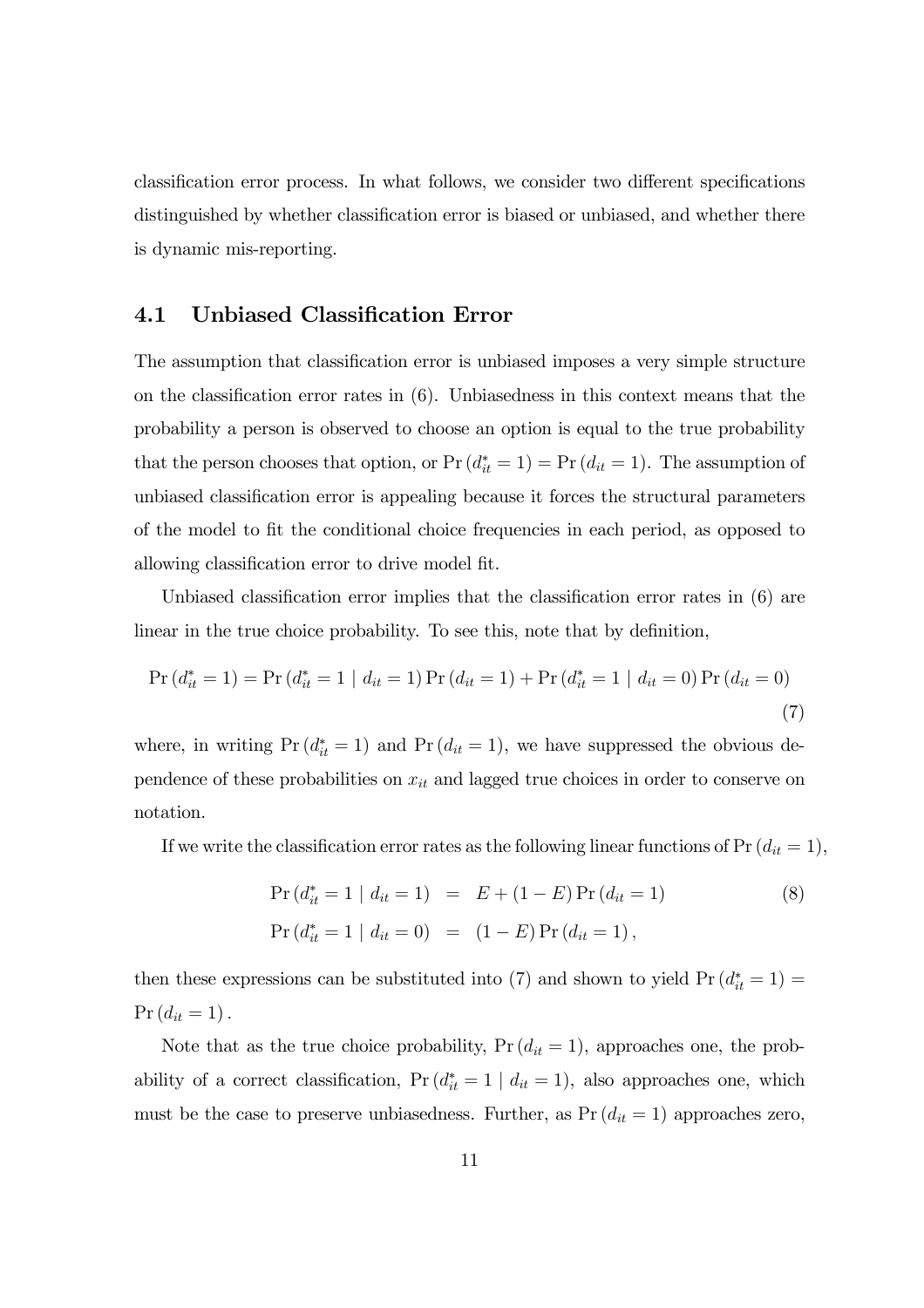Pr ( $d_{it}^* = 1 \mid d_{it} = 1$ ) approaches E. E can thus be interpreted as a "base" classification error rate. In other words, low probability events have a probability equal to E of being classified correctly. The probability of a correct classification increases linearly from  $E$  toward one as the true choice probability approaches one.  $E$  is treated as a free parameter, thus allowing for estimation of the extent of classification error.

In terms of the original notation, the classification error rates can be written as

$$
\pi_{11t} = E + (1 - E) \Pr(d_{it} = 1)
$$
\n
$$
\pi_{01t} = (1 - E) \Pr(d_{it} = 1).
$$
\n(9)

Note the great parsimony that unbiasedness imposes on the classification error process (i.e., it depends on the single parameter  $E$ .) However, one could certainly generalize this specification by letting the base classification error rate  $E$  depend on covariates. In that case, one obtains unbiasedness conditional on covariates.

Note also that this model of unbiased classification error is similar to the "flexible" model of classification error considered in Hausman et. al. (1998). In both classification error schemes, the probability of the reported choice is increasing in the index function determining the true choice. The monotonicity condition for identification of classification error rates is thus satisfied. This is also true for the model of biased classification error that we consider below.

#### 4.2 Biased Classification Error

Any classification error scheme that does not impose the linear relationships in (8) will, in general, lead to a biased classification error process in which  $Pr(d_{it}^* = 1) \neq$  $Pr(d_{it} = 1)$ . The biased classification error scheme that we consider as an alternative to (8) is characterized by the following index function,

$$
l_{it} = \gamma_0 + \gamma_1 d_{it} + \gamma_2 d_{it-1}^* + \omega_{it}
$$
\n
$$
\tag{10}
$$

where  $d_{it}^*$  denotes the reported choice and  $\omega_{it}$  is a stochastic term. If  $l_{it} > 0$  then  $d_{it}^* = 1$ , while  $d_{it}^* = 0$  otherwise. Notice that the specification in (10) allows the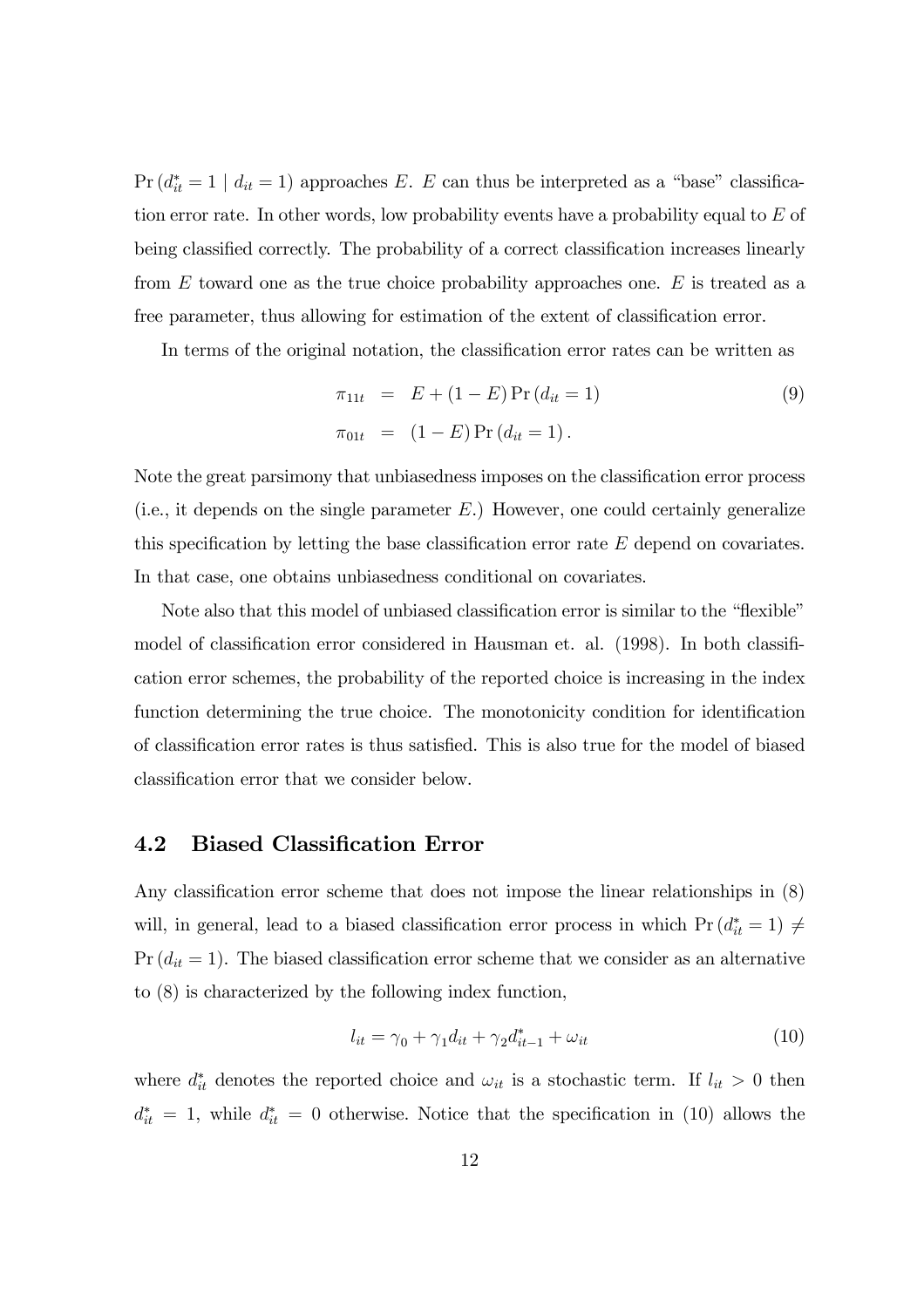probability of reporting a particular choice to differ by the true choice, and allows for dynamic mis-reporting, since  $d_{it-1}^*$  appears in the index function. The greater in magnitude is  $\gamma_2$  (the coefficient on  $d_{it-1}^*$ ), the more likely is persistent mis-reporting.

Assuming  $\omega_{it}$  is distributed logistically yields a tractable, nonlinear expression for the classification error rates,

$$
\pi_{11t} = \Pr(d_{it}^* = 1 \mid d_{it} = 1) = \frac{e^{\gamma_0 + \gamma_1 + \gamma_2 d_{it-1}^*}}{1 + e^{\gamma_0 + \gamma_1 + \gamma_2 d_{it-1}^*}}
$$
\n
$$
\pi_{01t} = \Pr(d_{it}^* = 1 \mid d_{it} = 0) = \frac{e^{\gamma_0 + \gamma_2 d_{it-1}^*}}{1 + e^{\gamma_0 + \gamma_2 d_{it-1}^*}}.
$$
\n(11)

In the next section, we outline the SML estimation algorithm for any specification of the classification error process in (6), as well as for the two specific classification error processes (biased and unbiased) described above in (9) and (11).

## 5 The SML Estimation Algorithm

Suppose the data consist of  $\{D_i^*, x_i\}_{i=1}^N$  where  $D_i^* = \{d_{it}^*\}_{t=1}^T$  is the history of reported choices for individual i,  $x_i = \{x_{it}\}_{t=1}^T$  is the history of the exogenous covariate for individual  $i$ , and  $N$  is the number of individuals in the sample. For ease of exposition, assume that the  ${x_{it}}_{t=1}^T$  history is fully observed for each individual i and that  $t = 1$ is the first period of observed data. Since there may be missing choices during the sample period, let  $I(d_{it}^*$  observed) be an indicator function which equals one if  $d_{it}^*$  is observed, and zero otherwise. Under these conditions, simulation of the likelihood function requires constructing M simulated choice histories for each  ${x_{it}}_{t=1}^T$  history as follows:

1. For each individual  $i$ , draw  $M$  sequences of errors from the joint distribution of  $(\varepsilon_{i1},...,\varepsilon_{iT})$  to form  $\left\{\left\{\{\varepsilon_{it}^m\}_{t=1}^T\right\}_{i=1}^N\right\}_{m=1}^M$ . 2. Given  $\left\{\left\{x_{it}\right\}_{t=1}^T\right\}_{i=1}^N$  and the error sequences  $\left\{\left\{\left\{\varepsilon_{it}^m\right\}_{t=1}^T\right\}_{i=1}^N\right\}_{m=1}^M$ , construct M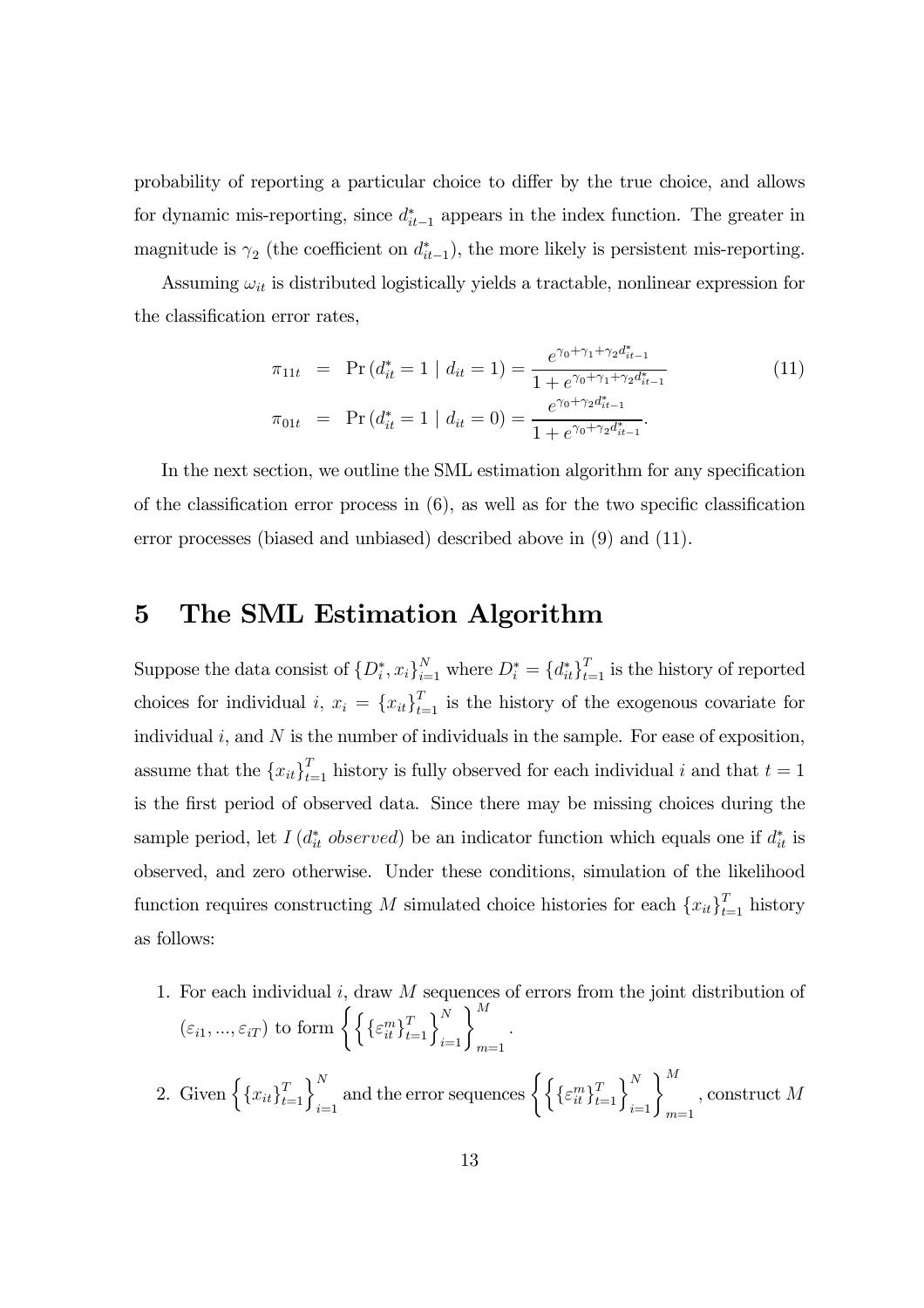simulated choice histories for each individual  $i \n\left\{ \right\}$  $\left\{d_{it}^m \right\}_{t=1}^T \right\}_{i=1}^N \Bigg\}_{m=1}^M$ according to (1) and the decision rule (2).

- 3. Construct the classification error rates  $\left\{\left\{\widehat{\pi}_{jkt}^m\right\}_{t=1}^T\right\}_{m=1}^M$  for each individual i, where  $j$  denotes the simulated choice and k denotes the reported choice. The procedure to do this depends on the assumed classification error process, as we discuss below in steps  $(3a)$  and  $(3b)$ .
- 4. Form an unbiased simulator of the likelihood contribution for each individual i as:

$$
\widehat{P}(D_i^* \mid \theta, x_i) = \frac{1}{M} \sum_{m=1}^M \prod_{t=1}^T \left( \sum_{j=0}^1 \sum_{k=0}^1 \widehat{\pi}_{jkt}^m I \left[ d_{it}^m = j, d_{it}^* = k \right] \right)^{I \left( d_{it}^* \text{ observed} \right)} \tag{12}
$$

where  $\theta$  is the vector of model parameters.

#### Step  $(3a)$ :

In the special case of unbiased classification error, the  $\hat{\pi}_{jkt}^m$ 's in step (3) depend on the true choice probability  $Pr(d_{it} = 1)$  (see equation (9)). Therefore,  $Pr(d_{it} = 1)$  must also be simulated. Pr  $(d_{it} = 1)$  can be computed by forming the unbiased simulator

$$
\widehat{P}\left(d_{it} = 1 \mid H_{it}^{m}\right) = \frac{1}{M} \sum_{m=1}^{M} \Pr\left(\varepsilon_{it} \leq \beta_{0} + \beta_{1} x_{it} + \sum_{\tau=0}^{t-1} d_{i\tau}^{m} \rho_{\tau}\right)
$$
(13)

where  $H_{it}^m = \left\{ \{x_{i\tau}\}_{\tau=1}^t, \{d_{i\tau}^m\}_{\tau=1}^{t-1} \right\}$  is the history of the exogenous covariate and the simulated lagged endogenous covariate through time  $t^4$ .

Then  $\hat{\pi}_{11t}^m = \Pr(d_{it}^* = 1 | d_{it}^m = 1),$  and  $\hat{\pi}_{01t}^m = \Pr(d_{it}^* = 1 | d_{it}^m = 0)$  are, respectively,

$$
\begin{aligned}\n\widehat{\pi}_{11t}^m &= E + (1 - E)\widehat{P}\left(d_{it} = 1 \mid H_{it}^m\right) \\
\widehat{\pi}_{01t}^m &= (1 - E)\widehat{P}\left(d_{it} = 1 \mid H_{it}^m\right)\n\end{aligned} \tag{14}
$$

<sup>4</sup>When  $\varepsilon_{it}$  is distributed normally with mean zero and variance  $\sigma_{\varepsilon}^2$ , the probability in the summation is  $\Phi(a)$  where  $a = \beta' x/\sigma_{\varepsilon}, \ \beta' x = \beta_0 + \beta_1 x_{it} + \sum_{i=1}^{t-1}$  $\sum_{\tau=0} d_{i\tau}^m \rho_{\tau}$ , and  $\Phi$  is the standard normal c.d.f.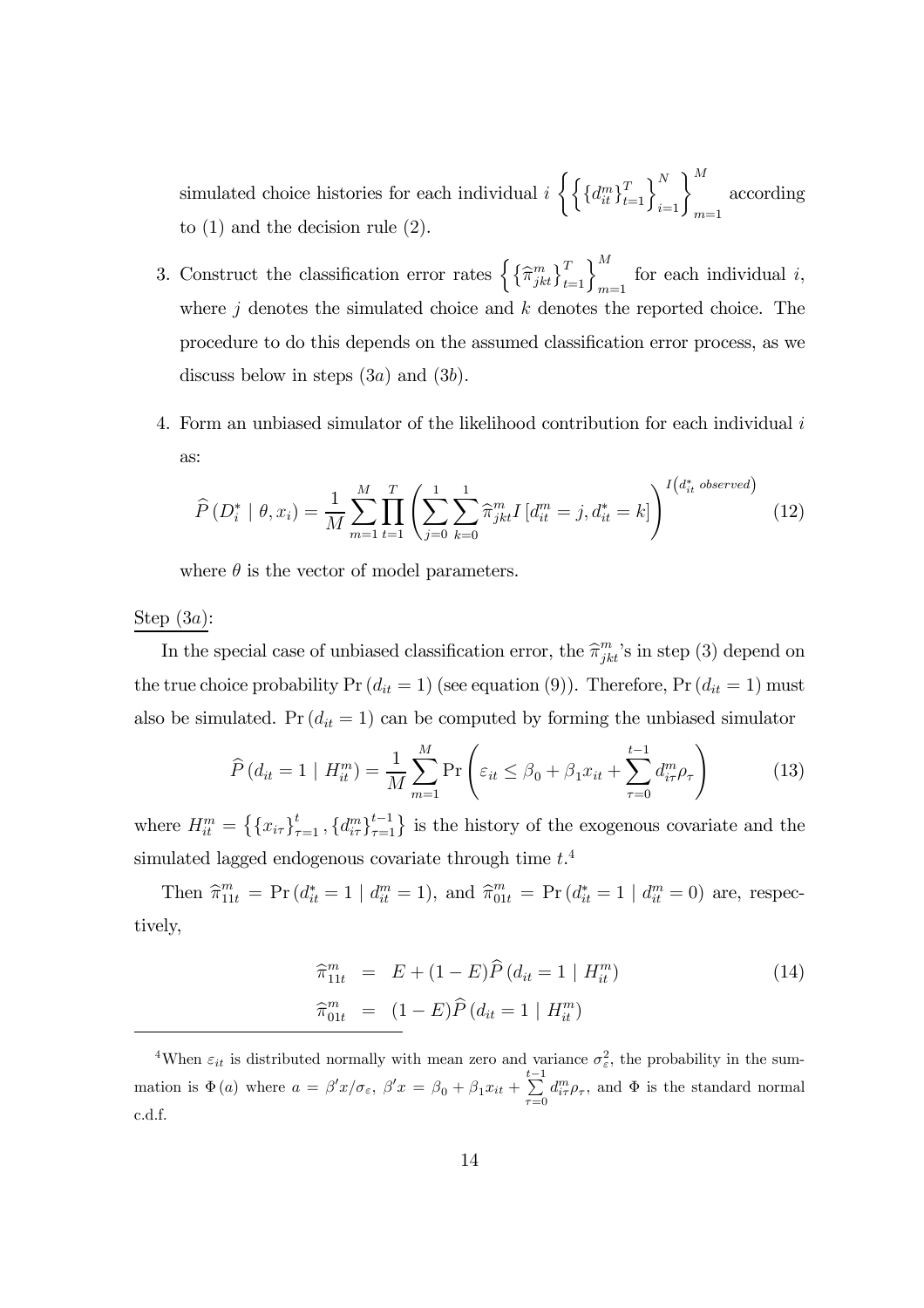Step  $(3b)$ :

In the special case of the biased classification error process given by (11), the  $\hat{\pi}_{jkt}^m$ 's in step (3) depend on the reported choice in the previous period  $d_{i,t-1}^*$ . If the reported choice in the previous period is missing,  $d_{i,t-1}^*$  must be simulated. The reported choice in the previous period can be easily simulated according to (10). The simulated  $d_{i,t-1}^*$  is denoted as  $d_{i,t-1}^{*m}$ . Let  $d_{i,t-1}^{*m} = I(d_{i,t-1}^*$  observed)  $d_{i,t-1}^*$  +  $\left(1-I\left(d^*_{i,t-1}\;observed\right)\right)d^{*m}_{i,t-1}.$ 

Then  $\hat{\pi}_{11t}^m = \Pr(d_{it}^* = 1 | d_{it}^m = 1)$  and  $\hat{\pi}_{01t}^m = \Pr(d_{it}^* = 1 | d_{it}^m = 0)$  are, respectively,

$$
\widehat{\pi}_{11t}^m = \frac{e^{\gamma_0 + \gamma_1 + \gamma_2 d_{it-1}^{*(m)}}}{1 + e^{\gamma_0 + \gamma_1 + \gamma_2 d_{it-1}^{*(m)}}}
$$
\n
$$
\widehat{\pi}_{01t}^m = \frac{e^{\gamma_0 + \gamma_2 d_{it-1}^{*(m)}}}{1 + e^{\gamma_0 + \gamma_2 d_{it-1}^{*(m)}}}
$$
\n(15)

The estimation procedure described in steps (1) through (4) builds the likelihood contribution for each individual by averaging, over M simulated choice histories, the product of the appropriate classification error rates implied by the simulated choice history  ${d_{it}^m}_{t=1}^T$  and the observed choice history  ${d_{it}^*}_{t=1}^T$ . In step (4) the indicator function  $I[d_{it}^m = j, d_{it}^* = k]$  "picks out" the appropriate classification error rate by comparing  $d_{it}^*$  to  $d_{it}^m$ . If  $d_{it}^*$  is unobserved, then the value of  $I(d_{it}^*$  observed) is zero, and there is no contribution to the likelihood (i.e., one simply enters one in the product) in period  $t<sup>5</sup>$ 

Note that any observed choice history has non-zero probability conditional on any simulated choice history. This reflects the fact that any simulated choice history can generate any observed choice history when there is classification error. It is also important to note that (12) builds the likelihood using unconditional simulations of

<sup>&</sup>lt;sup>5</sup>If choices are not missing at random, the probability that the choice is not observed can be incorporated into the product, in place of the number one. A similar correction can be made to handle endogenous attrition.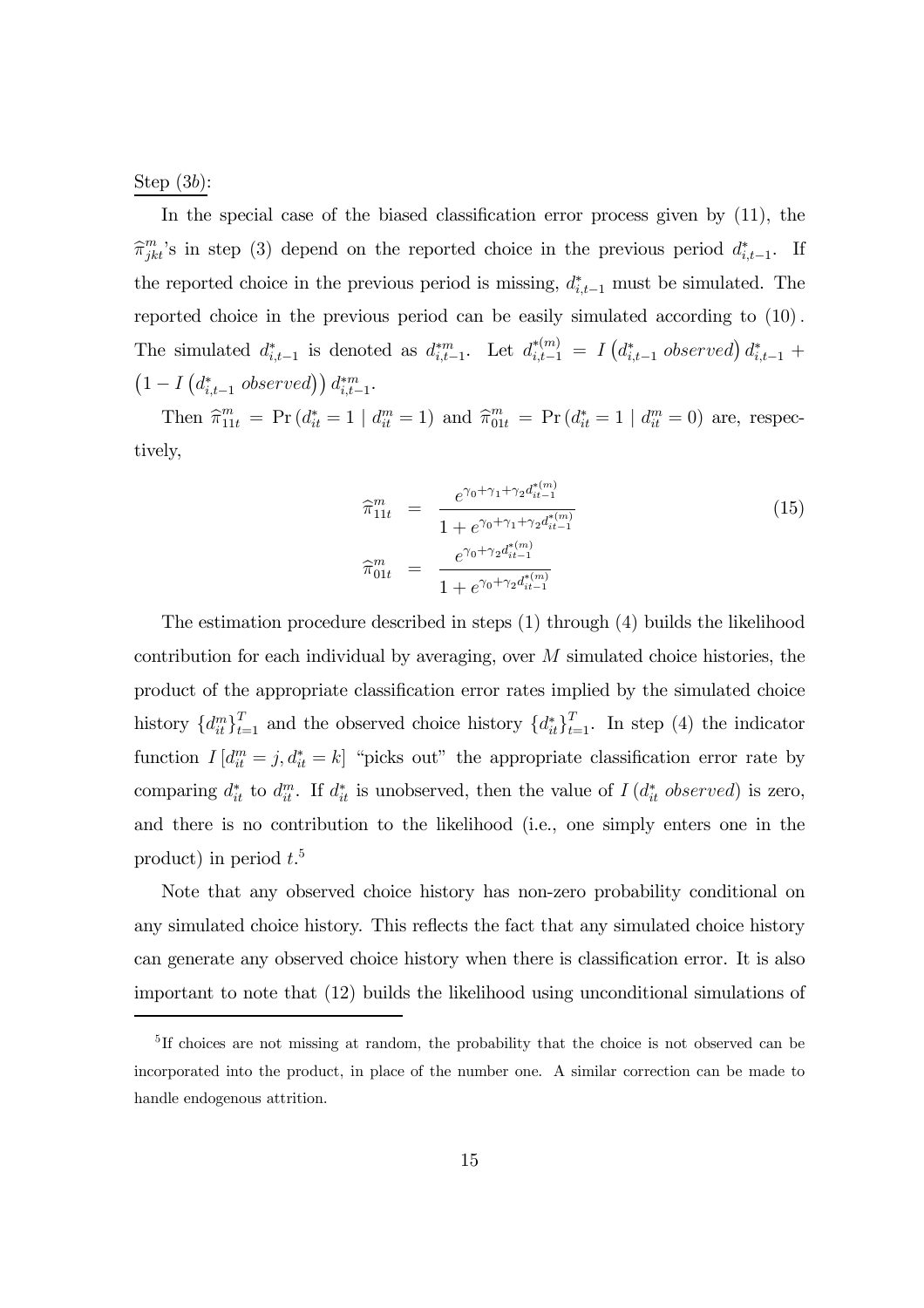the model. The simulation of conditional probabilities like  $P(d_{it} | H_{it})$  is completely avoided, circumventing the severe computational problems that typically arise if  $H_{it}$ is not fully observed. In the unconditional approach, the state space is updated according to previous simulated choices, rather than previous reported choices, which then determine current simulated choices.

The asymptotic properties of the SML estimator described here are the same as were discussed in Lee (1992) and Pakes and Pollard (1989). Consistency and asymptotic normality require that  $\frac{M}{\sqrt{N}} \to \infty$  as  $N \to \infty$ . The estimator we have described is just a special case of SML, differentiated from past approaches only in terms of the algorithm used to simulate the likelihood contribution. However, the importance of this should not be underestimated. Past Monte Carlo work has repeatedly shown that within the class of SML estimators that share common asymptotic properties, finite sample performance hinges critically on the quality of the particular algorithm used to simulated choice probabilities (see Geweke and Keane (2001) for a review).

#### 5.1 Missing Covariates and Initial Conditions

The estimation procedure described above needs to be only slightly modified in order to accommodate missing exogenous covariates and/or an initial conditions problem. In the case of missing covariates, each missing  $x_{it}$  is simulated according to the assumed process generating the  $x_{it}$ 's. For example, suppose the  $x_{it}$ 's are time-varying and stochastic and follow the  $AR(1)$  process,

$$
x_{it} = \phi_2 x_{i, t-1} + \nu_{it} \tag{16}
$$

where  $\nu_{it}$  is normally distributed with zero mean and variance  $\sigma_v^2$ , and where  $x_{i0} =$ 0. If  $x_{it-1}$  is observed and  $x_{it}$  is missing, then the missing  $x_{it}$  is replaced by  $\hat{x}_{it}^m$ which equals  $\phi_2 x_{it-1}$  plus a draw from the  $\nu_{it}$  distribution. A new draw from the  $\nu_{it}$ distribution is taken for each simulated choice history m.

The likelihood contribution for each individual  $i$  in this case becomes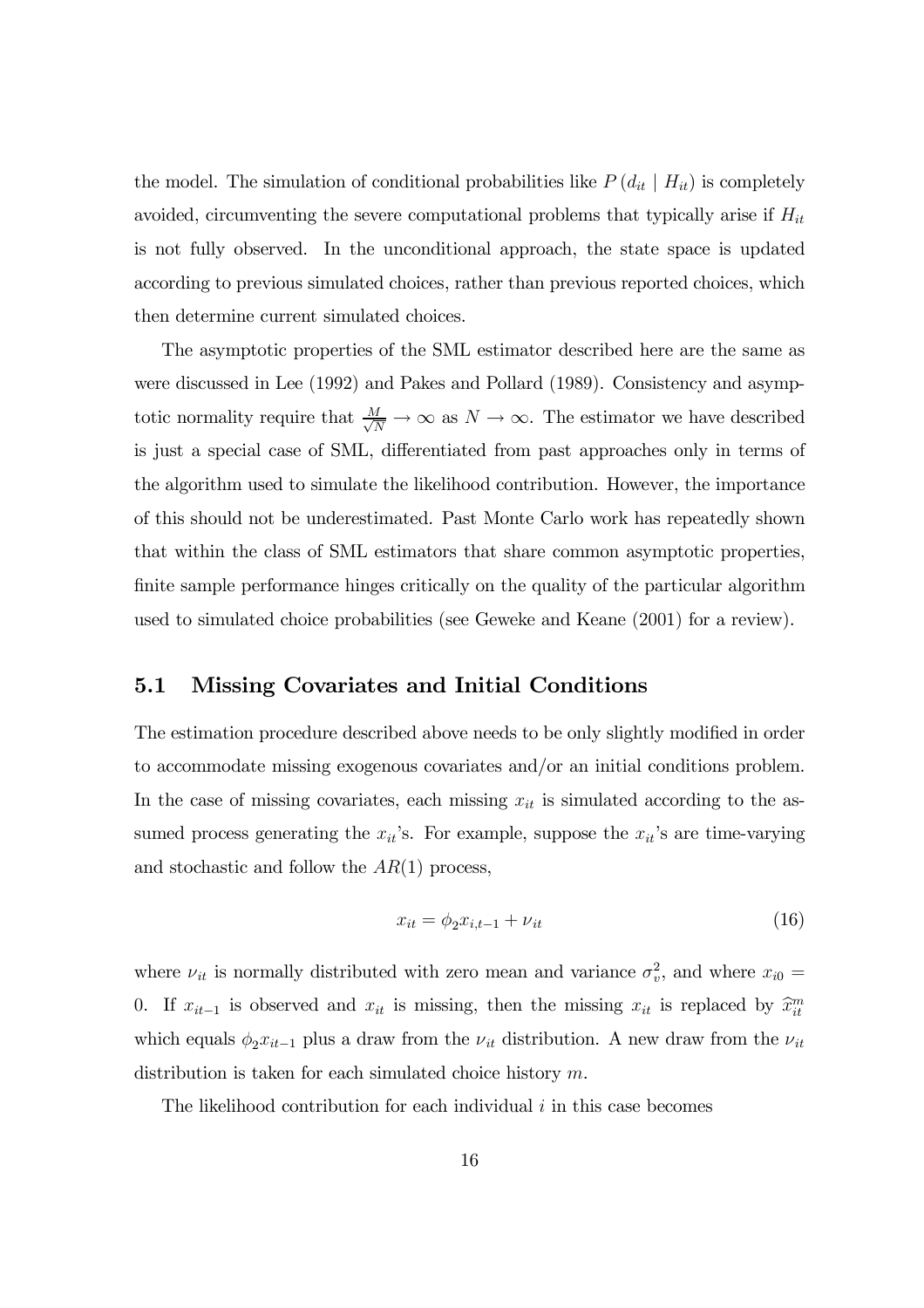$$
\widehat{P}(D_i^*, x_i | \theta) = \frac{1}{M} \sum_{m=1}^{M} \prod_{t=1}^{T} f_m(x_{it})^{I(x_{it} \text{ observed})} \left( \sum_{j=0}^{1} \sum_{k=0}^{1} \widehat{\pi}_{jkt}^m I[d_{it}^m = j, d_{it}^* = k] \right)^{I(d_{it}^* \text{ observed})}
$$
\n(17)

where  $f_m(x_{it})$  is the density of the exogenous covariate.

Under the assumption that  $\nu_{it}$  is distributed normally, the density of  $x_{it}$  according to draw sequence  $m$  is,

$$
f_m(x_{it}) = \frac{1}{\sigma_v} \phi \left( \frac{x_{it} - \phi_2 \hat{x}_{it-1}^{(m)}}{\sigma_v} \right)
$$
 (18)

where  $\hat{x}_{it-1}^{(m)} = I(x_{i,t-1} \text{ observed}) x_{it-1} + (1 - I(x_{i,t-1} \text{ observed})) \hat{x}_{it-1}^{m}$  and  $\phi$  is the standard normal p.d.f.. Note that in the period in which  $x_{it}$  is missing, the density does not affect the likelihood (or one enters the product).  $f_m(x_{it})$  affects the likelihood only when  $x_{it}$  is observed. The parameters  $\phi_2$  and  $\sigma_v$  now become part of the parameter vector  $\theta$ .

In the case of an initial conditions problem,  $t = 1$  is not the first period of observed data. Let  $t = \tilde{\tau}$  be the first period of observed data where  $\tilde{\tau} > 1$ . Simulated choice histories are still constructed from the theoretical start of the process, i.e., from  $t = 0$ with  $d_{i0} = x_{i0} = 0$ , irrespective of the value of  $\tilde{\tau}$ . If the  $x_{it}$ 's are also missing, the path of  $x_{it}$ 's must be simulated from  $t = 1$  until  $t = \tilde{\tau}$ .<sup>6</sup>

The likelihood contribution for each individual  $i$  in this case takes the form  $P(D_i^*, x_i | \theta) =$ 

$$
\frac{1}{M} \sum_{m=1}^{M} \prod_{t=\widetilde{\tau}}^{T} f_m(x_{it})^{I(x_{it} \text{ observed})} \left( \sum_{j=0}^{1} \sum_{k=0}^{1} \widehat{\pi}_{jkt}^m I\left[d_{it}^m = j, d_{it}^* = k\right] \right)^{I\left(d_{it}^* \text{ observed}\right)} \tag{19}
$$

In (19), the first  $d_{it}^*$  is observed at  $t = \tilde{\tau}$ , which is the only difference between (17) and (19). In Heckman's approximation method, one would specify a distribution for

<sup>&</sup>lt;sup>6</sup>If the first period of observed data is individual specific, simply replace  $\tilde{\tau}$  with  $\tilde{\tau}_i$ . Note that if the model before  $\tilde{\tau}_i$  is different from the model after  $\tilde{\tau}_i$  (e.g., due to a non-stationarity), one could simulate outcomes accordingly from the two models.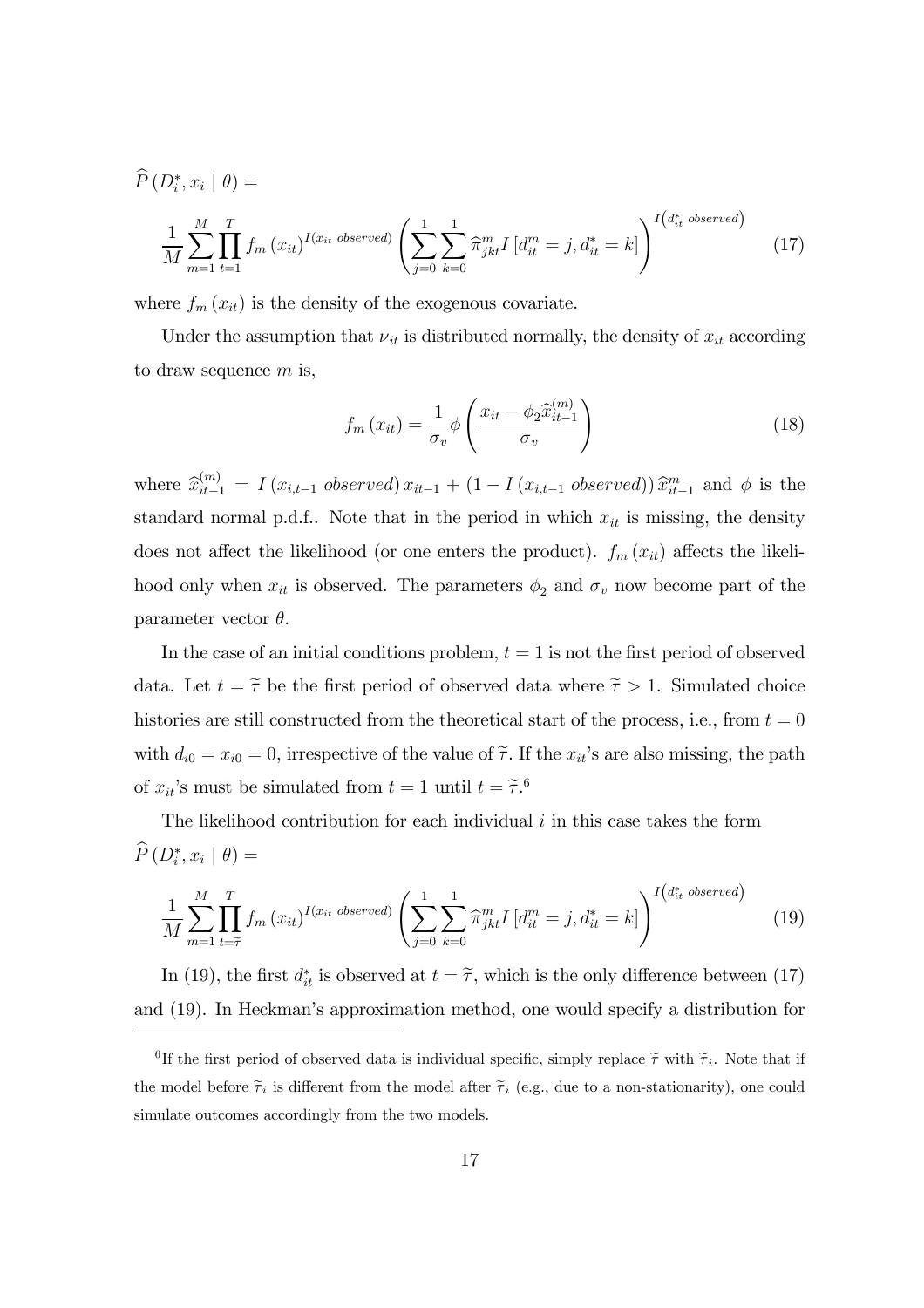$d^*_{i\tilde{\tau}}$ . In our method, it is not necessary to construct a marginal distribution for the initial state. The distribution of the initial state in period  $\tilde{\tau}$  is implicitly determined by the simulated choice and covariate history from  $t = 1$  through  $t = \tilde{\tau} - 1$ .

In some economic applications, the process has a natural start date (e.g., age 16 for decisions to stay in school or enter the labor force). In other applications, all that can be known reliably is that the process started well before the observation period. In that case, one might just set  $\tilde{\tau}$  large enough so that estimates are not sensitive to further increases. Alternatively, if the theoretical start of the process can not be determined, one could easily nest Heckman's approximation method inside our algorithm, as a simple way to handle the initial period, and still handle the problem of missingness during the sample period. Hybrid approaches such as these will be explicitly considered below.

#### 5.2 Importance Sampling

The estimation procedure can also be easily modified to take advantage of importance sampling techniques that smooth the likelihood function and enable the use of standard gradient methods of optimization.<sup>7</sup> The non-smoothness of the simulated likelihood function arises because, holding the draw sequence  $\{\varepsilon_{it}^m\}_{t=1}^T$  fixed, a change in  $\theta$  can induce discrete changes in the  $\{d_{it}^{m}\}_{t=1}^{T}$  sequence. We smooth the likelihood by first constructing simulated choice histories  $\{d_{it}^m(\theta_0)\}_{t=1}^T$  at an initial  $\theta_0$ . We then hold the  ${d_{it}^m(\theta_0)}_{t=1}^T$  sequences fixed as we vary  $\theta$ . Each simulated choice sequence then has an associated importance sampling weight,  $W_m(\theta)$ , that varies with  $\theta$ . The basic idea of importance sampling is that, when we change  $\theta$ , sequences that are more (less) likely under the new  $\theta$  receive increased (reduced) weight. Thus, we have

$$
W_m(\theta) = \frac{P(d_{i1}^m(\theta_0), ..., d_{iT}^m(\theta_0) | \theta, x_i)}{P(d_{i1}^m(\theta_0), ..., d_{iT}^m(\theta_0) | \theta_0, x_i)}
$$
(20)

<sup>&</sup>lt;sup>7</sup>The non-smooth version of the estimation algorithm considered until now necessitates the use of non-gradient methods of optimization such as the downhill simplex method.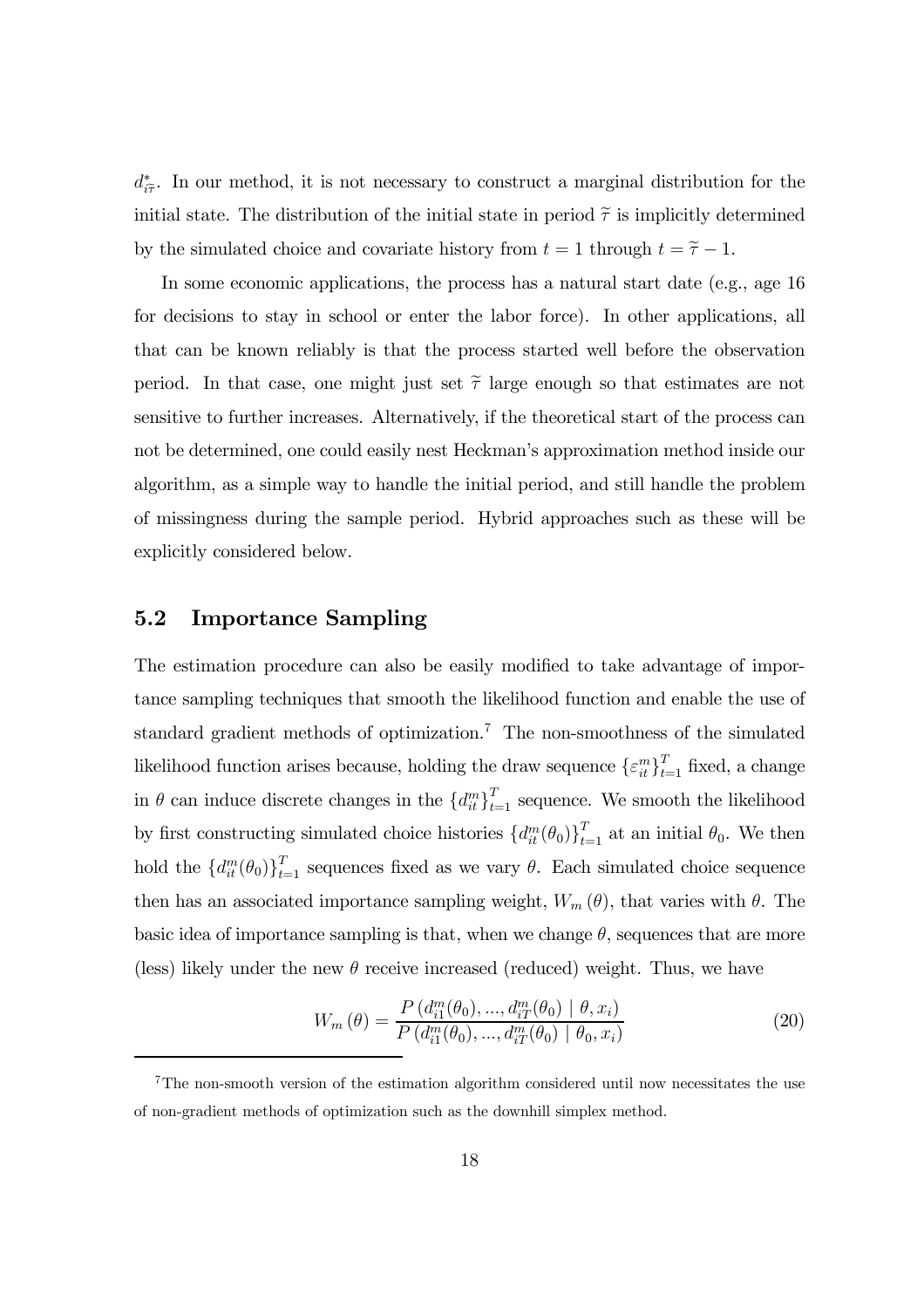where the numerator is the joint probability that simulated choice history  $m$  occurs given the current trial parameter vector  $\theta$ , while the denominator is the joint probability that simulated choice history m occurs given the initial vector of trial parameters  $\theta_0$ . The joint probability of simulated choice history m in (20) is

$$
\prod_{t=1}^{T} \Pr\left(\varepsilon_{it} \leq \beta_0 + \beta_1 x_{it} + \sum_{\tau=0}^{t-1} d_{i\tau}^m \rho_\tau\right).
$$
\n(21)

An alternative way to smooth the likelihood function is to construct, at the initial  $\theta_0$ , simulated choice histories  $\{d_{it}^m(\theta_0)\}_{t=1}^T$  and the latent variable sequences  $\{U_{it}^m(\theta_0)\}_{t=1}^T$  that generate  $\{d_{it}^m(\theta_0)\}_{t=1}^T$ , where  $U_{it}^m(\theta_0) = \beta_0 + \beta_1 x_{it} +$  $\sum_{i=1}^{t}$  $\tau = 0$  $d_{i\tau}^m \rho_{\tau} + \varepsilon_{it}.$ One then holds both the  $\{d_{it}^m(\theta_0)\}_{t=1}^T$  and  $\{U_{it}^m(\theta_0)\}_{t=1}^T$  sequences fixed as  $\theta$  varies. In this approach, each simulated choice sequence receives an importance sampling weight,  $W_m(\theta)$ , that takes the form,

$$
W_m(\theta) = \frac{g(U_{i1}^m(\theta_0), ..., U_{iT}^m(\theta_0) | \theta, x_i)}{g(U_{i1}^m(\theta_0), ..., U_{iT}^m(\theta_0) | \theta_0, x_i)}
$$
(22)

where  $g(\cdot)$ , the joint density of simulated latent variable sequence m, is the product of standardized  $U_{it}^m(\theta_0)$  densities. That is, the joint density of simulated choice history  $m$  in (22) is

$$
g\left(\cdot\right) = \prod_{t=1}^{T} \frac{1}{\sigma_{\varepsilon}} \phi\left(\frac{1}{\sigma_{\varepsilon}} \left[U_{it}^{m}(\theta_{0}) - \beta_{0} + \beta_{1}x_{it} + \sum_{\tau=0}^{t-1} d_{i\tau}^{m} \rho_{\tau}\right]\right)
$$
(23)

where  $\phi$  is the standard normal p.d.f.. The weights in (22) may be easier to calculate than the weights in (20) in different contexts. In the repeated sampling experiments reported below, and in the empirical application, we use the weights in (22).

The likelihood contribution for each individual  $i$  in the smooth version of the algorithm is

$$
\widehat{P}(D_i^*, x_i | \theta) =
$$
\n
$$
\frac{1}{M} \sum_{m=1}^{M} W_m(\theta) \prod_{t=\widetilde{\tau}}^{T} f_m(x_{it})^{I(x_{it} \text{ observed})} \left( \sum_{j=0}^{1} \sum_{k=0}^{1} \widehat{\pi}_{jkt}^m I[d_{it}^m = j, d_{it}^* = k] \right)^{I\left(d_{it}^* \text{ observed}\right)}
$$
\n(24)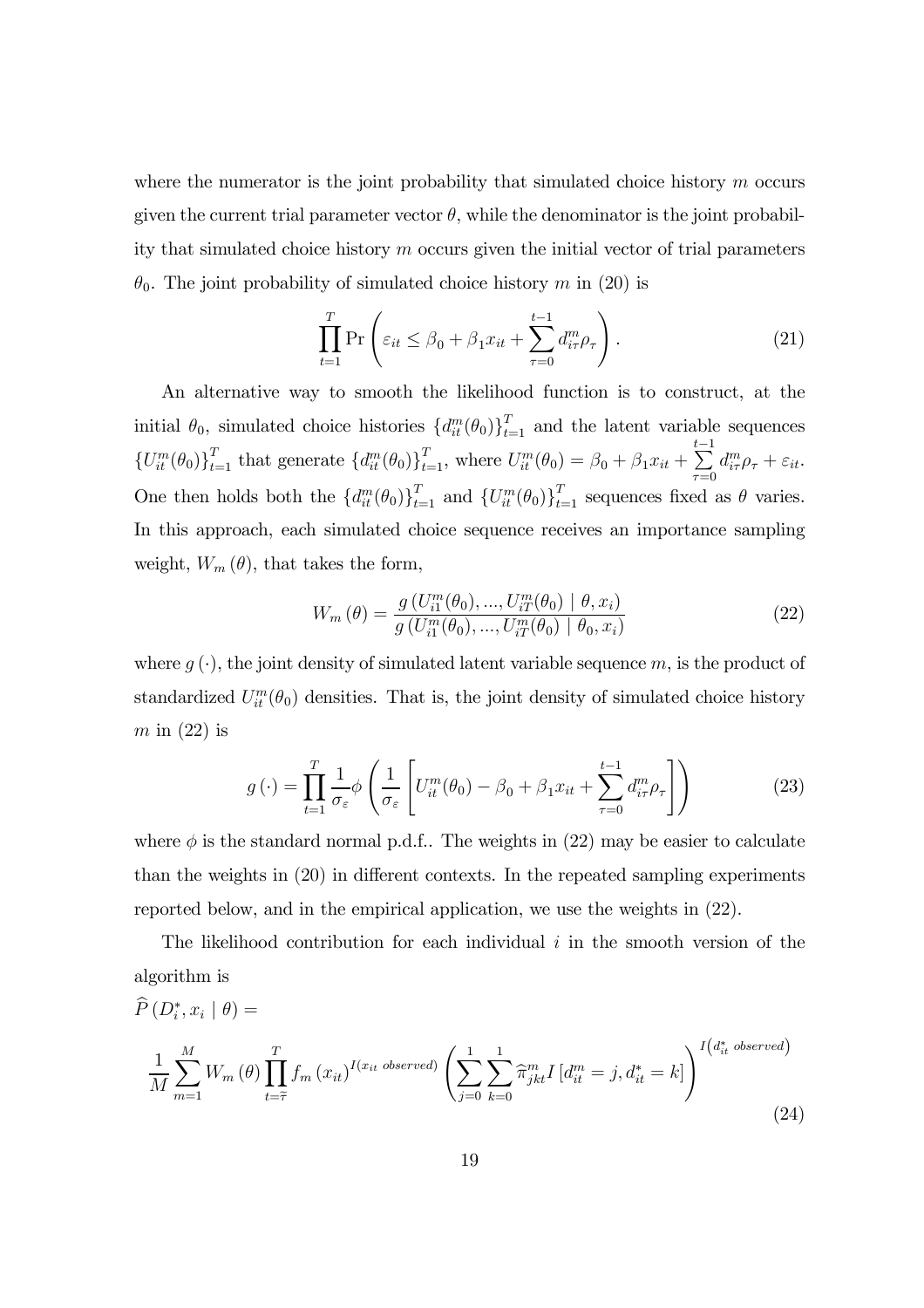Note that (19) is just a special case of (24) with  $W_m = 1$  for each simulated choice history  $m$ <sup>8</sup>

An important computational advantage of the re-weighting scheme over the implicit equal weighting scheme in (19) is that it requires simulated choice histories to be generated only once for each individual, with an initial vector of trial parameters  $\theta_0$ , as opposed to constructing simulated choice histories at each vector of trial parameters  $\theta$ . KW used this smooth version of the algorithm to construct standard errors (with weights as in (20)), but used the non-smooth version in estimation (using a simplex algorithm). Ackerberg (2001) describes an analogous use of importance sampling and has a good discussion of how his approach differs from ours.

## 6 Monte-Carlo Tests - Unbiased Classification Error

In this section, Monte-Carlo tests of the SML estimator with unbiased classification error are reported. The algorithm used to generate artificial data sets with unbiased classification error is described in Appendix  $A$ . In subsection 6.1, estimation results for a random effects specification are discussed. In subsection 6.2, we discuss the estimation results for an  $AR(1)$  specification for the error term. In each repeated sampling experiment, a vector of true model parameters is chosen and used to create 50 Monte-Carlo data sets which differ in the realizations of the stochastic elements of the model. Parameter estimates are then obtained for each data set.

Each estimation on the 50 different panels  $\{D_i^*, x_i\}_{i=1}^N$  uses a different seed for the random elements of the model that generate the M unconditional simulations for each individual in the sample. For each repeated sampling experiment, the true parameters, the mean, the median, the empirical standard deviations, the root mean

<sup>&</sup>lt;sup>8</sup>The efficiency of importance sampling algorithms is often improved if weights are normalized to sum to one.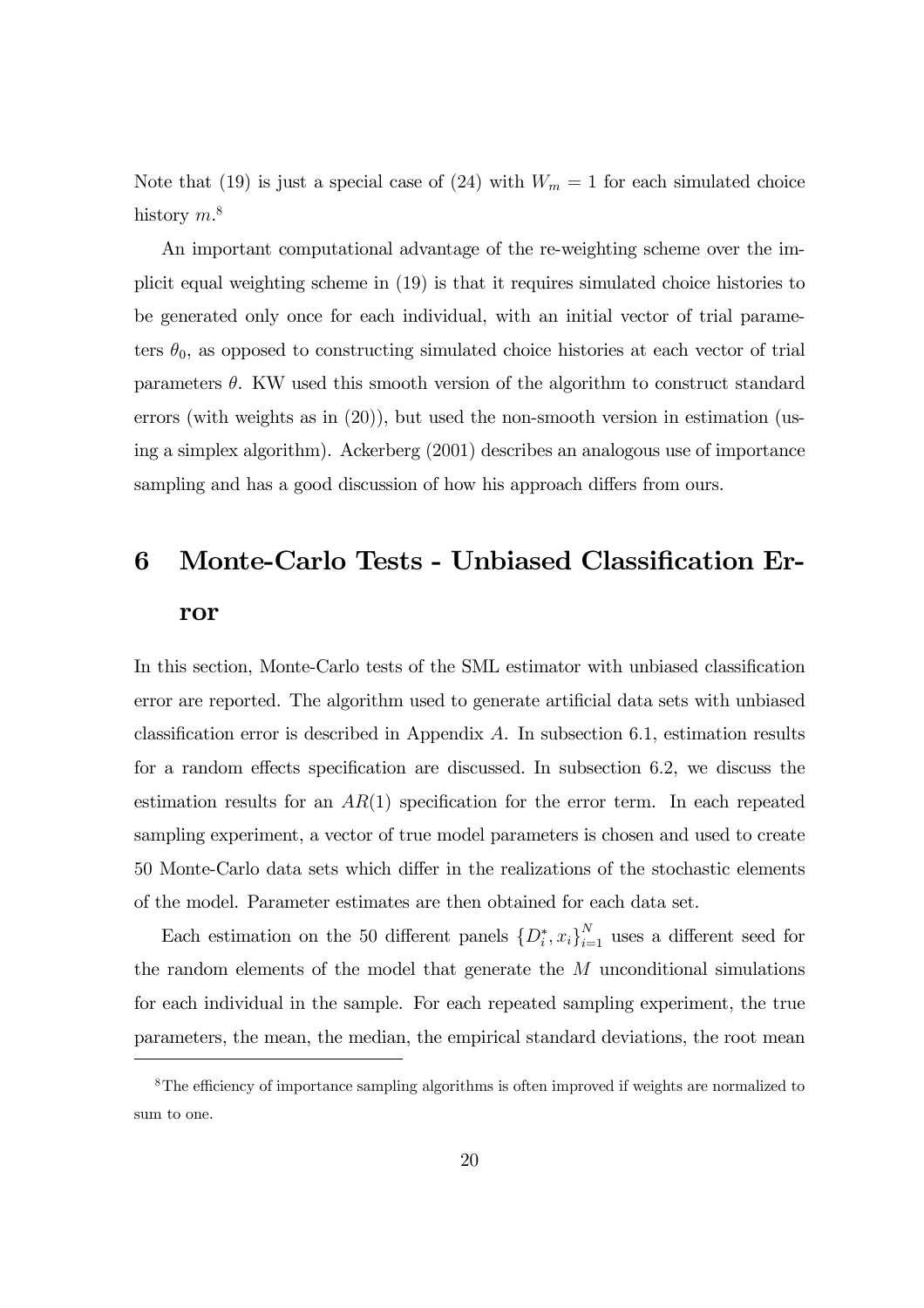square error of the estimates, and the t-statistics for the statistical significance of the biases, based on the empirical standard deviations, are reported.9

#### 6.1 Random Effects Model

In the random effects model, the error term  $\varepsilon_{it}$  follows the components of variance structure in (3). The true start of the process is  $d_{i0} = 0$ . The exogenous covariate  $x_{it}$  is generated by the AR(1) process in (16). The depreciation weights  $\rho_{\tau}$  are assumed to follow an exponential decay process,  $\rho_{\tau} = \rho e^{-\alpha(t-\tau-1)}$ . The parameter  $\alpha$  captures the "speed" of depreciation. The vector of estimable parameters for this model is  $\theta = {\beta_0, \beta_1, \rho, \alpha, \phi_2, \sigma_v, \sigma_\mu, E}$ . In the special case of no initial conditions problem and no missing exogenous covariates,  $\phi_2$  and  $\sigma_v$  need not be estimated. Identification conditions for this type of model (a generalized Polya process with decay) are discussed in Heckman (1981b).

Table 1 reports summary statistics, by time period and over individuals, for a representative data set produced by the random effects model. The data set is generated with the number of individuals  $N$  set to 500, the number of periods  $T$  set to 10, no missing choices or missing exogenous covariates, and the vector of true parameters set at  $\theta = \{-.10, 1.00, 1.00, .50, .25, .50, .80, .75\}$ . For reasons of identification, the variance of  $\varepsilon_{it}$  is normalized to one, so that  $\sigma_{\mu}^2 + \sigma_{\eta}^2 = 1$ . The normalization implies that the individual effect accounts for 64 percent of the variance in  $\varepsilon_{it}$  ( $\sigma_{\mu}$  is set to .80).

The Mean  $d_{it}$  column in Table 1 shows that there is an increasing proportion of individuals over time that choose the first option. At  $t = 1$  just under 50 percent of the sample have  $d_{it} = 1$ . At  $t = 10$ , the proportion reaches 85 percent. The Mean  $d_{it}^*$ column shows that the proportion that report choosing the first option closely tracks the true proportion. This is a consequence of unbiased classification error. The Mean

 $9$ We do not compare true average partial effects to estimated average partial effects. The reason is that, in dynamic models, there are a multitude of average partial effects that could be calculated.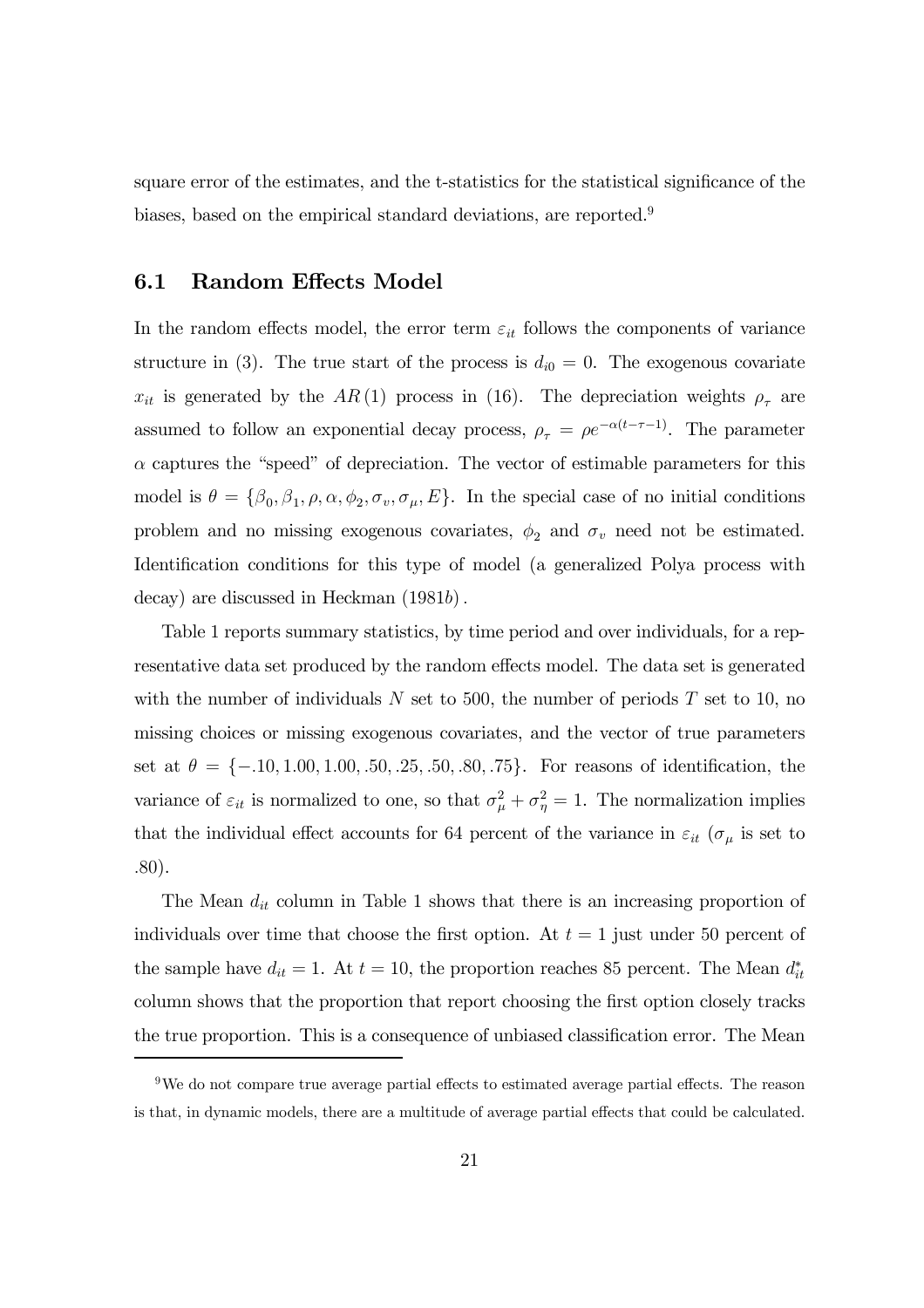$\beta'$ x column displays the mean and variance of  $\beta'$ x =  $\beta_1$ x<sub>it</sub> +  $\rho$  $\sum_{i=1}^{t-1}$  $\tau = 0$  $e^{-\alpha(t-\tau-1)}d_{i\tau}$  and the Mean  $\varepsilon_{it}$  column displays the mean and variance of the composite error term. The figures show that the mean of  $\beta' x$  increases at a decreasing rate reflecting the increasing proportion of  $d_{it} = 1$  over time and the relatively strong depreciation of past choices. The variance of  $\beta' x$  is roughly comparable to the variance of  $\varepsilon_{it}$  by the third period.

The Mean  $\pi_{11t}$  and Mean  $\pi_{00t}$  columns of Table 1 present the average probabilities of a correct classification. The average probability of a correct match of  $d_{it} = 1$  and  $d_{it}^* = 1$ ,  $\pi_{11t}$ , is .863 in period 1 and increases over time to .956 in period 10. The average probability of a correct match of  $d_{it} = 0$  and  $d_{it}^* = 0$ ,  $\pi_{00t}$ , is .887 in period 1 and decreases over time to .794 in period 10. This pattern emerges because  $\pi_{11t}$  is an increasing linear function of the proportion choosing  $d_{it} = 1$ , and  $\pi_{00t}$  is a decreasing linear function of the same proportion, as shown in (9). The slope of the linear functions is  $(1 - E)$ . The base classification error rate E is set to .75, implying that even low probability events have a fairly high probability of being classified correctly.

#### 6.1.1 Non-Smooth SML Algorithm

Table 2 reports the results of four repeated sampling experiments using the nonsmooth SML algorithm. The difference between the four experiments is in the proportion of missing choices during the sample period. The four panels correspond to data generating processes (DGPs) with no missing choices, 20% missing choices, 40% missing choices and 60% missing choices, respectively. There are no missing exogenous covariates. The number of simulated choice histories per individual, M, is set equal to 1000, unless otherwise noted. For starting values, we use an initial parameter vector where each element is bumped 20% away from the true values.

As the figures in Table 2 illustrate, the SML estimator produces biases, but the biases are negligible in magnitude. The bias in the estimate of  $\rho$  is statistically significant in all four panels, however, the magnitude of the bias never exceeds 5.1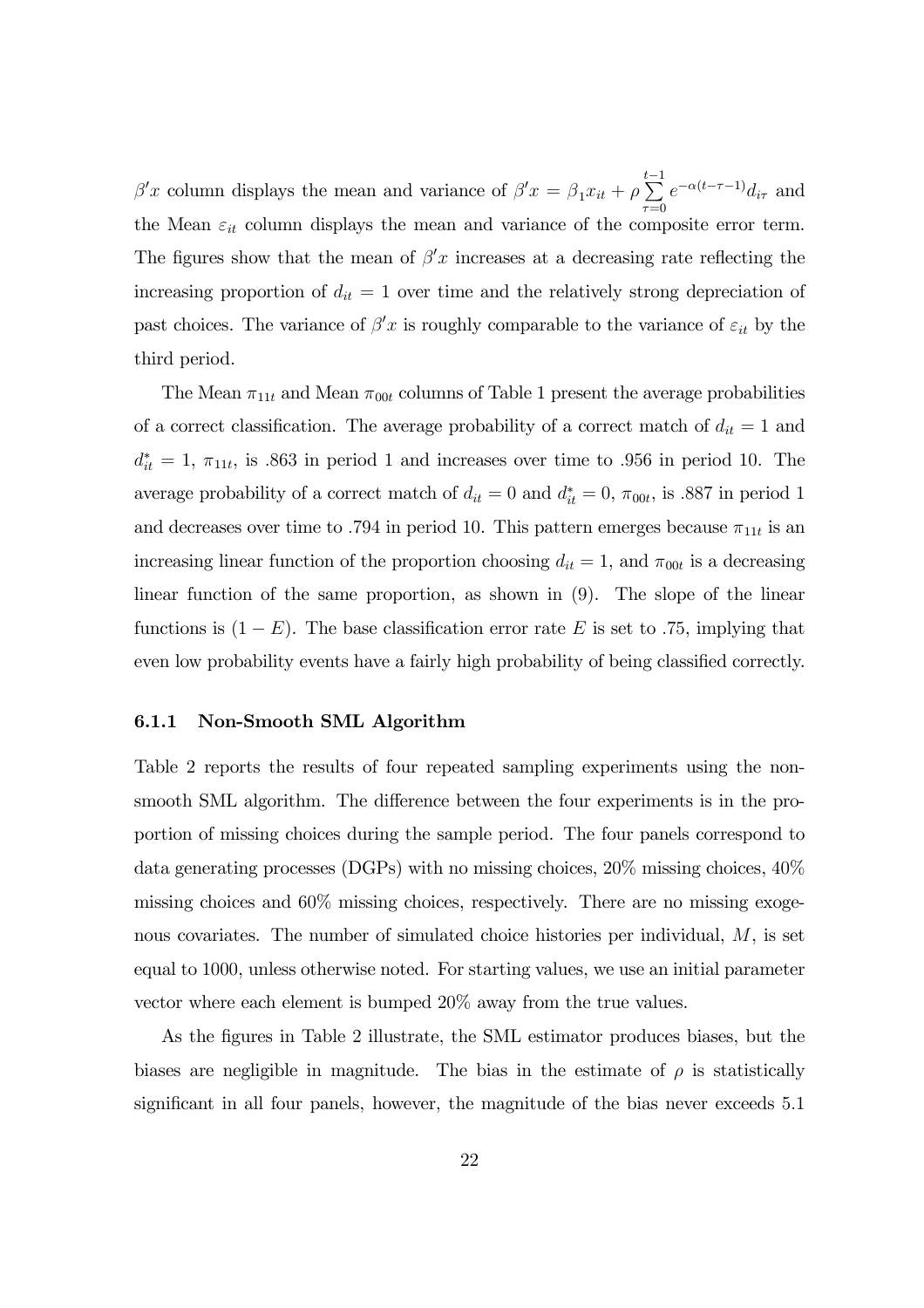percent. The biases in the estimates of  $\beta_1$  and E are sometimes significant but never exceed 2 percent. The medians of the parameter estimates are also quite close to the means, suggesting that the sampling distributions are symmetric. Note that the empirical standard errors of the estimates generally increase with the increased incidence of missing choices. An increased incidence of missing choices does not change the point estimates much since a higher proportion of missing choices does not substantially alter reported choice frequencies. Since choices are missing at random, the effect of a higher proportion of missing choices is only to reduce the effective sample size. The t-statistics for significant biases generally decrease because the biases are mostly unaffected and the empirical standard errors increase.

The biases in the parameter estimates in Table 2 are relatively small considering that biases on the order of 5-8% are quite common even in panel data models estimated by classical maximum likelihood (see Heckman  $(1981a)$ ). Note that the model in the first panel of Table 2, with no missing choices and no initial conditions problem, is difficult to estimate by classical maximum likelihood. Conditional choice probabilities are hard to construct when only lagged reported choices are known and not lagged lagged true choices.

The negligible small sample biases in Table 2 do not appear to be due to simulation error. Doubling the number of simulated choice histories  $M$  to 2000 does not noticeably change the results. Lowering  $M$  to 500 also does not change the results, but is 61% faster. The mean time to convergence over the 50 repetitions in the second panel of Table 2 (20% missing choices and  $M = 1000$ ) is 3.73 hours with a standard deviation of .92. The mean time to convergence with 20% missing choices and  $M = 500$  is 1.46 hours with a standard deviation of .34. These experiments were run on a desktop computer containing two 1.0 GHz processors and 0.5 GHz RAM.

Table 3 reports the results of three repeated sampling experiments for a modified DGP where the exogenous covariate is missing for the same observations in which the choice is missing. The three panels display the estimation results for 20%, 40%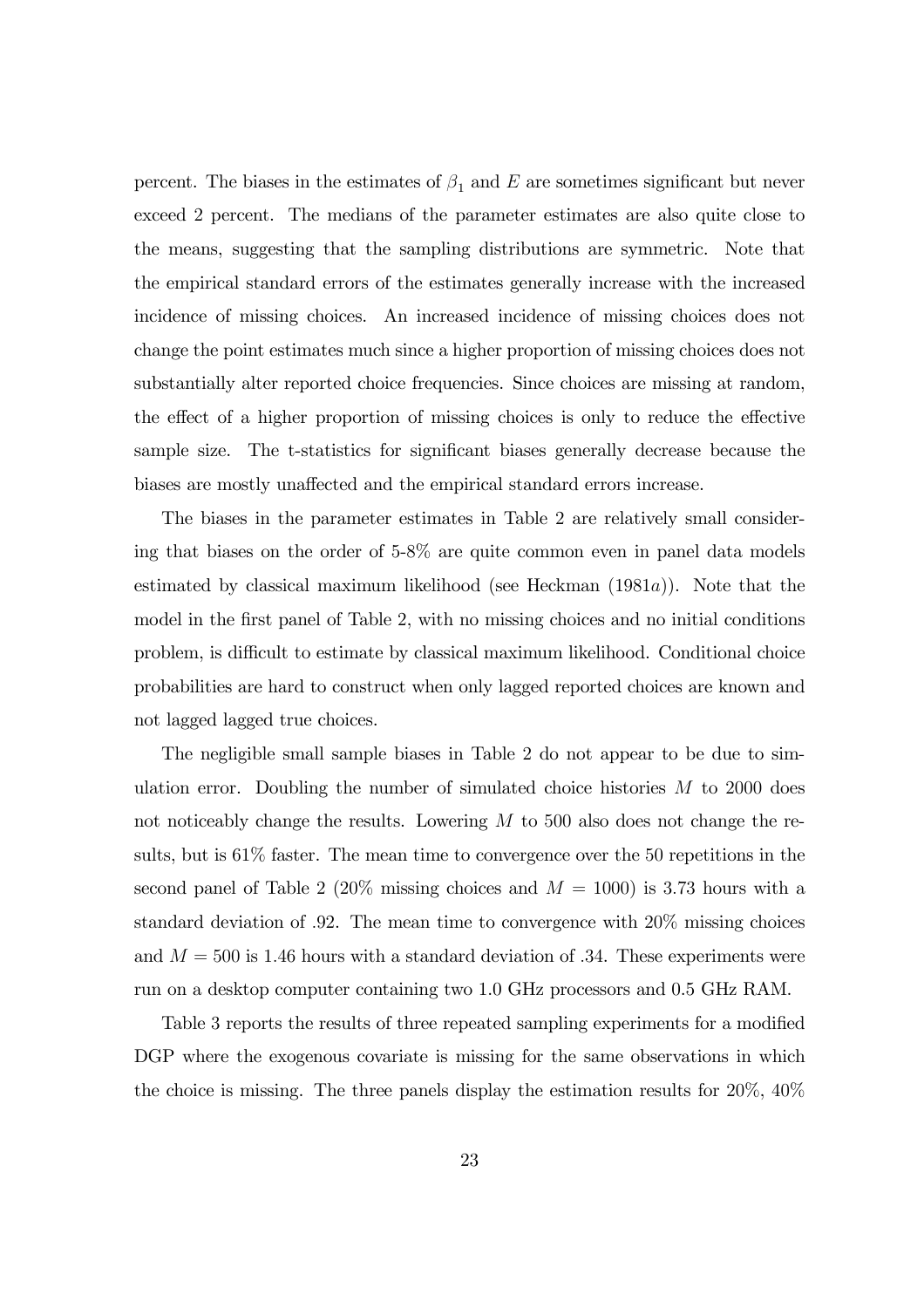and 60% missing choices and covariates in each period, respectively. With missing choices and covariates, the parameters of the exogenous covariate process,  $\phi_1$  and  $\sigma_v$ , are estimated along with the other parameters of the model. As the results in Table 3 illustrate, adding missing covariates does not change the general conclusions from Table 2. The bias in the estimate of  $\rho$  is statistically significant but is still negligible in magnitude. The maximum bias over all parameter estimates is only 4.8%.

Table 4 reports the results of three repeated sampling experiments that focus on the initial conditions problem rather than missing information during the sample period. The number of periods in the first two experiments is increased to  $T = 20$ . The DGP is modified so that choices and covariates are completely missing in periods  $t = 1, ..., 10$  but there are no missing choices or covariates from  $t = 11, ..., 20$ .

The first panel of Table 4 reports the results of simulating from  $t = 0$ , the theoretical start of the process, but with likelihood contributions from periods  $t = 11$ to  $t = 20$  only. The biases in the estimates of  $\beta_1, \rho, \sigma_\nu$  and  $\sigma_\mu$  are statistically significant. However, the magnitudes of the biases are negligible in magnitude. The maximum bias over these four parameters is only 3 percent. Simulating choices from the theoretical start of the process works quite well.

The second panel of Table 4 reports the results of simply ignoring the initial conditions problem by assuming the choice process starts at  $t = 10$  with  $d_{i,10} =$ 0. Since there are no missing covariates in this experiment, the parameters of the exogenous covariate process,  $\phi_1$  and  $\sigma_{\nu}$ , are not estimated. In this case, the biases are generally substantial in magnitude. Note that the standard errors of the estimates of  $\rho$  and  $\alpha$  increase dramatically and that  $\sigma_{\mu}$  is badly biased upwards. The incorrect treatment of the initial condition results in an overestimate of the importance of individual effects (inflated variance).10

<sup>&</sup>lt;sup>10</sup>The variance of the composite error term is restricted to be between zero and one. Since almost all of the estimates of  $\sigma_{\mu}$  are close to the upper boundary of one, the standard deviation over the fifty estimates is very small.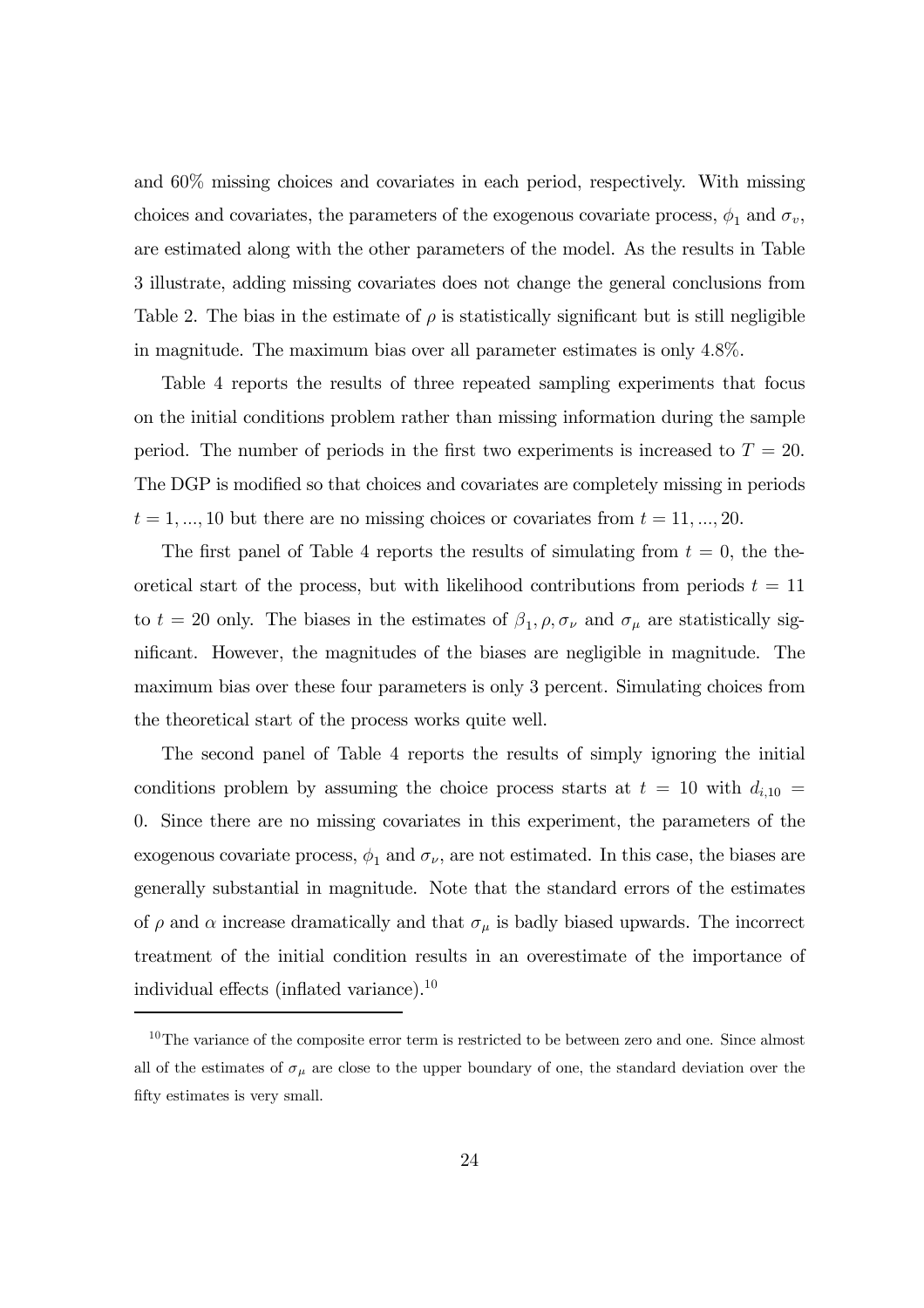The third panel of Table 4 reports the results of handling the initial conditions problem by constructing a proxy for the initial value of the  $\sum_{i=1}^{t-1}$  $\sum_{\tau=0} d_{i\tau} \rho_{\tau}$  term using the observed data. The number of periods in this experiment is increased to  $T = 30$ . The DGP is modified so that choices and covariates are completely missing in periods  $t = 1, ..., 10$  but there are no missing choices or covariates from  $t = 11, ..., 30$ . The observed choices in period  $t = 11, ..., 20$  are used to form a proxy for  $\sum_{n=1}^{\infty}$  $\sum_{\tau=0} d_{i\tau} \rho_{\tau}$  and the likelihood is constructed using only data from  $t = 21, ..., 30$ . In this method, the latent index at  $t = 21$ ,  $u_{21}$ , is given by:

$$
u_{i21} = \beta_0 + \beta_1 x_{i21} + \rho \sum_{\tau=11}^{20} e^{-\alpha(21-\tau-1)} d_{i\tau}^* + \varepsilon_{i21}.
$$
 (25)

The biases produced by this method are generally substantial in magnitude. Similar to the results in the previous panel, in which the initial conditions problem was ignored, the standard errors of the estimates of  $\rho$  and  $\alpha$  increase dramatically and the incorrect treatment of the initial condition leads to upward bias in the estimated variance of the random effect. Also, the estimate of the base classification error rate E is severely biased downward.

Table 5 reports the results of four repeated sampling experiments in which there is an initial conditions problem and the model has a more familiar first-order Markov structure in past choices. The Markov model is nested in the general model by setting  $\alpha = 0$  and  $\tau = t - 1$  so that  $\beta' x = \beta_1 x_{it} + \rho d_{it-1}$ . The first panel of Table 5 reports the results of handling the initial conditions problem by simulating from  $t = 0$  and including likelihood contributions from periods  $t = 10$  to  $t = 20$ . Simulating choices from the theoretical start of the process works quite well in the Markov model. The resulting biases are small in magnitude, never exceeding 4.1%.

The second panel of Table 5 reports the results of ignoring the initial conditions problem in the Markov model by setting  $d_{i9} = 0$ . The estimate of  $\rho$  in this experiment is substantially biased downward and  $\sigma_{\mu}$  is substantially biased upward. In the Markov model, the incorrect treatment of the initial condition results in estimates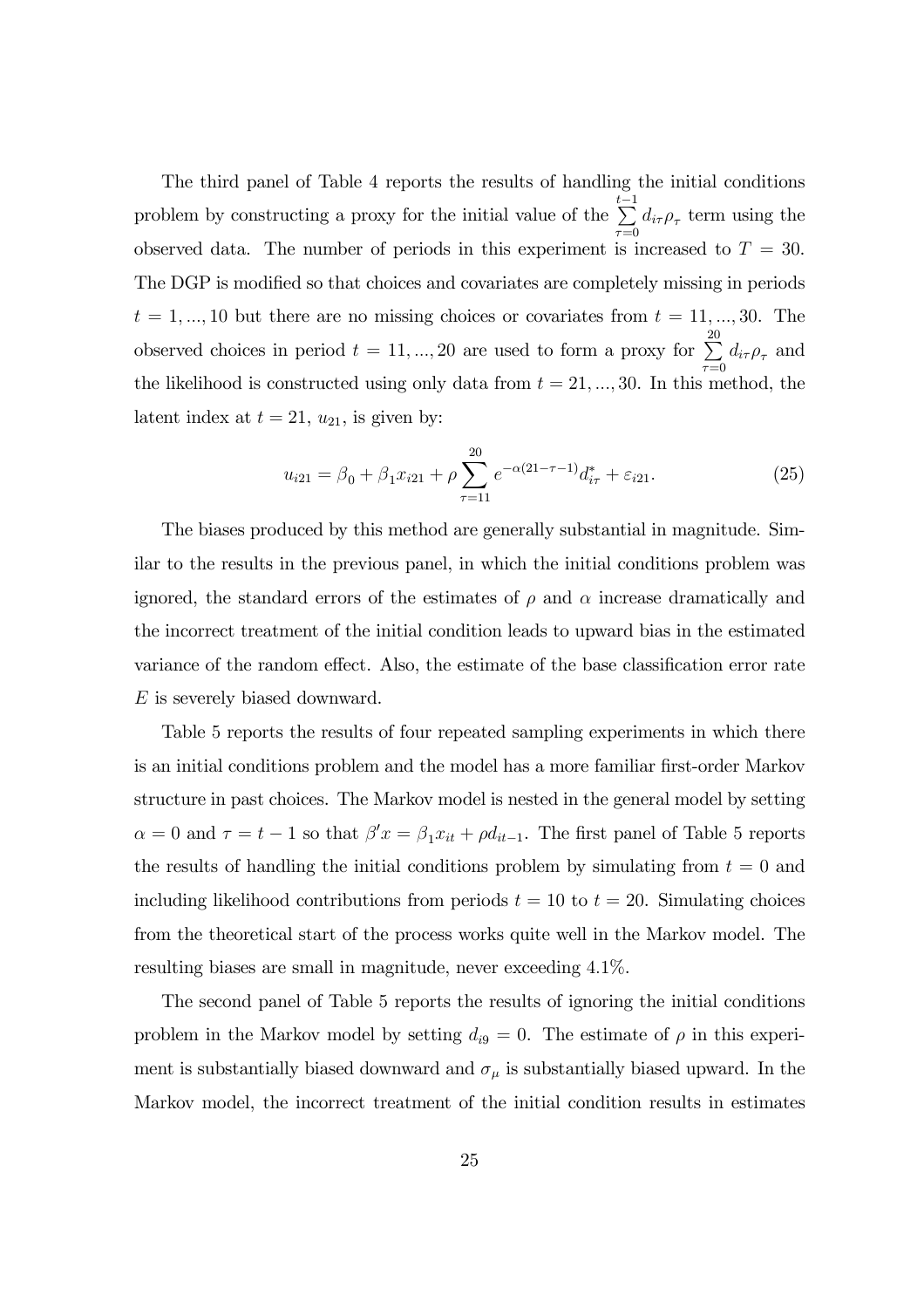that imply an overly weak effect of previous choices on current utility, and an overly strong individual effect.

The third panel of Table 5 reports the results of constructing the initial condition by substituting the observed choice in period 10 into the utility function in period 11 (i.e., treating the choice at  $t = 10$  as exogenous.) The biases produced in this method are generally less severe than ignoring the initial conditions problem but the bias in the estimate of  $\rho$  is substantial in magnitude (14%). As might be expected when treating the initial condition as exogenous, the estimate of  $\rho$  is biased upwards.<sup>11</sup>

The fourth panel of Table 5 applies the Heckman (1981a) method of approximating the marginal probability of the initial state using a probit model that incorporates only information on exogenous covariates. The Heckman method specifies a different latent index function,  $u_{it}^H$ , in the first period of observed data. The latent index at  $t = 10$  is

$$
u_{it}^H = \gamma_0 + \gamma_1 x_{it} + \varepsilon_{it}^H \tag{26}
$$

where the variance of  $\varepsilon_{it}^H$  is normalized to one and the correlation coefficient between  $\varepsilon_{it}^H$  and the individual effect  $\mu_i$  is  $\rho_{\mu\epsilon^H}$ . As before, the likelihood function includes contributions from  $t = 10, ..., 20$ . The parameters  $\gamma_0$ ,  $\gamma_1$  and  $\rho_{\mu\epsilon}$  are estimated along with the other parameters of the model. We still use our algorithm to accommodate classification error and form the likelihood using only unconditional simulations from  $t = 10, \ldots, 20$ . In effect, we are nesting Heckman's procedure for handling the initial period within our algorithm.

The estimation results show that nesting the Heckman method in our procedure works relatively well in the random effects model.  $\rho$  is over-estimated by only 6.4%. Although the biases are not substantial for Heckman's approximate solution approach (except for the constant), simulation from the theoretical start of the process, when known, is clearly preferable as the parameter estimates are less biased and more

<sup>&</sup>lt;sup>11</sup>In the  $AR(1)$  error model to be discussed below, treating the initial condition as exogenous produces a bias in the estimate of  $\rho$  which is considerably larger (23%).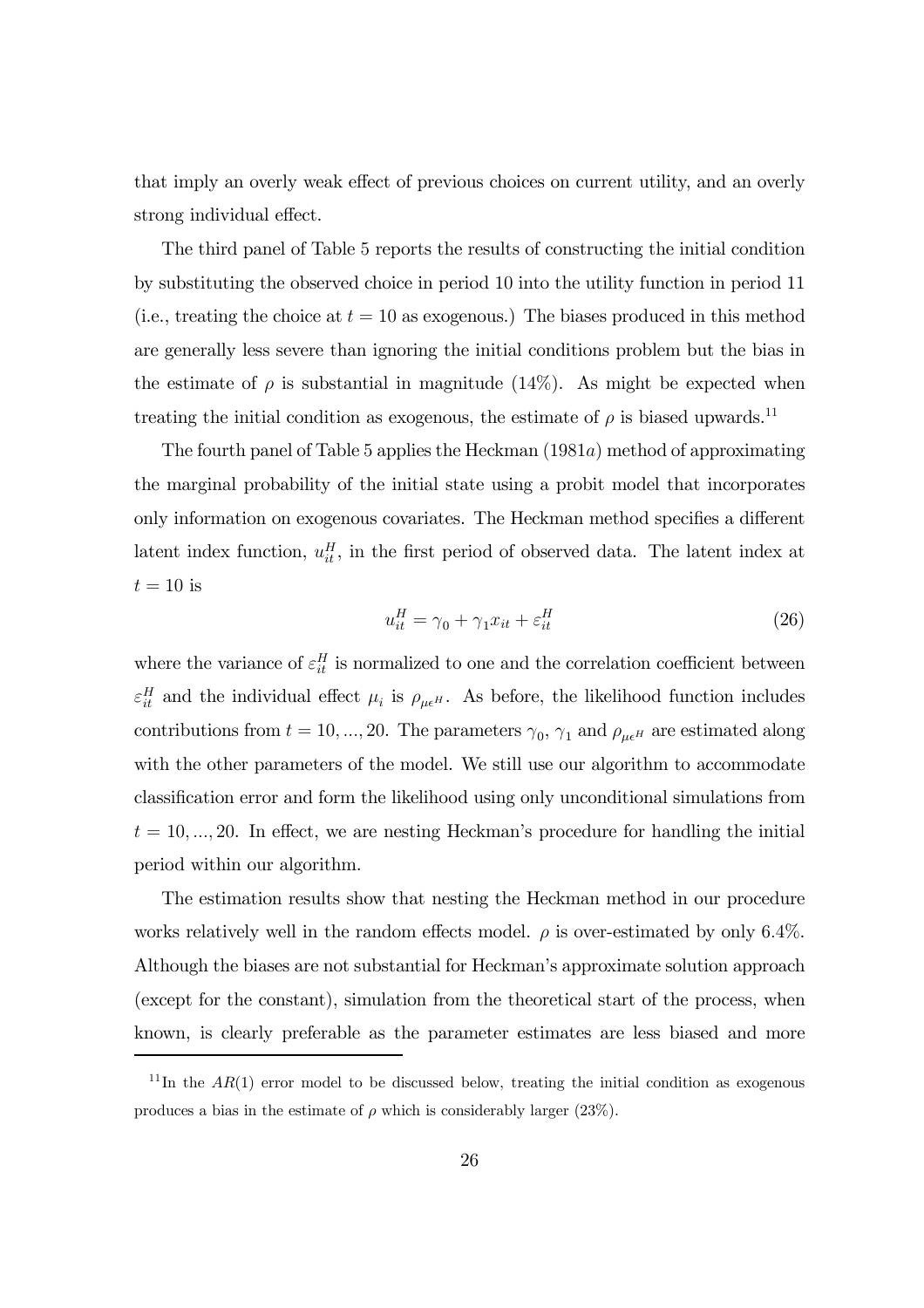precise.

The fifth panel of Table 5 nests the Wooldridge (2003) approach to solving the initial conditions problem within our algorithm. The Wooldridge method models the conditional mean of the random effect as a function of the initial condition and the entire path of exogenous covariates. Assuming the conditional mean is linear,

$$
E\left[\mu_i|d_{i0}^*, x_{i11}, ..., x_{i20}\right] = \alpha_0 + \alpha_1 d_{i10}^* + \alpha_2 x_{i11} + \dots + \alpha_{11} x_{i20},\tag{27}
$$

the latent index in period  $t = 11, ..., 20$ , is

$$
u_{it}^W = \tilde{\beta}_0 + \beta_1 x_{it} + \rho d_{it-1} + \alpha_1 d_{i10}^* + \alpha_2 x_{i11} + \dots + \alpha_{11} x_{i20} + \eta_{it}
$$
 (28)

where  $\beta_0 = \beta_0 + \alpha_0$ . Note that  $\beta_0$  and  $\alpha_0$  cannot be separately identified. The additional parameters that are identified in this approach are  $\alpha_1$  through  $\alpha_{11}$ .

The estimation results show that nesting Wooldridge's method within our algorithm produces an estimate of  $\rho$  that is biased downward by 12.6%. In contrast, Heckman's method yields an estimate of  $\rho$  that is biased upward by 6.4%. Wooldridge's approach also produces a more significant bias in the estimate of E. On the other hand, Wooldridge's method yields a better estimate of  $\sigma_{\mu}$  than does Heckman's method.<sup>12</sup>

In order to illustrate that our algorithm can be useful even when there is no classification error at all in the data, Table 6 reports the results of three repeated sampling experiments when there is no initial conditions problem and no classification error in the DGP. The three panels display the estimation results for the full model (i.e., the generalized Polya Process) with 20%, 40% and 60% missing choices and covariates in each period, respectively. The results indicate negligible biases that never exceed 5%. The only effect of incorporating classification error in the algorithm when there no classification error in the DGP is to increase somewhat the standard

 $12$ The conclusions from the experiments are not sensitive to the extent of unbiased classification error in the data generating process. Similar results were obtained for  $E$ , the base classification error rate, set to .25 and .50. Lower values of E correspond to a greater extent of classification error.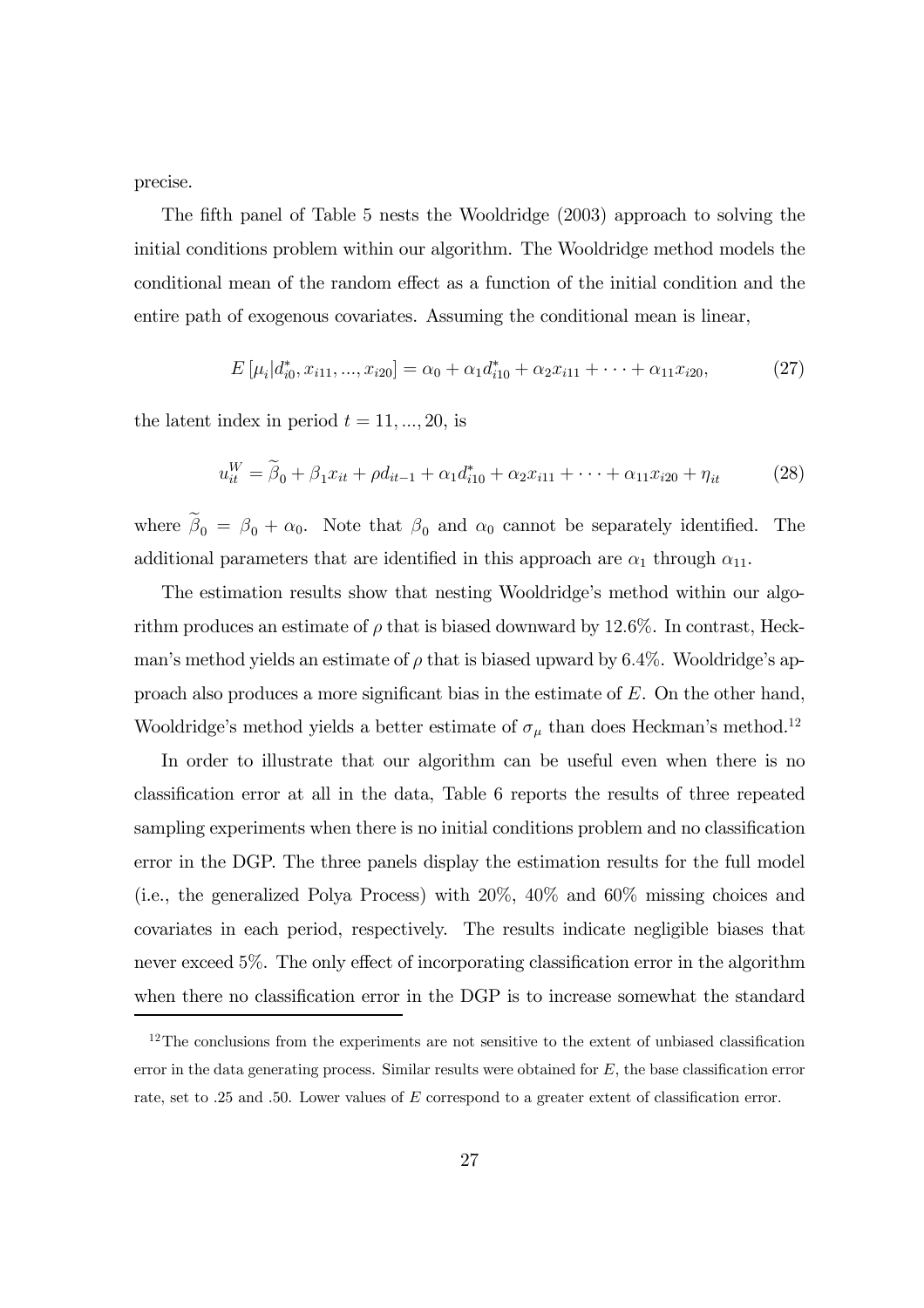errors (compare Tables 3 and 6). Note that the mean estimate of  $E$  tends towards the upper bound of one.

#### 6.1.2 The Smooth SML Algorithm (Importance Sampling)

The smooth version of the estimation algorithm, differs from the non-smooth version in that the former requires simulated choice histories to be generated only once for each individual in the sample, at the initial vector of trial parameters. The smooth version enables the use of standard gradient methods of optimization as opposed to generally more time consuming non-gradient methods of optimization such as the downhill simplex method. Thus, the smooth version of the algorithm should be faster to converge. We again set simulation size  $M = 1000$  and use an initial parameter vector where each element is bumped 20% away from true values.

Table 7 reports the results of three repeated sampling experiments that use the smooth SML algorithm, with the weights specified in (22), and that are analogous to the repeated sampling experiments in Table 3 that use the non-smooth algorithm. The three experiments differ in the proportion of missing choices and covariates during the sample period, assuming no initial conditions problem. Table 7 reveals a few statistically significant biases, but the biases are trivial.

It is also important to note that there is a large difference in mean time to convergence between the smooth and non-smooth algorithms in these experiments. As reported earlier, the mean time to convergence over the 50 repetitions in the second panel of Table 2 (20% missing choices) is 3.73 hours with a standard deviation of .92. The mean time to convergence over the 50 repetitions in the first panel of Table 6 (20% missing choices) is 1.94 hours with a standard deviation of .97. The smooth version is 47% faster.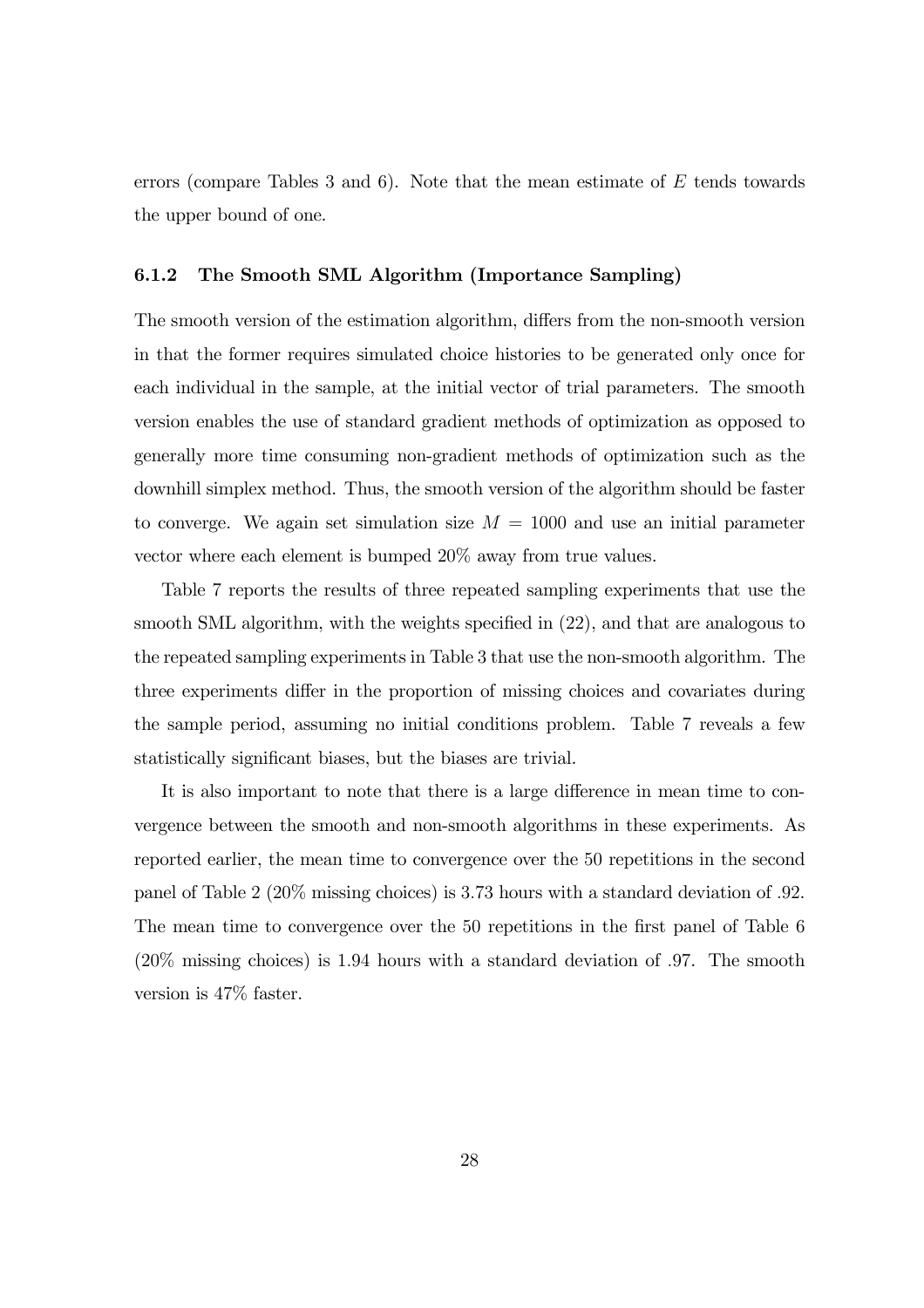#### **6.2**  $AR(1)$  Error Model

In the AR(1) error model, the error term  $\varepsilon_{it}$  follows the first-order serial correlation process in (4). The theoretical start of the process is again  $d_{i0} = 0$ . As in the random effects model, the exogenous covariate  $x_{it}$  is generated by the  $AR(1)$  process in (16). The depreciation weights  $\rho_{\tau}$  follow the same exponential decay process,  $\rho_{\tau}$  =  $\rho e^{-\alpha(t-\tau-1)}$ . The vector of estimable parameters is  $\theta = {\beta_0, \beta_1, \rho, \alpha, \phi_2, \sigma_v, \phi_1, E}$ .

Table 8 reports summary statistics, by time period and over individuals, for a representative data set produced by the  $AR(1)$  error model. The data set is generated with the number of individuals  $N$  set to 500, the number of periods  $T$  set to 10, no missing choices or missing covariates, and the vector of true parameters set at  $\theta = \{-.10, 1.00, 1.00, .50, .25, .50, .80, .75\}$ . Note that an AR(1) error parameter of .80 implies a considerable amount of serial correlation. As in the random effects model, the variance of  $\varepsilon_{it}$  is normalized to one and the frequency simulator that is used to compute true classification error rates has  $M$  set to 1000. A comparison of Tables 1 and 8 shows that the summary statistics produced by the  $AR(1)$  error model are quite similar to the summary statistics produced by the random effects model.

#### 6.2.1 Non-Smooth SML Algorithm

The order of repeated sampling experiments on the  $AR(1)$  error model is similar to the order of experiments on the random effects model. Tables 9-11 correspond to Tables 3-5. The three panels of Table 9 report the results of increasing the incidence of missing choices and covariates during the sample period, assuming no initial conditions problem. As in the experiments on the random effects model, the bias in  $\rho$  is generally significant but negligible in magnitude, never exceeding 4.6%. The biases and standard errors of the parameter estimates are generally smaller in the  $AR(1)$ error model than in the random effects model (compare Tables 3 and 9).

In Table 10, different solutions to the initial conditions problem are examined. The first panel shows that simulating choices from the theoretical start of the process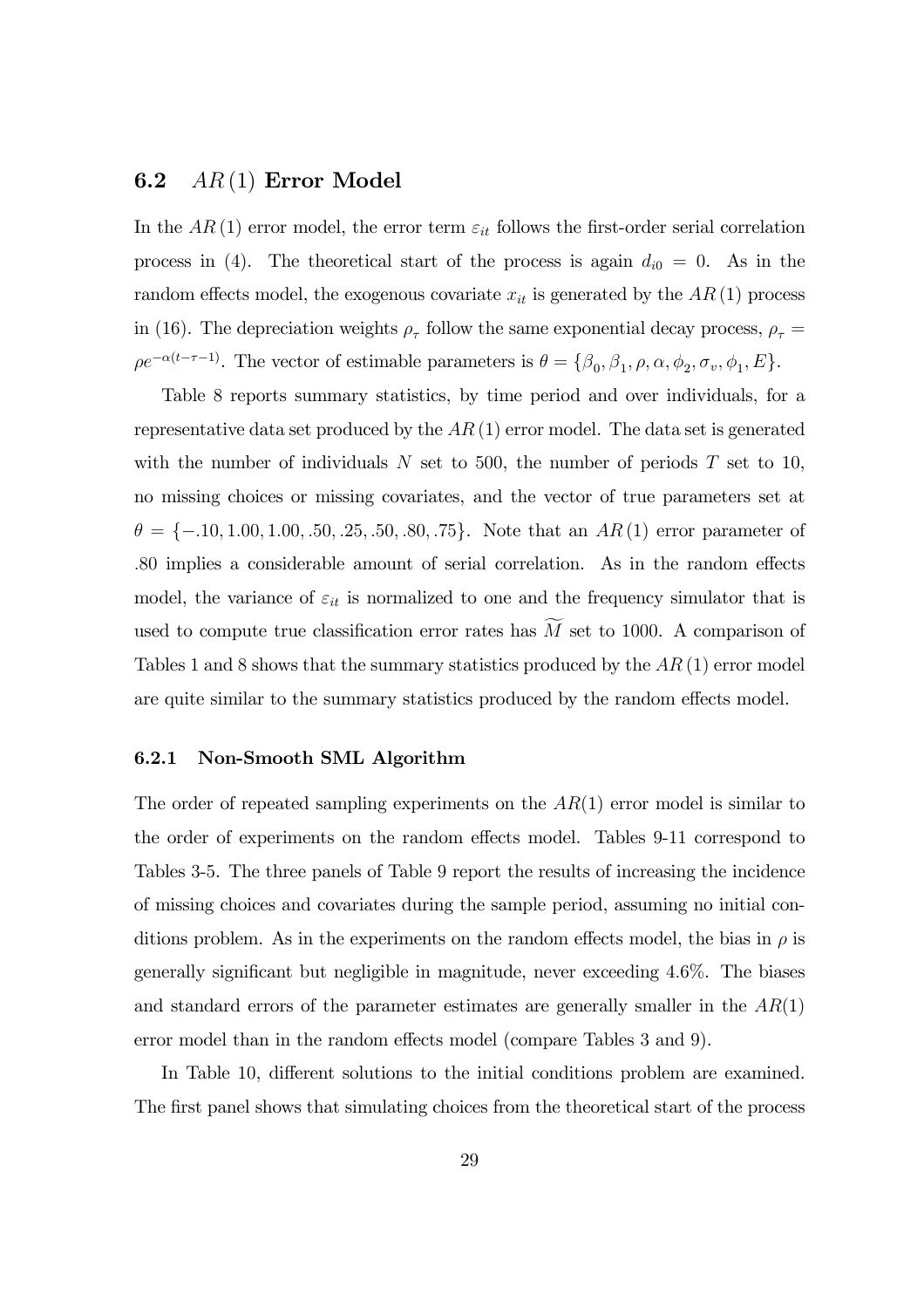works quite well in the  $AR(1)$  error model as it does in the random effects model. The second panel, in which the initial conditions problem is ignored, reveals serious biases. As in the corresponding experiment on the random effects model, in which the standard deviation of the individual effect is substantially biased upward, the  $AR(1)$  error parameter is substantially over-estimated. The biases in the estimates of  $\rho$  and  $\alpha$  are also very large. Since  $\rho$  is biased downward and  $\alpha$  is biased upward, the estimates understate the importance of lagged choices.

The third panel shows results when using observed data to form a proxy for the initial value of the  $\sum_{i=1}^{t-1}$  $\sum_{\tau=0} d_{i\tau} \rho_{\tau}$  term. The magnitudes of the biases when using this approach are generally smaller in the  $AR(1)$  error model than in the random effects model. However, as in the random effects model, the estimates of  $\rho$  and  $\alpha$  are biased upward.

Table 11 examines different solutions to the initial conditions problem in the Markov model. As in the random effects model, simulating from the theoretical start of the process works well. Ignoring the initial conditions problem produces substantial biases that are similar in direction and magnitude to the random effects model. Treating the initial condition as exogenous (panel 3) and using the Heckman approximation method (panel 4) result in more serious biases in the  $AR(1)$  error model than in the random effects model. In these latter two methods, the estimates of  $\rho$  are biased upward by 23% and 20%, respectively.<sup>13</sup>

#### 6.2.2 The Smooth SML Algorithm (Importance Sampling)

Table 12 reports the results of estimating the  $AR(1)$  error model with missing exogenous covariates and no initial conditions problem using the smooth SML algorithm with the weights in  $(22)$ . As in the random effects model, with  $20\%$  missing choices

<sup>&</sup>lt;sup>13</sup>The Wooldridge approach is not estimated in the  $AR(1)$  case because it was developed specifically for a random effects model. The Wooldridge method works by forming an expectation of the random effect conditional on the initial condition and the information on the exogenous covariates.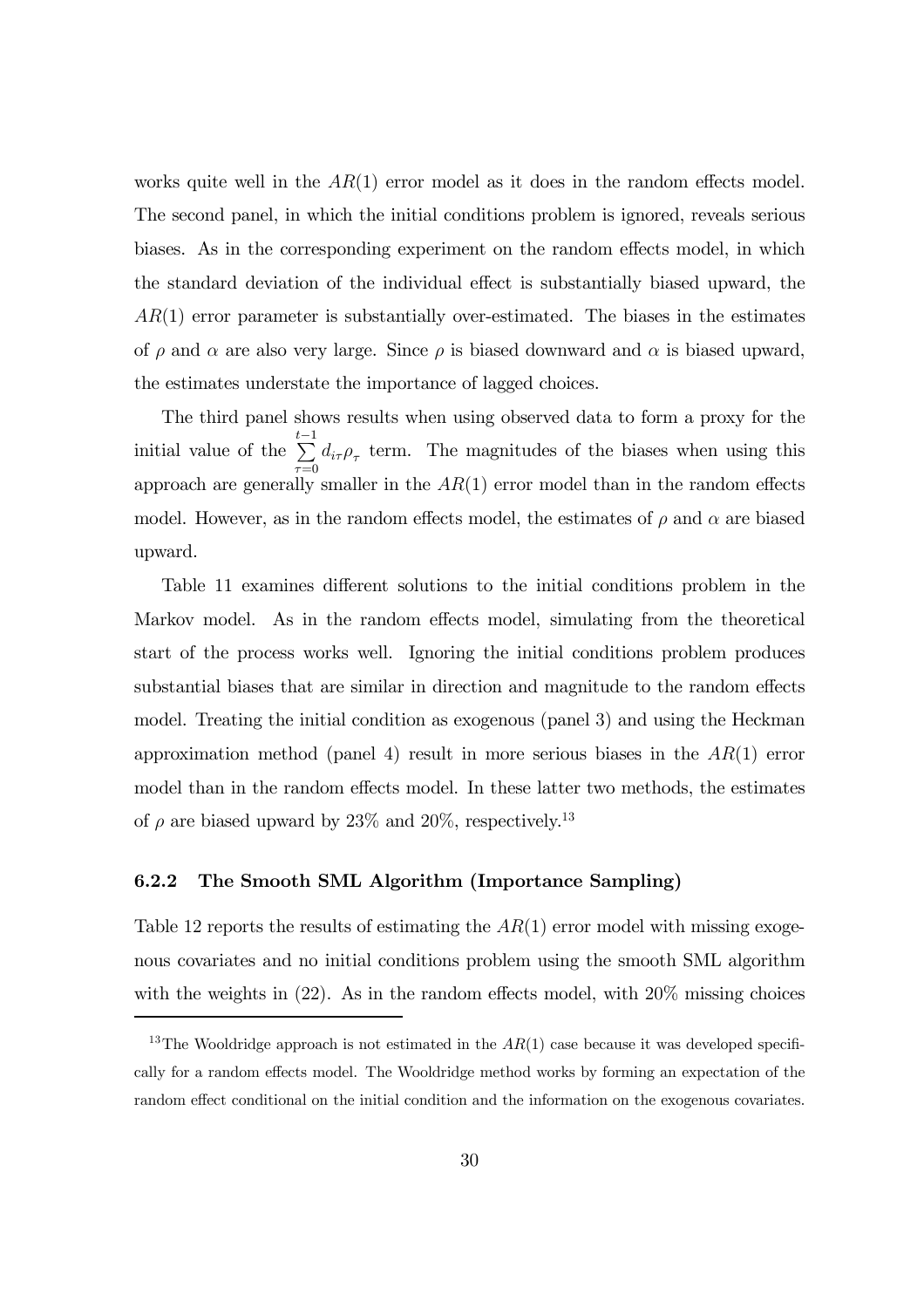and covariates in each period, the biases are negligible in magnitude. Consistent with previously reported results for the random effects model, the  $AR(1)$  error model also converges much faster when using the smooth algorithm. The mean time to convergence over the 50 repetitions in the first panel of Table 9 (20% missing choices) is 3.07 hours with a standard deviation of .71. The mean time to convergence over the 50 repetitions in the first panel of Table 12 (20% missing choices) is 1.84 hours with a standard deviation of .72. The  $AR(1)$  error model converges slightly faster than the random effects model.

## 7 Monte-Carlo Tests - Biased Classification Error

In this section, Monte-Carlo tests of the SML estimator with biased classification error, as specified in (11), are performed. The algorithm used to generate artificial data sets with biased classification error is described in Appendix B. In subsections 7.1 and 7.2, estimation results for the Polya process random effects and AR(1) error models are discussed, respectively. In subsection 7.3, we consider the estimation results for the Polya process model with combined random effects and AR(1) errors.

#### 7.1 Random Effects Model

#### 7.1.1 Non-Smooth SML Algorithm

The three panels of Table 13 report the results of estimating with random effects and biased classification error using the non-smooth SML algorithm. The vector of true structural parameters is the same as in the case of unbiased classification error. In all three panels, 20% of the choices and exogenous covariates are missing in each period and there is no initial conditions problem. The three experiments in Table 13 differ in the true parameters of the classification error process,  $\gamma_0$ ,  $\gamma_1$  and  $\gamma_2$ .

The first panel specifies values of  $\gamma_0$ ,  $\gamma_1$  and  $\gamma_2$  that produce a relatively low level of classification error bias. The parameters in the second panel generate an intermediate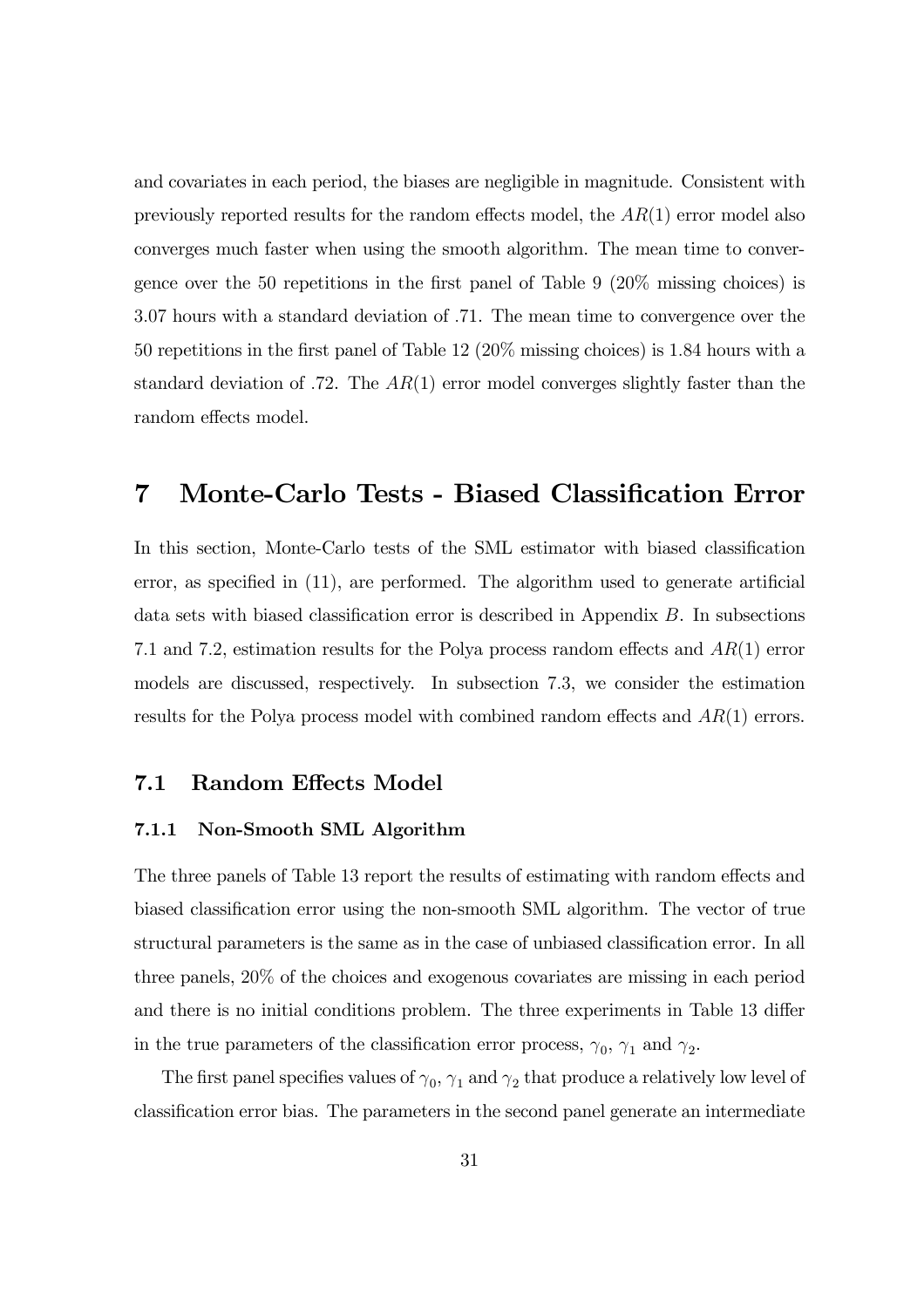level of bias and the parameters in the third panel imply a relatively large bias. The classification error rates  $\pi_{11t} = \Pr(d_{it}^* = 1 | d_{it} = 1)$  and  $\pi_{01t} = \Pr(d_{it}^* = 1 | d_{it} = 0)$ are  $(.97, .18)$ ,  $(.95, .27)$  and  $(.95, .50)$ , in the first, second and third panels, respectively.

The estimation results indicate relatively few statistically significant biases. Only the estimates of  $\rho$  and  $\sigma_v$  are consistently biased. However, the magnitudes of these biases are negligible, never exceeding 3 percent. Note that increases in classification error bias leads to larger empirical standard errors. The more classification error bias, the less efficient are the estimates.

In general, the algorithm seems to perform very well for the DGPs with biased classification error, both in terms of uncovering the structural parameters and in terms of uncovering the parameters of the classification error process. The algorithm with a high extent of classification error bias and  $20\%$  missing choices and covariates converges in similar time to the corresponding specification with unbiased classification error. The time to convergence per parameter is .54 hours in the former case and .57 hours in the latter.<sup>14</sup>

#### 7.1.2 Smooth SML Algorithm

Table 14 reports the results of estimating the random effects model with biased classification error using the smooth SML algorithm with the weights in (22). As in the first panel of Table 13, 20% of the choices and covariates are missing in each period, there is no initial conditions problem and there is a relatively low extent of true classification error bias. The results reveal slightly larger biases and standard errors than when using the non-smooth algorithm (compare Tables 13 (panel 1) and 14). However, the biases remain small. The largest biases are in the estimates of  $\rho$ and  $\alpha$ , which are biased by 5.4% and 8.8%, respectively.

<sup>&</sup>lt;sup>14</sup>The overall time to convergence for the unbiased and biased classification error models cannot be directly compared because they have a different number of parameters.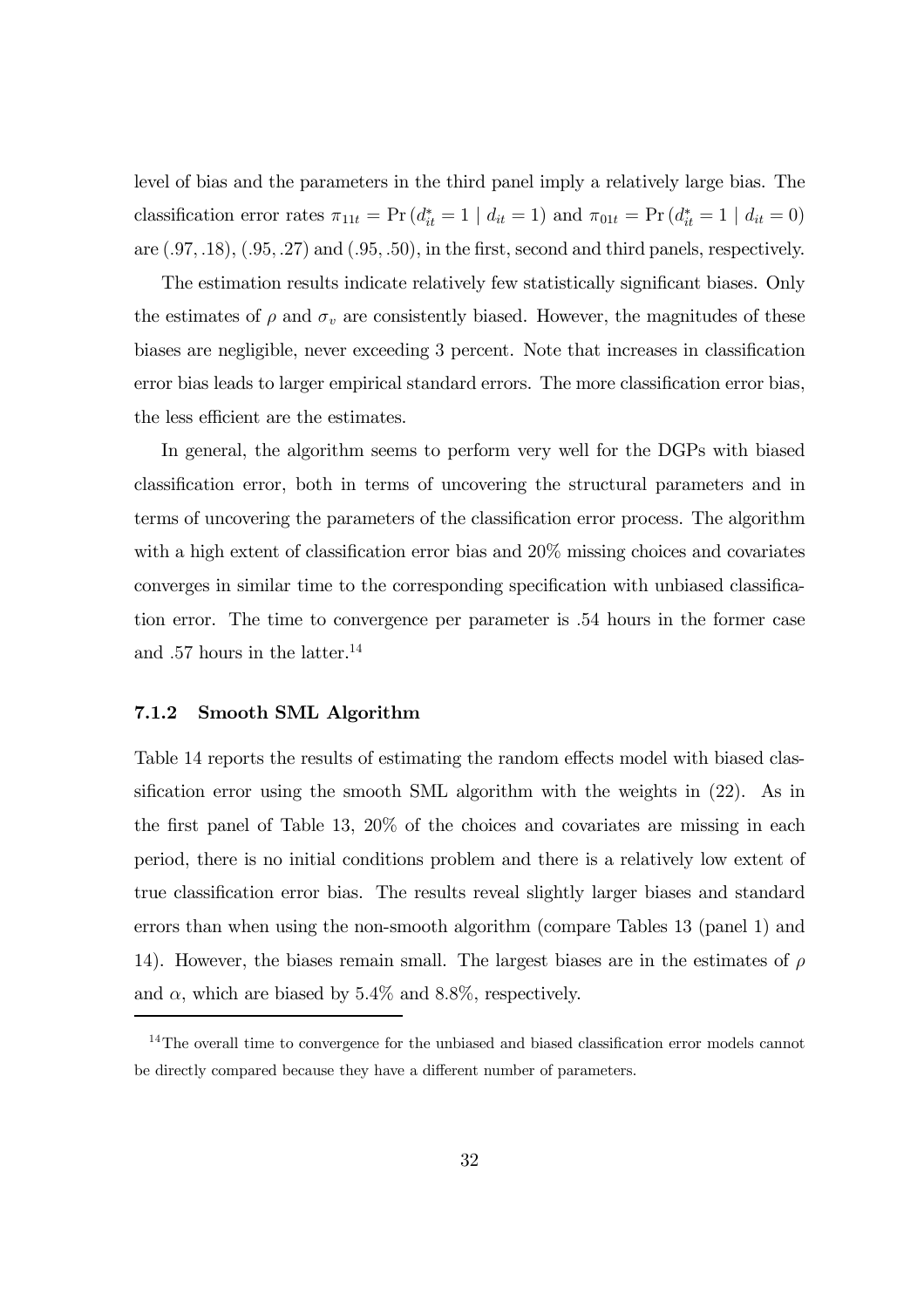### 7.2 AR (1) Error Model

#### 7.2.1 Non-Smooth SML Algorithm

The three panels in Table 15 repeat the series of repeated sampling experiments in Table 13 with an  $AR(1)$  specification for the error term rather than a random effects specification. The results in all three panels tell a similar story. The biases are negligible in magnitude, rarely exceeding 3 percent, and the empirical standard errors grow with the extent of bias in the true classification error process.

#### 7.2.2 Smooth SML Algorithm (Importance Sampling)

Table 16 reports the results of estimating the same experiment as in Table 14 with  $AR(1)$  errors rather than random effects. The biases are once again negligible in magnitude and noticeably smaller than in the random effects specification. The estimates of  $\rho$  and  $\alpha$  are biased by only 2.1% and 2.3%, respectively.

## 7.3 Random Effects  $+ AR(1)$  Error Model

In the random effects  $+ AR(1)$  error model, the error term  $\varepsilon_{it}$  follows the error process in (5). As in the random effects only model, the true  $\sigma_{\mu}$  is set to .80. However, the  $AR(1)$  error parameter  $\phi_1$  is lowered from its value in the  $AR(1)$  errors only model from  $\phi_1 = .80$ , to  $\phi_1 = .40$ .

#### 7.3.1 Smooth SML Algorithm (Importance Sampling)

Table 17 reports the results of estimating the combined error model using the smooth algorithm with the weights in  $(22)$ . As in Tables 14 and 16, there are  $20\%$  missing choices and covariates in each period and low classification error bias. The smooth algorithm produces biases in the estimated parameters that are negligible in magnitude. In particular, the biases in the estimates of  $\rho$  and  $\alpha$  are only 2.2% and 6%. respectively. Recall that the biases in these parameters in the random effects only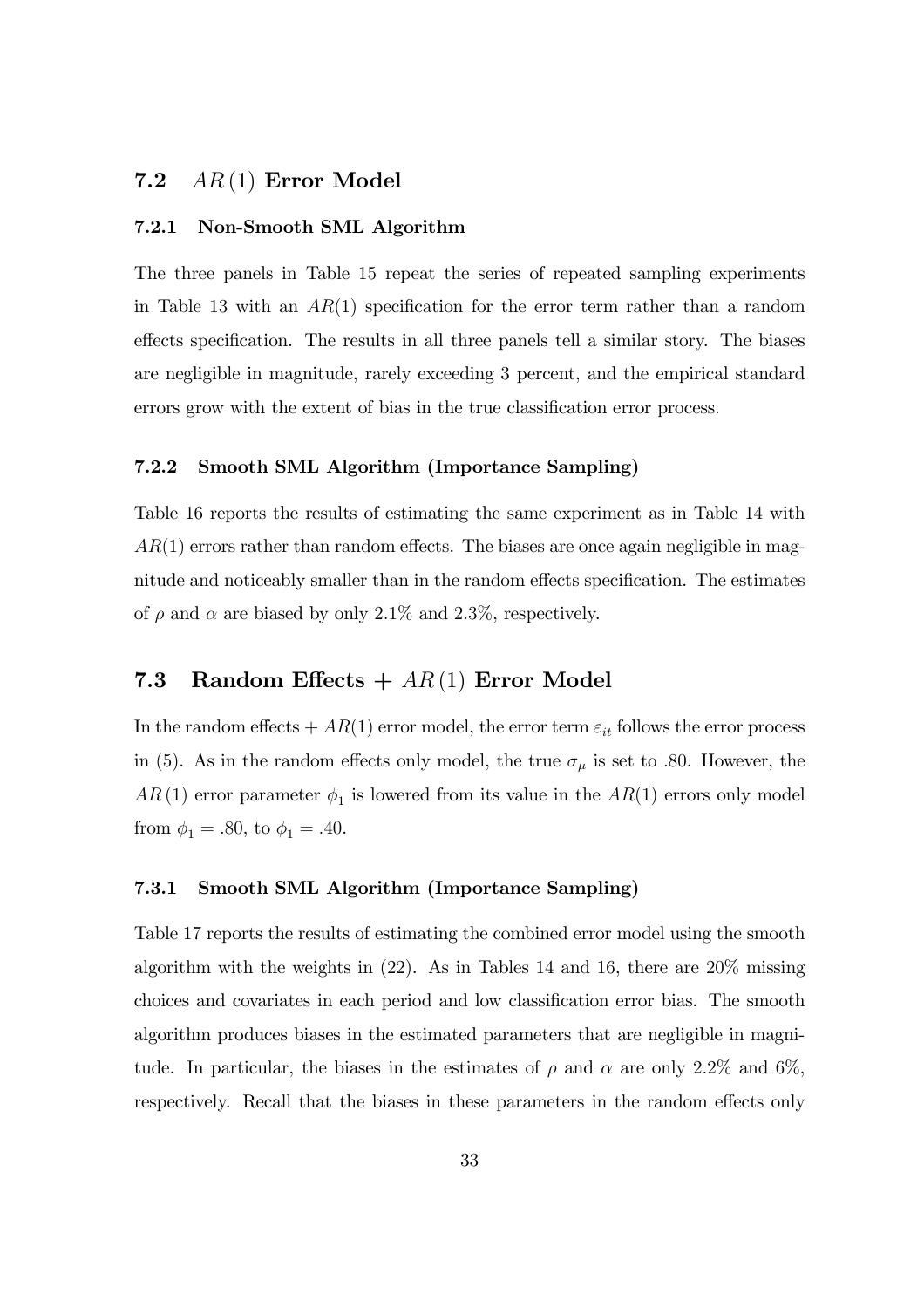model are 5.4% and 8%, respectively (see Table 14), and in the  $AR(1)$  errors only model the corresponding biases are 2.1% and 2.3% (see Table 16). Thus, the combined error model is not only more general; it also yields smaller biases and standard errors than estimating with only random effects.

## 8 Application to Female Labor Force Participation Decisions

In this section, we apply the smooth algorithm, with the importance sampling weights defined in (22), to a model of female labor force participation, using PSID data corresponding to the calendar years 1994-2003. Because respondents are not interviewed every year during the sample period (in 1998, 2000 and 2002), there are both missing choices (missing endogenous state variables) and missing covariates, in addition to an initial conditions problem. As in the repeated sampling experiments, we estimate dynamic probit models with these data and imbed an  $AR(1)$  process for the missing time-varying covariate (nonlabor income). We use the estimates of the models to test for the endogeneity of fertility and nonlabor income in married women's labor supply behavior.

#### 8.1 The Data

The data used in estimation are drawn from the 2004 panel of the Panel Study of Income Dynamics (PSID), including both the random Census subsample of families and nonrandom Survey of Economic Opportunities. The sample corresponds to the ten calendar years 1994-2003. Restricting the sample to these years produces a panel with serious missing data problems and a panel length which is the same as in the repeated sampling experiments. The missing data problem arises because the PSID switched from an annual to a biannual survey after the 1997 wave was completed.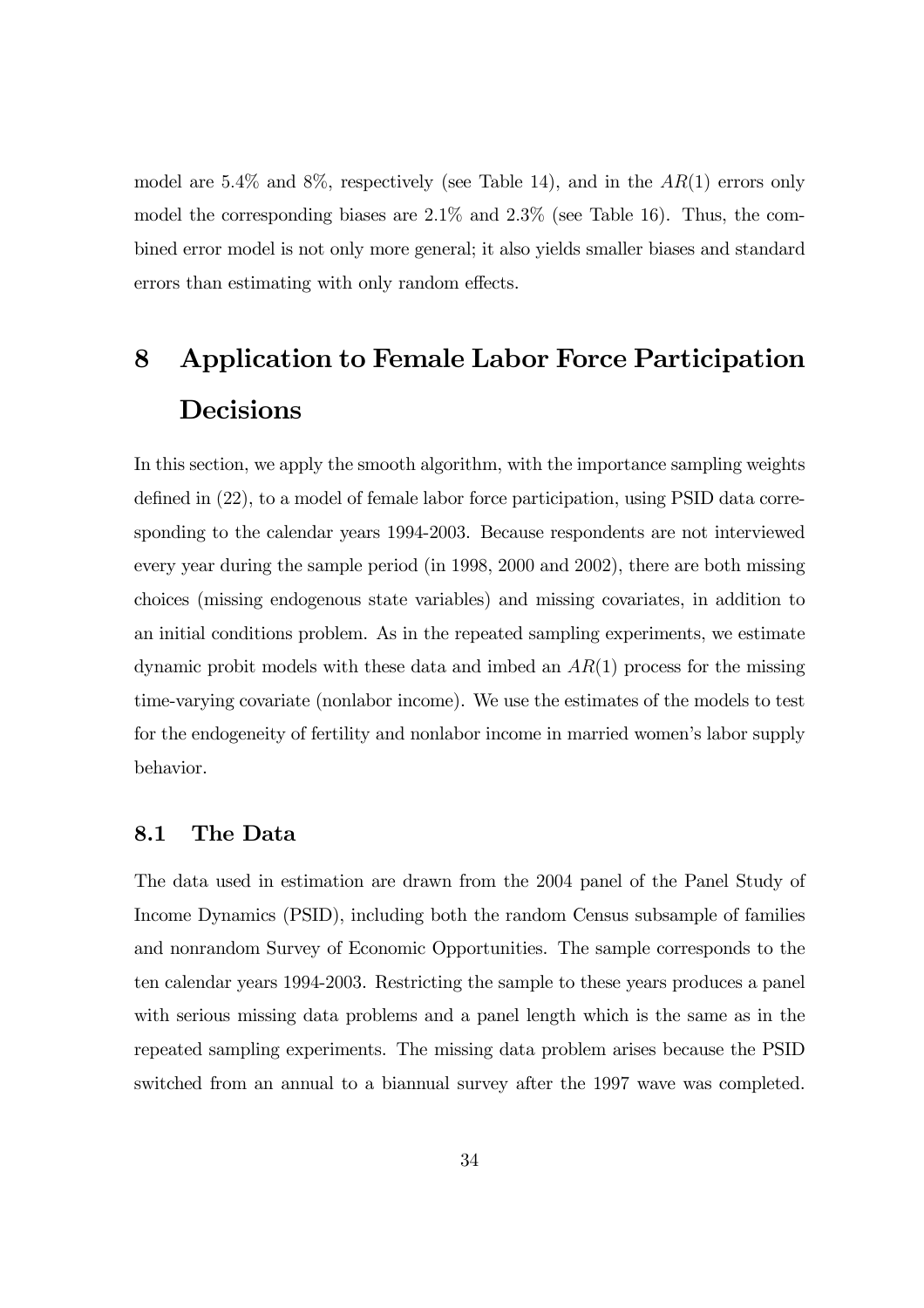Hence, PSID families were not interviewed in 1998, 2000, and 2002. 15

We build a panel from the PSID that has  $N = 1310$  women and  $T = 10$  years. We include in the sample women who are between the ages of 18 and 60 in 1995, who are continuously married during the period, and who have husbands that are labor force participants in each of the seven actual survey years. These are standard sample selection criteria in the literature on female labor force participation (see, e.g., Hyslop (1999)).

Table 18 presents selected means, standard deviations and standard errors in the estimation sample. The labor market participation rate of .82 is calculated by computing a participation rate over the seven non-missing years for each woman, and then averaging this rate over the 1310 women in the sample. Average annual husband's earnings (the proxy for nonlabor income) is calculated in a similar way. The fertility variables appearing in the table, used as covariates in estimation, are the number of children aged 0-2 years, the number of children aged 3-5 years and the number of children aged 6-17 years. The means of these latter variables are computed by averaging over all ten sample years. The last three variables in the table, which are also used as covariates in estimation, are age, the highest level of education attained over the sample period (which is then held constant from 1994-2003), and race (which equals one if black). All covariates except nonlabor income are available for the full ten years because they are either not time-varying (age, education, race) or easily re-constructed from information in the 2004 panel (the fertility variables).

<sup>&</sup>lt;sup>15</sup>Respondents were asked a series of questions related to their activities in the "off-years" of the PSID. However, we treat retrospective responses as missing. There is no retrospective information collected on husband's annual earnings (non-labor income).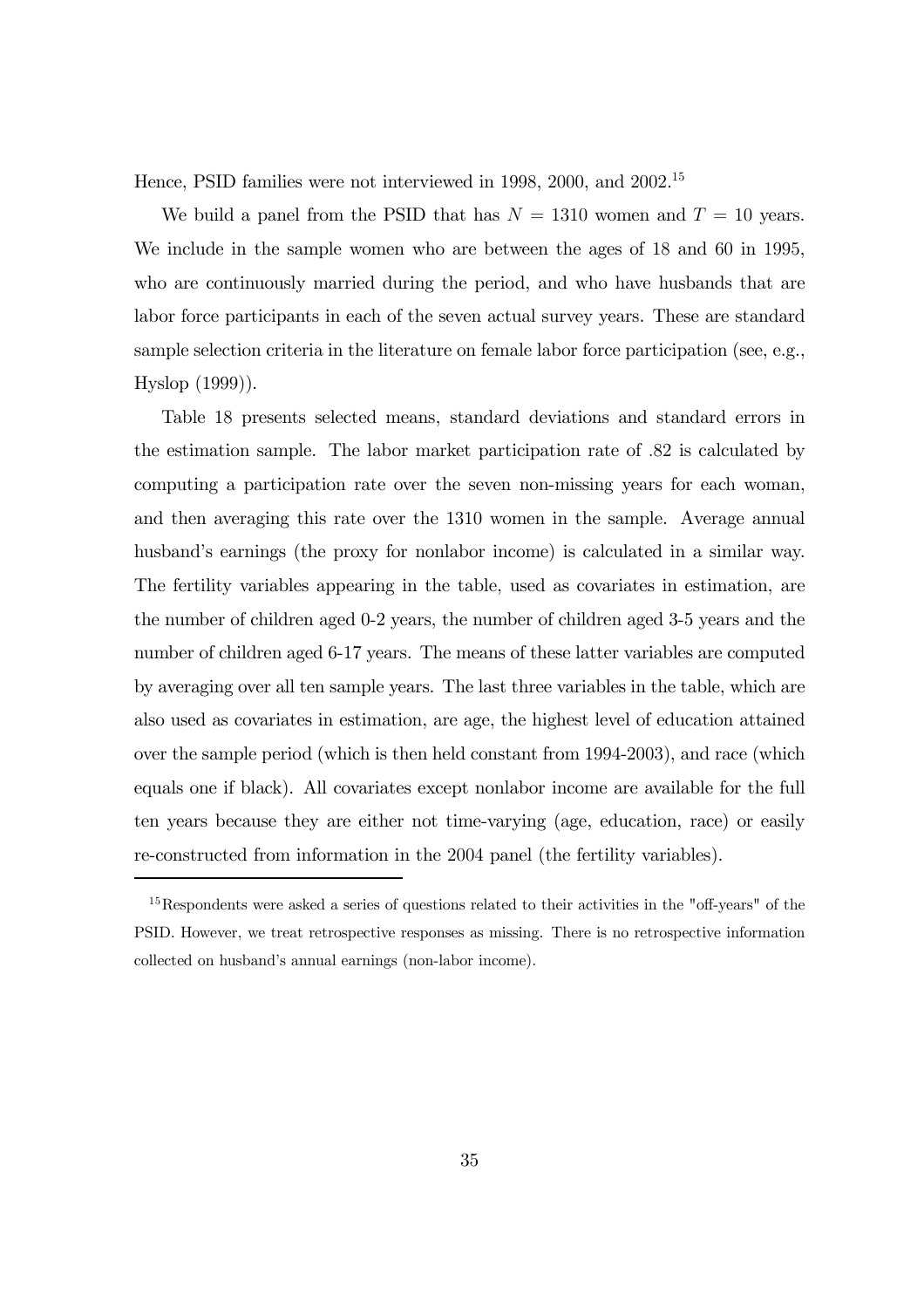#### 8.2 The Model

The Markov and Polya models we use to explain married woman  $i$ 's labor force participation decision in year t are

Markov : 
$$
u_{it} = \beta_0 + \beta_1 \ln(y_{it}) + \beta'_2 X_{it} + \rho d_{i,t-1} + \varepsilon_{it}
$$
  
\nPolya :  $u_{it} = \beta_0 + \beta_1 \ln(y_{it}) + \beta'_2 X_{it} + \sum_{\tau=0}^{t-1} d_{i\tau} \rho_{\tau} + \varepsilon_{it}, \ \rho_{\tau} = \rho e^{-\alpha(t-\tau-1)}$   
\n $d_{it} = 1$  if  $u_{it} \ge 0$ , 0 otherwise,  $d_{i0} = 0$   
\n $\ln(y_{it}) = \phi_2 \ln(y_{i,t-1}) + \nu_{it}, \nu_{it} \sim N(0, \sigma_{\nu}^2)$   
\n $\varepsilon_{it} = \mu_i + \xi_{it}$   
\n $\xi_{it} = \phi_1 \xi_{it-1} + \eta_{it}, \eta_{it} \sim N(0, (1 - \sigma_{\mu}^2)(1 - \phi_1^2))$   
\n $l_{it} = \gamma_0 + \gamma_1 d_{it} + \gamma_2 d_{it-1}^* + \omega_{it}$   
\n $\mu_i = \delta' \sum_{t=1}^T W_{it} + \sigma_{\mu} \zeta_i, \zeta_i \sim N(0, 1)$  (11)

where  $y_{it}$  is the husband's annual earnings in year t, and  $X_{it}$  is a vector containing the fertility, race and education covariates, in addition to year effects. The error structure for both the Markov and Polya models is random effects with  $AR(1)$  serially correlated transitory errors. We also assume a classification error process where the probability of reporting a particular labor force participation state depends on the true participation status as well as lagged reported status.

Note that the model in (29) expands upon the models considered in the repeated sampling experiments because we allow for correlated random effects (the last equation in (29)). Estimating with correlated random effects enables one to test for the endogeneity of fertility and nonlabor income by formulating the null hypothesis  $H_0$ :  $\delta = 0$ .  $W_{it}$  in the correlated random effects equation contains  $\ln(y_{it})$  and the three fertility variables in time t.

The initial conditions problem that arises in the dynamic models in (29) is solved by simulating participation outcomes and nonlabor income realizations from the theoretical start of the process,  $t = 0$ , which we take to be age 16. The models are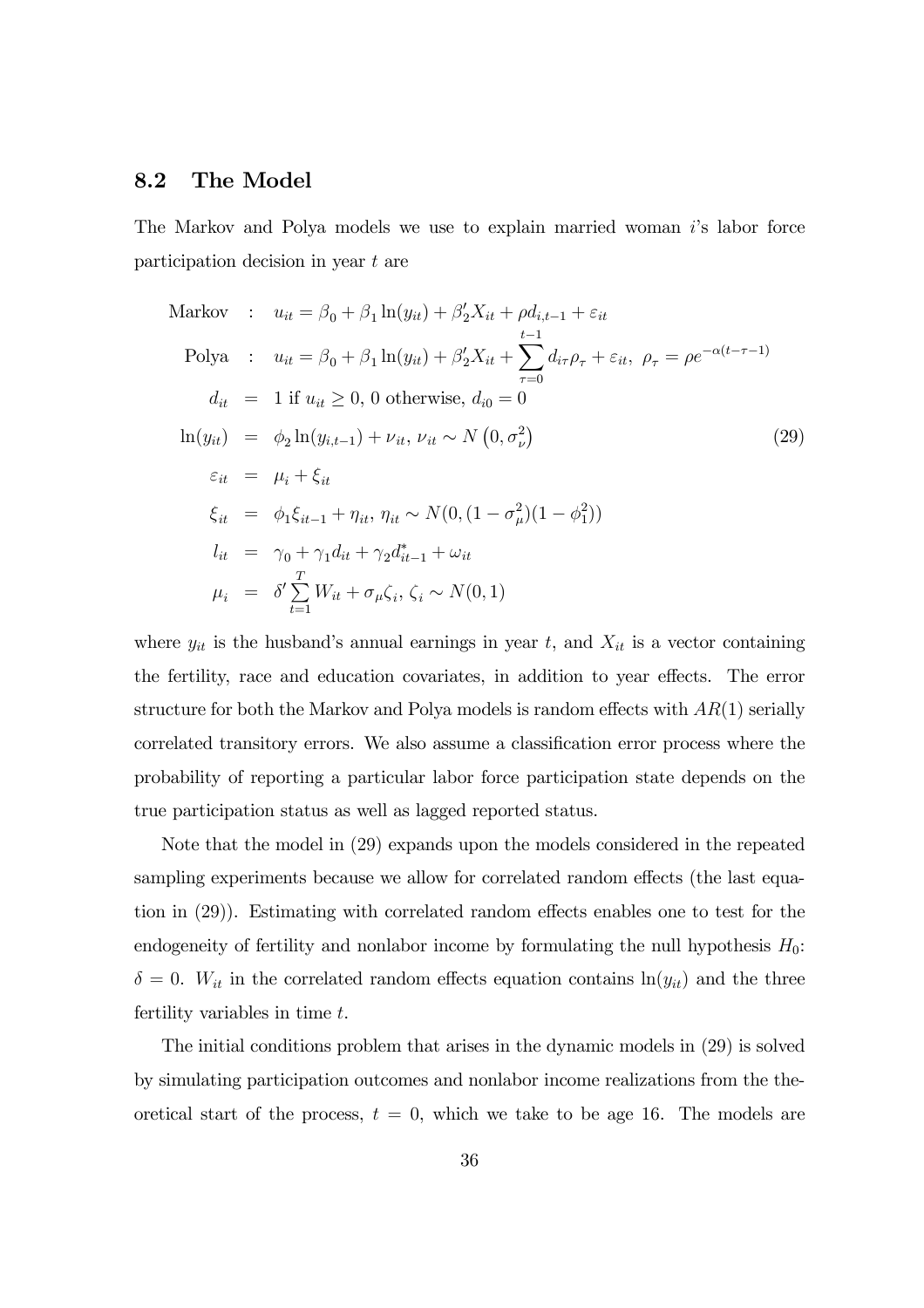estimated using the smooth algorithm with the importance sampling weights defined in  $(22)$ . The number of simulated choices for each individual in each time period,  $M$ , is  $250^{16}$ 

#### 8.3 Estimation Results

#### 8.3.1 Markov Model

Table 19 displays the estimation results for four different versions of the Markov model. Column (1) reports point estimates and asymptotic standard errors for a restricted version of the Markov model in (29), where there are random effects but no  $AR(1)$  serial correlation in transitory errors nor correlated random effects (i.e.,  $\phi_1 = 0$ and  $\delta = 0$ ). The results show precisely measured effects of nonlabor income, fertility, age, race and education. The signs of the coefficients and the relative magnitudes of the fertility effects are all in the expected directions.

The estimate  $\hat{\rho} = 2.31$  in Column (1) implies strong positive state dependence in female participation decisions. The estimate of  $\sigma_{\mu}$  suggests that permanent unobserved heterogeneity is also important in explaining persistence in participation.  $\hat{\sigma}_{\mu} = .89$  implies that 89% of the total error variance is due to the individual effect. Note that the estimated  $AR(1)$  coefficient in the nonlabor income process,  $\hat{\phi}_2 = .999$ , implies that the nonlabor income process is a random walk. The unit root is perhaps not surprising given that nonlabor income must be simulated a large number of periods for many women (back to age 16). The mean age in the sample is 37.

The estimates of the classification error process,  $\gamma_0$ ,  $\gamma_1$  and  $\gamma_2$ , indicate that classification error in reported choices is not negligible, and that reported choices in the previous period have a significant influence on misclassification rates in the current

<sup>&</sup>lt;sup>16</sup>Setting  $M=1000$ , as in the repeated sampling experiments, is computationally practical for  $N=500$ , but not for  $N=1310$ . Additional repeated sampling experiments with  $N = 1310$  and  $M=250$  were performed. Biases remain negligible, although standard errors are higher. Biases also remain negligible with changes in N and T.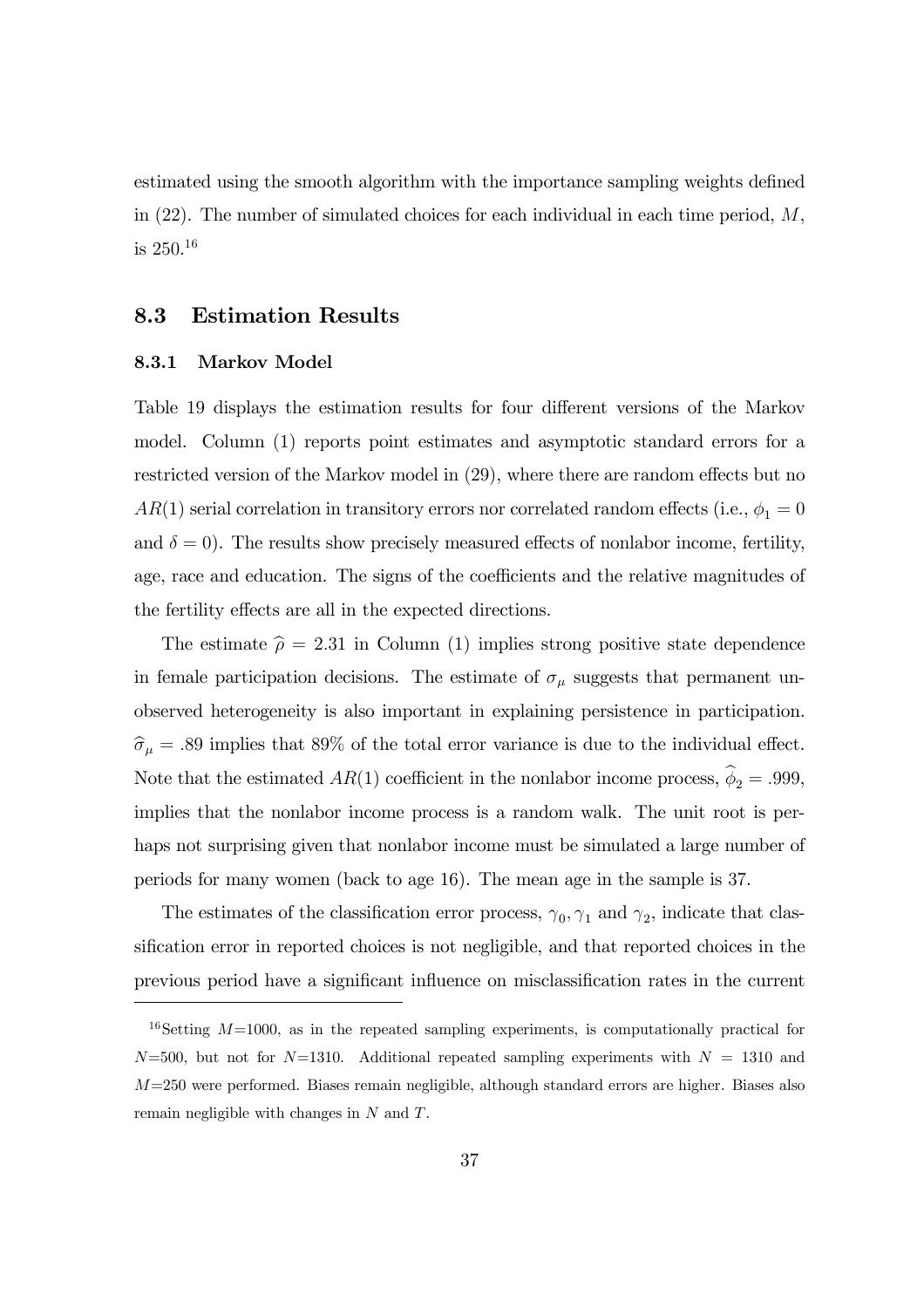period. The estimates imply that  $\hat{\pi}_{01t} = .299$  and  $\hat{\pi}_{10t} = .073$  when  $d_{i,t-1}^* = 0$ , and  $\hat{\pi}_{01t} = .677$  and  $\hat{\pi}_{10t} = .016$  when  $d_{i,t-1}^* = 1$ . Thus, the probability of mis-reporting a one (participation) when the true state is zero (nonparticipation) increases from 29.9% to 67.7% if participation is reported in the previous period. Similarly, when participation is reported in the previous period, the probability of mis-reporting a zero (nonparticipation) when the true state is one (participation) falls from 7.3% to 1.6%.

Column (2) reports the estimation results for the correlated random effects version of the model, without  $AR(1)$  serial correlation in transitory errors. Allowing for correlated random effects produces qualitatively similar point estimates and standard errors to those obtained in Column (1). However, there is a large improvement in the log-likelihood which leads to the rejection of the null hypothesis  $\delta = 0$ . The likelihood ratio chi-square statistic is 44.58 with 27 degrees of freedom. It has a pvalue of .0243. Thus, we find clear evidence that fertility and nonlabor income are not exogenous within a random effects probit model containing a first-order Markov process in past choices.

Column (3) reports the estimated parameters and standard errors when the error structure is random effects +  $AR(1)$  serially correlated transitory errors, but  $\delta = 0$ . The additional parameter that is estimated in this specification, relative to Column (1), is  $\phi_1$ . The results show positive AR(1) serial correlation. AR(1) serial correlation is an important component of persistence in female labor force participation, in addition to individual effects and first-order state dependence. The point estimate  $\hat{\phi}_1 = .608$  is precisely estimated. However, the Pearson chi-square statistic does not reveal a substantial improvement in fit with the introduction of  $AR(1)$  serial correlation.<sup>17</sup>

<sup>&</sup>lt;sup>17</sup>The Pearson chi-squared statistic is calculated by computing the frequency of actual and predicted sequences of participation over the seven years of observed choices in the ten-year panel. In order to avoid small cell problems, the number of cells is reduced from  $128 (2^7)$  to 48. This is the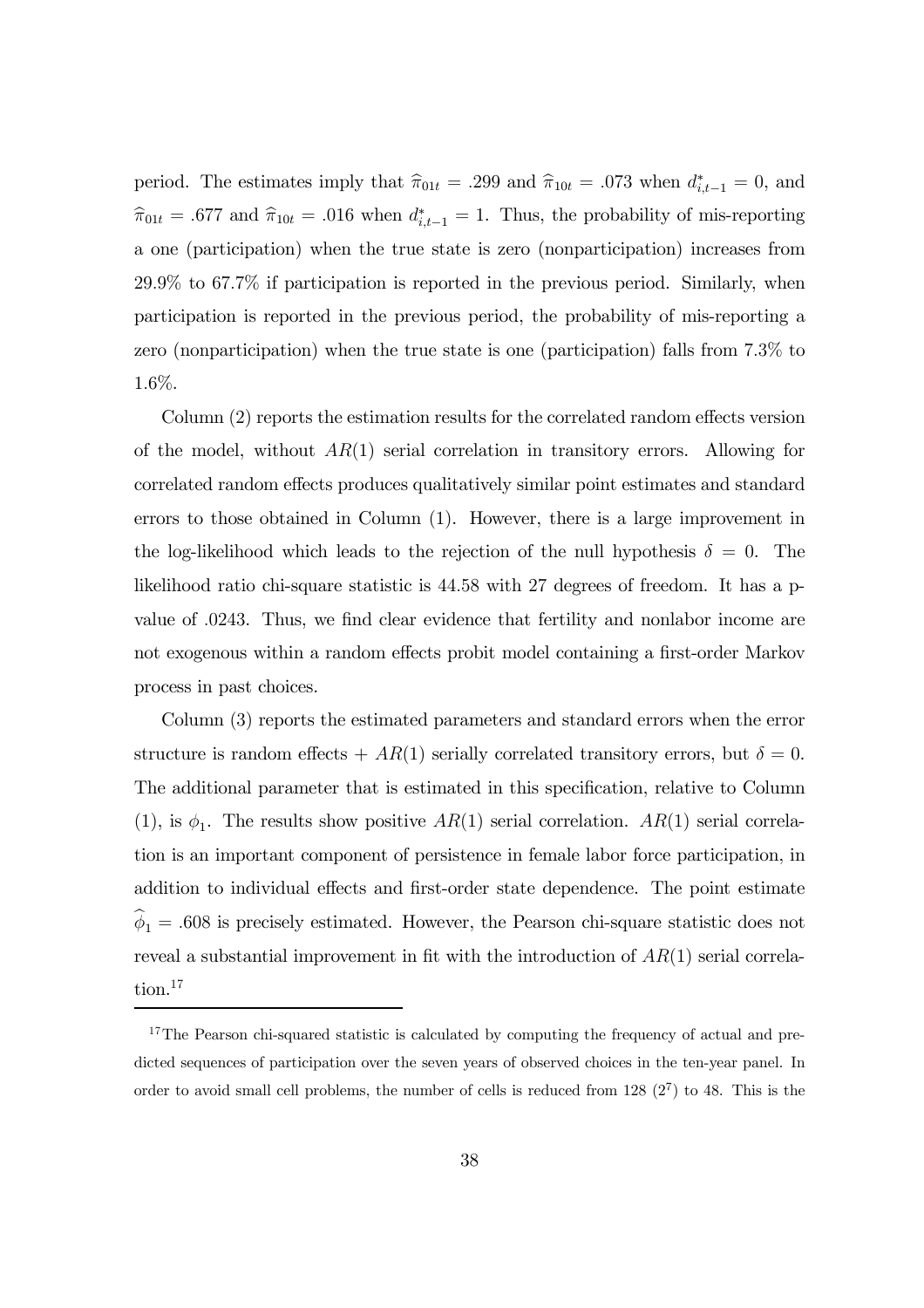Column  $(4)$  reports the estimation results for the full Markov model in  $(29)$ , where there are random effects,  $AR(1)$  serially correlated errors, and the individual effect is allowed to be correlated with nonlabor income and fertility outcomes. Allowing for correlated random effects produces qualitatively similar results to those obtained in Column (3). However, there is a large improvement in the log-likelihood which once again leads to rejection of the null hypothesis  $\delta = 0$ . The likelihood ratio chi-square statistic is 62.08 with a p-value of .0002. Note that the fit of the model improves more substantially when estimating with correlated random effects and  $AR(1)$  serial correlation. The Pearson chi-squared statistic falls from 58.32 with a p-value of .1245, to 56.40 with a p-value of .1637.

#### 8.3.2 Polya Model

Table 20 displays estimation results for four different versions of the Polya model, corresponding to the four versions of the Markov model in Table 19. Comparing Column (1) of Table 20 with Column (1) of Table 19 shows that the Polya model produces stronger effects of nonlabor income and age but a weaker effect of race. The fertility effects, the estimated variance of the random effect, and the estimates of the  $AR(1)$  process for nonlabor income are similar in the two models.

The Polya process estimates,  $\hat{\rho}$  and  $\hat{\alpha}$ , imply that past participation choices are important determinants of current decisions but the influence of past choices falls quickly over time. For example, when  $d_{i,t-1} = 1$ ,  $u_{it}$  increases by .6363 (the point estimate of  $\rho$ ), holding all else constant. This is in contrast to an increase in  $u_{it}$ of 2.3148 in the Markov model. In the Markov model  $d_{i,t-2} = 1$  has no effect on  $u_{it}$ , while in the Polya model,  $d_{i,t-2} = 1$  increases  $u_{it}$  by .0959. Moving further into the past, when  $d_{i,t-3} = 1$ , increases  $u_{it}$  by increases .0145, and when  $d_{i,t-4} = 1$ ,  $u_{it}$ increases by only .0022.

The estimates of the classification error parameters in Column (1) imply that

same procedure that Hyslop (1999) employs to evaluate goodness-of-fit.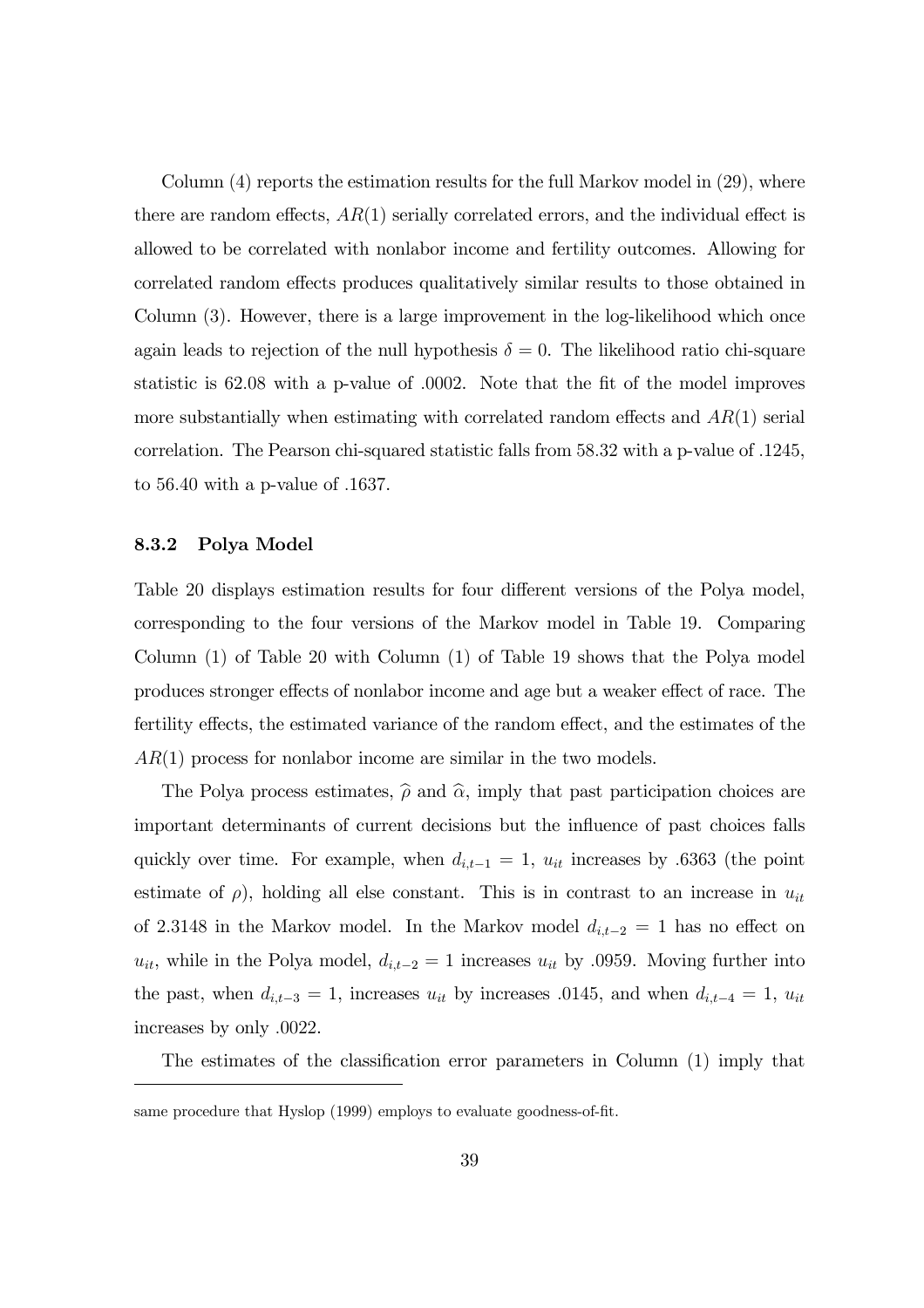the Polya model produces lower classification error rates than the Markov model. The estimated misclassification error rates in the Polya model are  $\hat{\pi}_{01t} = .246$  and  $\hat{\pi}_{10t} = .059$  when  $d_{i,t-1}^* = 0$ , and  $\hat{\pi}_{01t} = .630$  and  $\hat{\pi}_{10t} = .012$  when  $d_{i,t-1}^* = 1$ . Note that the Polya model yields are large improvement in the log-likelihood (105.51 points) compared to the Markov model, with only one additional parameter  $(\alpha)$ . The Polya model also fits the data considerably better than does the Markov model. The Pearson chi-squared statistic in the Polya model is 54.62 with a p-value of .2075 (compared to 59.52 with a p-value of .1024 in the Markov model).

Column (2) reports the results of the correlated random effects Polya model. Note that the null hypothesis of exogenous fertility and nonlabor income is once again rejected. The likelihood ratio test statistic is 46.42 with a p-value of .0158. Column (3) adds  $AR(1)$  serially correlated transitory errors to the random effects error structure in Column  $(1)$ . The estimated  $AR(1)$  coefficient is smaller than in the corresponding Markov specification (.4606 compared to .6084) but is still substantially positive and precisely estimated. Column (4) reports the results of the full Polya specification. The results are qualitatively similar to those in Column (3). Importantly, the null hypothesis of exogenous fertility and nonlabor income is still rejected and the fit of the model improves substantially.

Despite the rich error structure, we find that in both Markov and Polya models for the influence of past participation choices, one can reject the null hypothesis of exogenous fertility and nonlabor income. This is in contrast to findings in Hyslop (1999). The discrepancy in results is mainly due to the fact that we correct for classification error within our SML estimation algorithm (see Keane and Sauer (2006) for more details).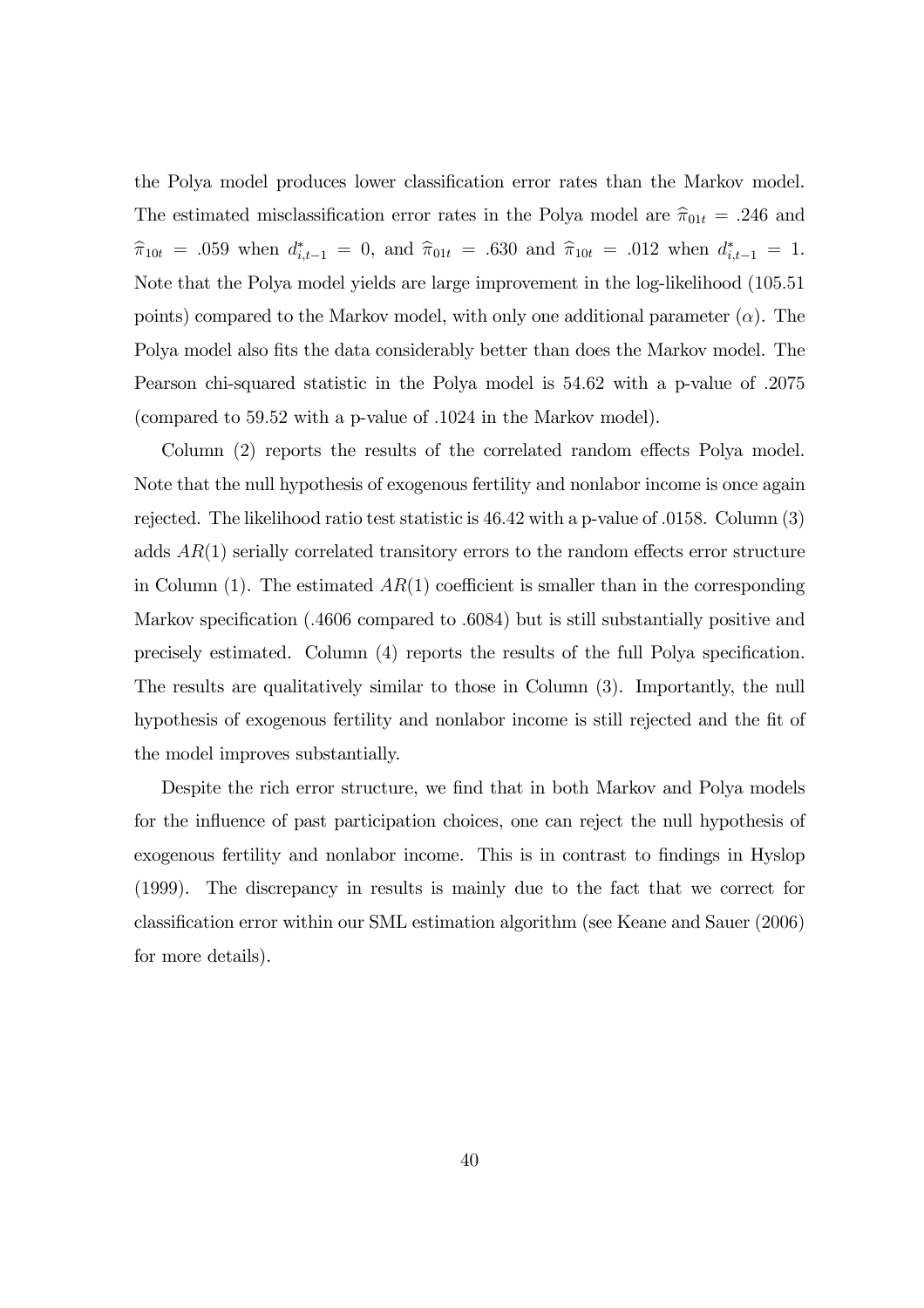## 9 Conclusion

This paper assesses the performance of a new computationally practical SML estimation algorithm for dynamic discrete choice panel data models with unobserved endogenous state variables. The estimation technique offers a unified approach to the initial conditions problem and the problem of missing data during the sample period. The computational advantage of the estimation algorithm lies in the fact that it requires only unconditional simulations of data from the model to form the likelihood. Performing unconditional simulations is often straightforward in contexts where performing conditional simulations is computationally infeasible. Therefore, in such contexts, our algorithm may have a significant advantage over algorithms such as GHK and MCMC that require conditional simulation.

In order to make it feasible to simulate the likelihood using unconditional simulations, a classification error process in discrete choices must be assumed. However, the assumption that reported choices are misclassified is a reasonable one in almost all empirical applications in economics. The estimation technique can also accommodate a wide range of classification error processes, as long as it is possible to write a tractable expression for the classification error rates. The extent of classification error in the data can also be determined in estimation.

The SML estimation algorithm was tested via a series of repeated sampling experiments on a general panel data probit model with a time-varying exogenous covariate, lagged endogenous variables, serially correlated errors and two different classification error processes. The estimator was shown to have good small sample properties. Under both the non-smooth and smooth versions of the algorithm, we found that biases are negligible in magnitude even for high amounts of missing information in the data.

The new SML estimation algorithm can also be easily combined with Heckmanís  $(1981a)$  approximate solution and Wooldridge's  $(2003)$  alternative solution to the initial conditions problem. Such a hybrid approach may be appealing when there is no natural starting point to the choice process, but it is necessary to integrate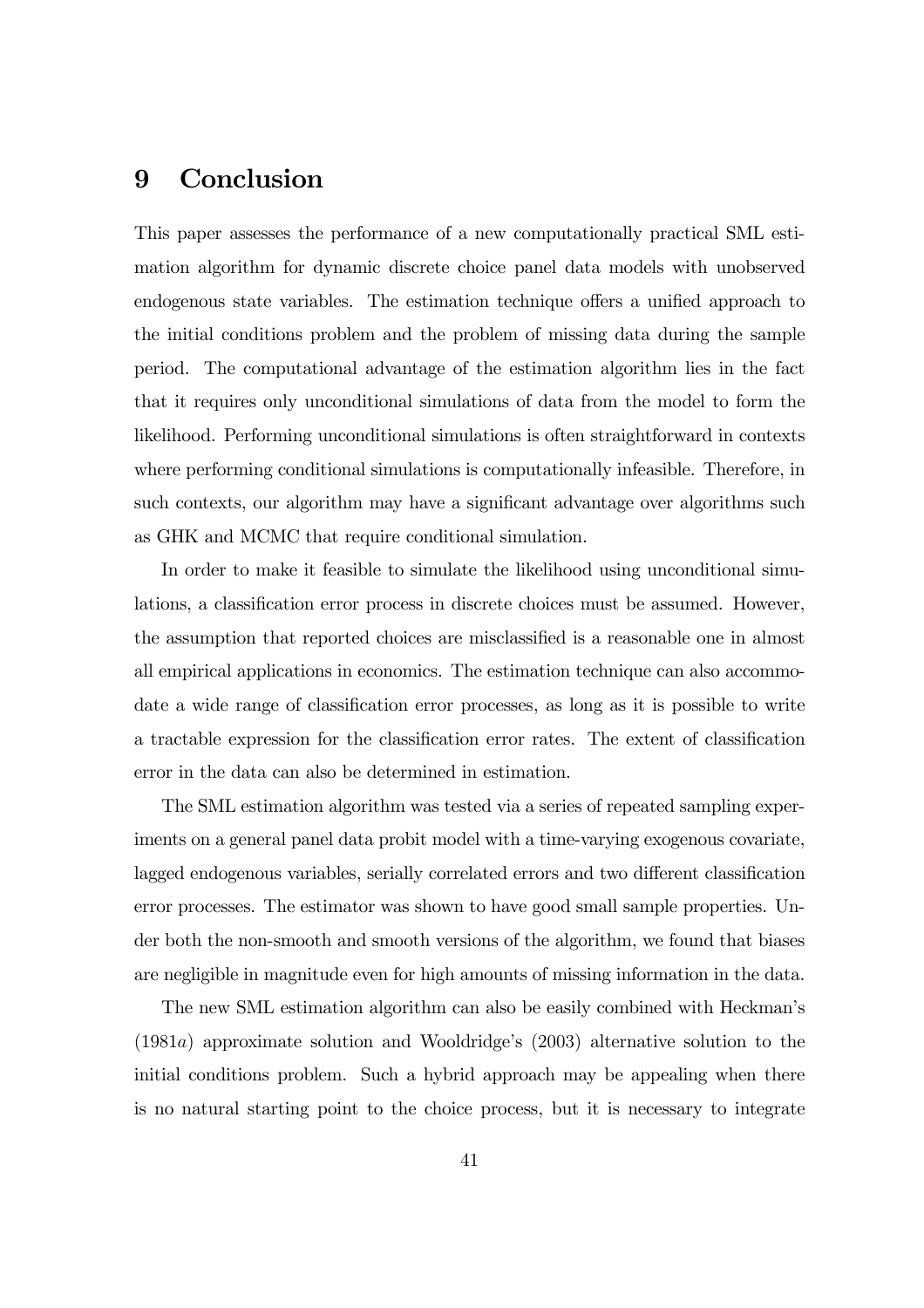over missing information during the sample period. Heckmanís approximate solution method was found to work better than Wooldridge's approach in our experiments with a random effects model. Heckman's approximate solution method worked less well in our experiments with an  $AR(1)$  error model (i.e., we found a 20% upward bias in the coefficient on the lagged choice). Overall, it is preferable to simulate choices from the theoretical start of the process when the start of the process can be determined.

Interestingly, our SML algorithm seems to perform better (in terms of consistently producing negligible bias) for models with biased classification error than for models with unbiased classification error. In order to impose the constraint that classification error be unbiased, one must specify that classification error rates are functions of true choice probabilities. This means that classification error rates must themselves be simulated. This induces some additional noise and computation time into the likelihood simulation. In contrast, with biased classification error, one can specify that classification error rates are closed form functions of true choices (and perhaps also lagged observed choices and covariates). Our algorithm already requires that true choice histories be simulated, so once this has been done, no additional simulation is necessary to form the classification error rates. This saves computation time and avoids one component of simulation error.

We also apply the algorithm to dynamic probit models of female labor force participation using PSID data corresponding to calendar years 1994-2003. A serious missing data problem naturally arises in these data because respondents are not interviewed in the years 1998, 2000 and 2002. We solve the initial conditions problem that arises in this context by simulating participation outcomes and nonlabor income realizations from the theoretical start of the process, assumed to be age 16. We estimate both Markov and Polya models using the smooth version of the algorithm and assuming persistent classification error. The empirical application shows that nonlabor income and fertility remain endogenous even in dynamic probit models with rich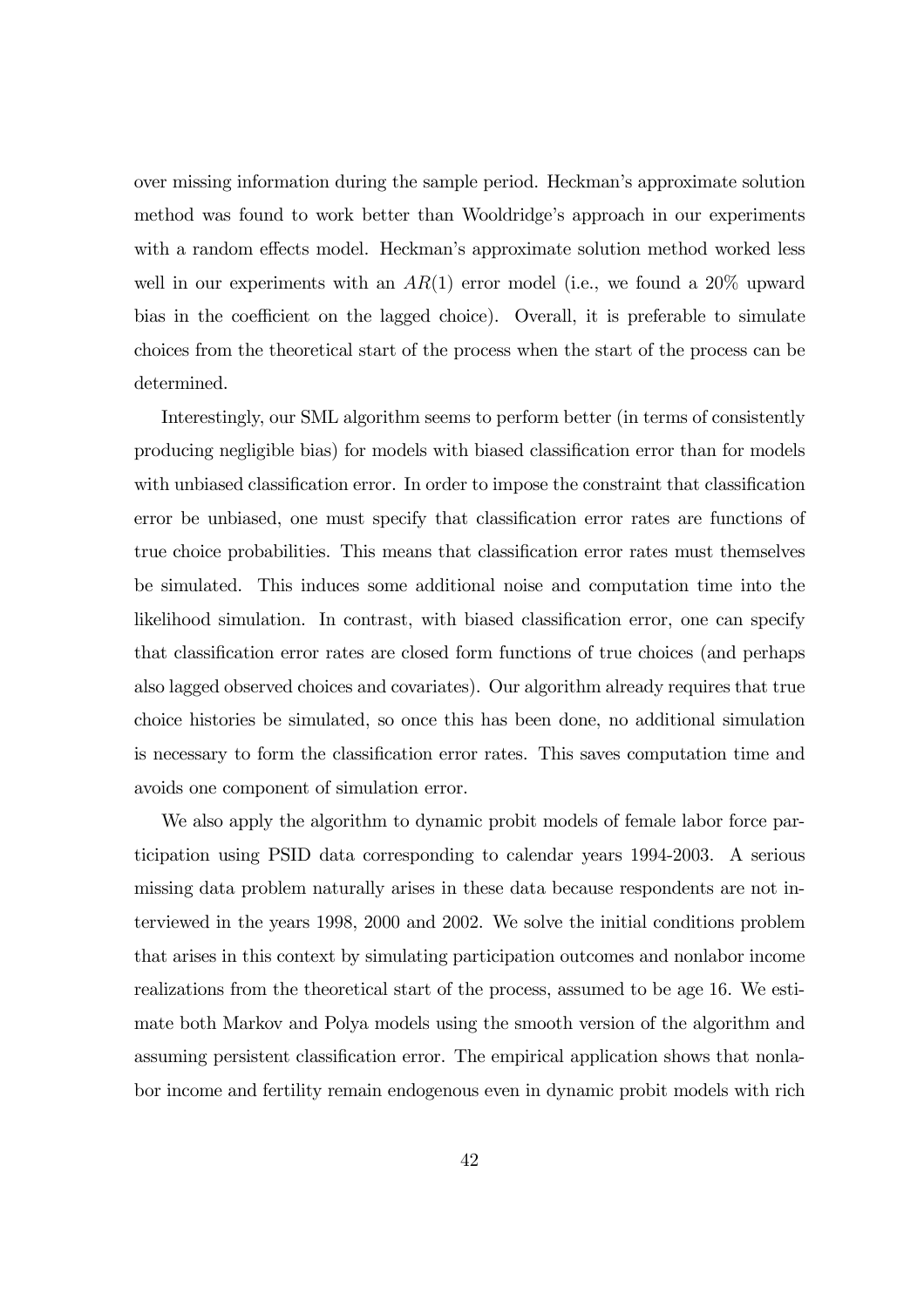error structures.

Future research will examine the small sample properties of the estimation technique in more complex dynamic probit settings. For example, observed continuous outcomes, such as wages, can be incorporated into estimation by specifying measurement error densities that enter the likelihood. The estimation method can also be extended to handle cases in which the missing data are not missing at random, there is endogenous attrition, and there is feedback from past choices to future covariates.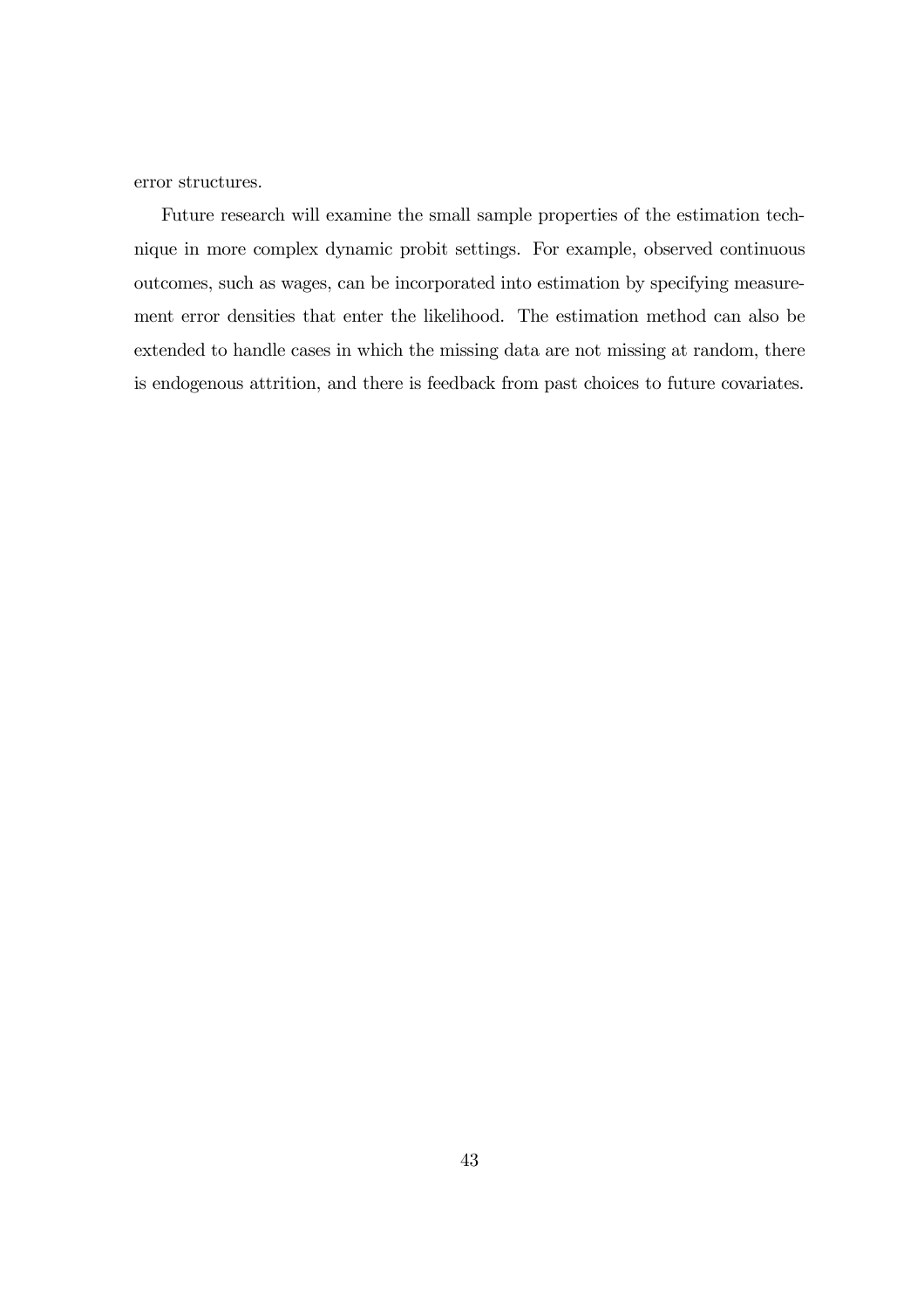## References

- [1] Ackerberg, D.  $(2001)$ , "A New Use of Importance Sampling to Reduce Computational Burden in Simulation Estimation," unpublished manuscript.
- [2] Dempster, A.P., N.M. Laird and D.B. Rubin (1977), "Maximum Likelihood From Incomplete Data via the EM Algorithm," Journal of the Royal Statistical Society, B 39, 1-38.
- [3] Erdem, T. and M.P. Keane (1996), "Decision Making under Uncertainty: Capturing Dynamic Brand Choice Processes in Turbulent Consumer Goods Markets," Marketing Science, 15, 1-20.
- [4] Flinn, C.J. (1997), "Equilibrium Wage and Dismissal Processes," *Journal of* Business and Economic Statistics, 15, 221-236.
- [5] Geweke, J. and M.P. Keane (2000), "An Empirical Analysis of Male Income Dynamics in the PSID: 1968-1989," Journal of Econometrics, 96, 293-356.
- [6] Geweke, J. and M.P. Keane (2001), "Computationally Intensive Methods for Integration in Econometrics," in Handbook of Econometrics, Volume V, eds., J.J. Heckman and E. Leamer, Elsevier Science B.V., pp. 3463-3568.
- [7] Hausman, J.A., J. Abrevaya and F.M. Scott-Morton  $(1998)$ , "Misclassification of the Dependent Variable in a Discrete-Response Setting," Journal of Econometrics, 87, 239-269.
- [8] Heckman, J.  $(1981a)$ , "The Incidental Parameters Problem and the Problem of Initial Conditions in Estimating a Discrete Time-Discrete Data Stochastic Process," in C. Manski and D. McFadden, eds., The Structural Analysis of Discrete Data (MIT Press, Cambridge, MA).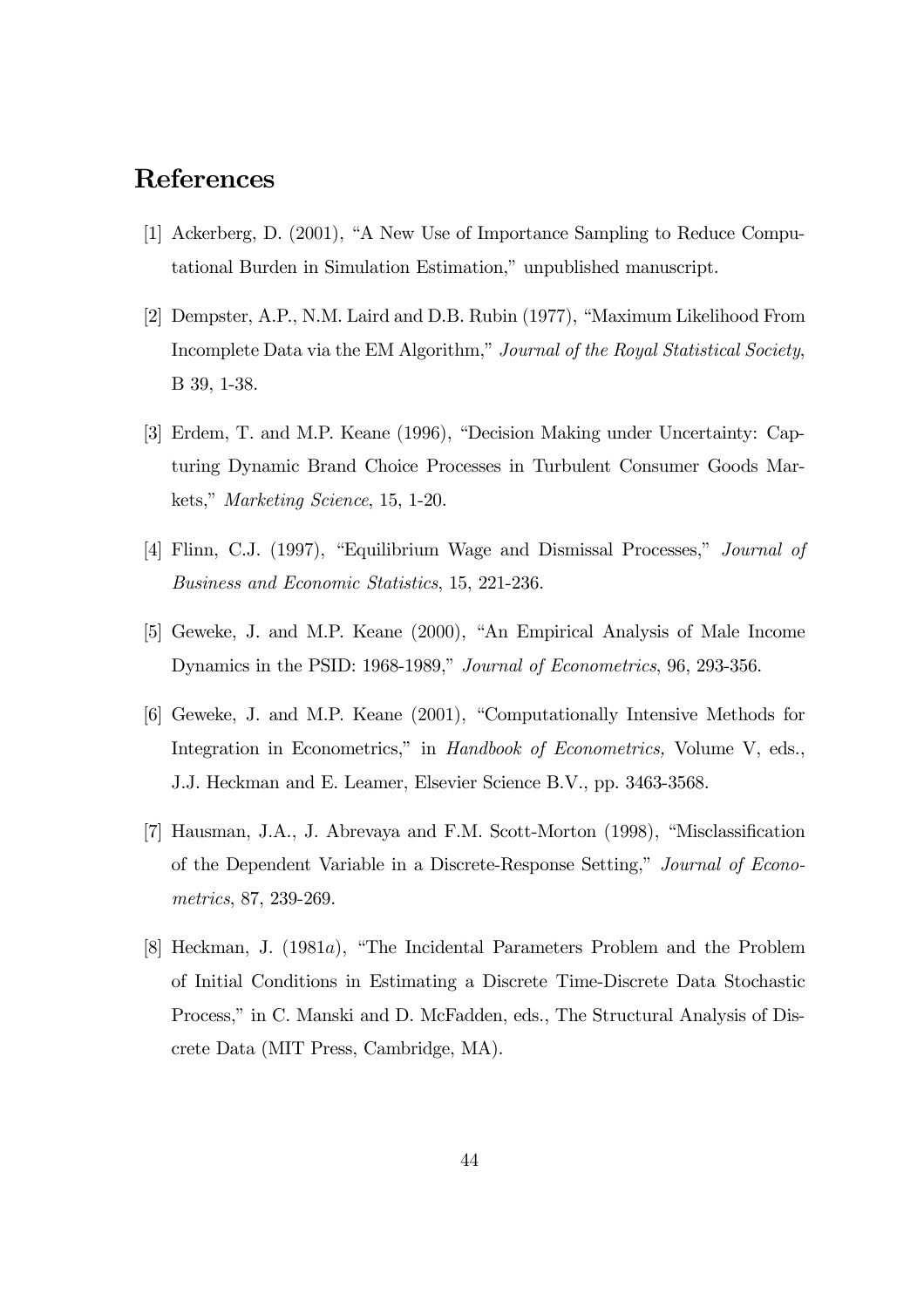- [9] Heckman, J. (1981b), "Statistical Models for Discrete Panel Data," in C. Manski and D. McFadden, eds., The Structural Analysis of Discrete Data (MIT Press, Cambridge, MA).
- [10] Keane, M.P., and K.I. Wolpin (2001), "The Effect of Parental Transfers and Borrowing Constraints on Educational Attainment," International Economic Review, 42, 1051-1103.
- [11] Lee, L.F (1992), "On the Efficiency of Methods of Simulated Moments and Maximum Simulated Likelihood Estimation of Discrete Response Models," Econometric Theory, 8, 518-522.
- [12] Pakes A. and D. Pollard (1989), "Simulation and the Asymptotics of Optimization Estimators," Econometrica, 57, 1027-1057.
- [13] Poterba J.M., and L.H. Summers (1995), "Unemployment Benefits and Labor Market Transitions: A Multinomial Logit Model with Errors in Classification," Review of Economics and Statistics, 77, 207-216.
- [14] Ruud, P.A. (1991), "Extensions of Estimation Methods Using the EM Algorithm," Journal of Econometrics, 49, 305-341.
- [15] Wooldridge, J.M. (2003), "Simple Solutions to the Initial Conditions Problem in Dynamic, Nonlinear Panel Data Models with Unobserved Heterogeneity," Journal of Applied Econometrics, forthcoming.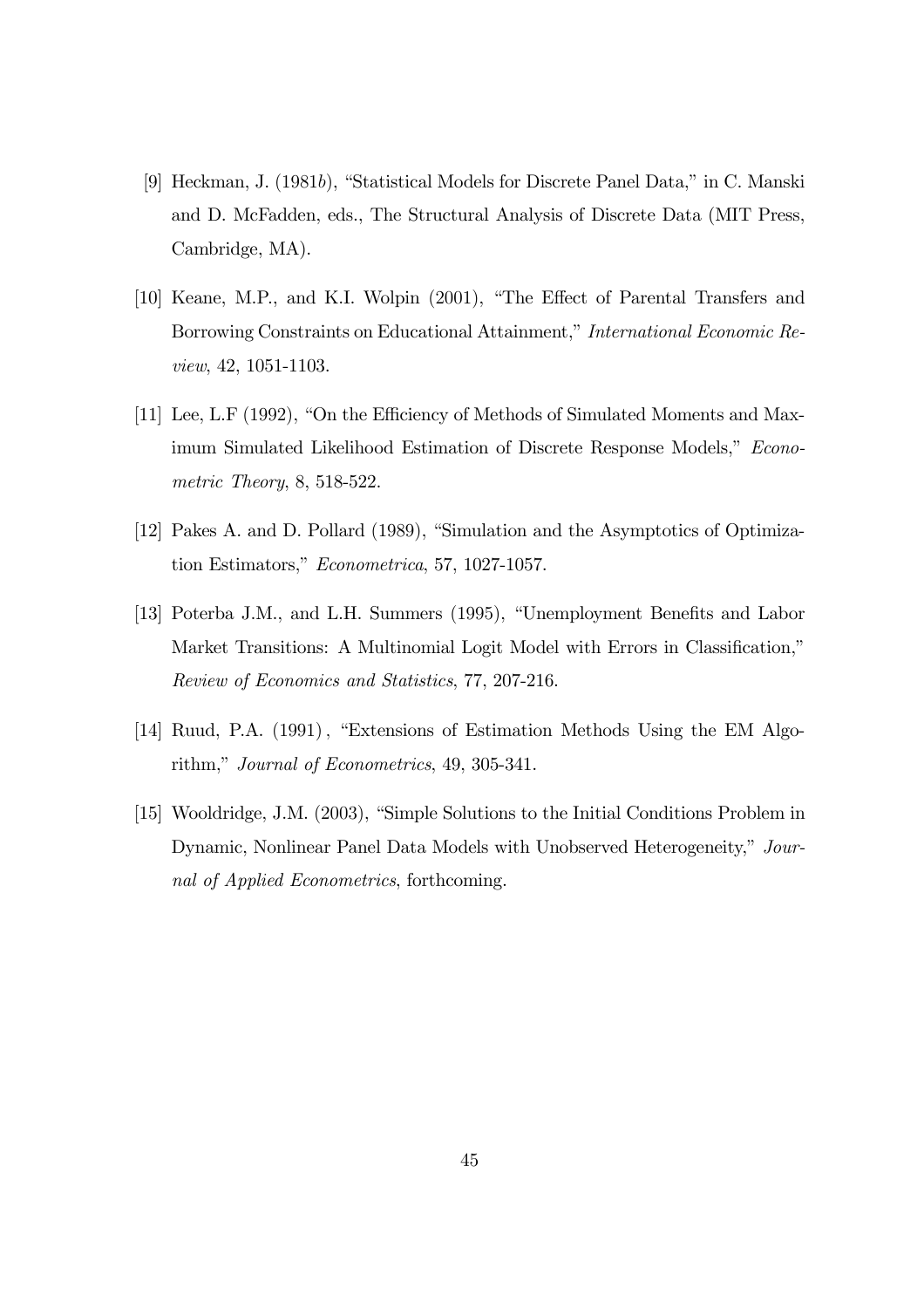#### Appendix A

Data Generating Process Unbiased Classification Error

Given a vector of true parameters of the model and defining the initial conditions of the model as  $d_{i0} = x_{i0} = 0$ , each data set in the repeated sampling experiments is constructed in two stages. The first stage consists of generating the exogenous covariates and computing the "true" classification error rates. The second stage consists of generating the sequence of true choices and misclassified choices, using the true classification rates computed in the first stage. The second stage also determines if a choice is missing from the data. The two stages of the data generating process are as follows:

#### Stage 1

- 1. Draw N sequences from the joint distribution of  $(x_{i1},...,x_{iT})$  to form  $\left\{\left\{x_{it}\right\}_{t=1}^T\right\}_{i=1}^N$ .
- 2. Draw  $\widetilde{M}$  times from the joint distribution of  $(\varepsilon_{i1},...,\varepsilon_{iT})$  to form  $\left\{\left\{\{\widetilde{\varepsilon}_{it}^{m}\}_{t=1}^{T}\right\}_{i=1}^{N}\right\}_{m=1}^{M}$  $m=1$ Note that  $M$  will generally differ from the number of simulated choice histories M generated for each individual in estimation.

.

3. Given  $\left\{\left\{x_{it}\right\}_{t=1}^T\right\}_{i=1}^N$  and the error sequence  $\left\{\left\{\{\widetilde{\epsilon}_{it}^m\}_{t=1}^T\right\}_{i=1}^N\right\}_{m=1}^M$  $m=1$ , construct  $M$ simulated choices for each individual i in every period  $t \left\{ \left\{ \left\{ \tilde{d}_{it}^{m} \right\}_{t=1}^{T} \right\}_{i=1}^{N} \right\}_{m=1}^{M}$  $m=1$ according to (1) and the decision rule (2).

4. Form the frequency simulator  $\widehat{P}\left(\widetilde{d}_{it} = 1 \mid H_{it}^m\right) =$ 1  $\overline{M}$  $\sum$  $m=1$  $\Pr\left(\varepsilon_{it} \leq \beta_0 + \beta_1 x_{it} + \right)$  $\sum_{ }^{t-1}$  $\tau = 0$  $\overline{d}^m_{i\tau}\rho_\tau$  $\setminus$ where  $H_{it}^m =$  $\left\{\left\{x_{i\tau}\right\}_{\tau=1}^t, \left\{\widetilde{d}_{i\tau}^m\right\}_{\tau=1}^t\right\}.$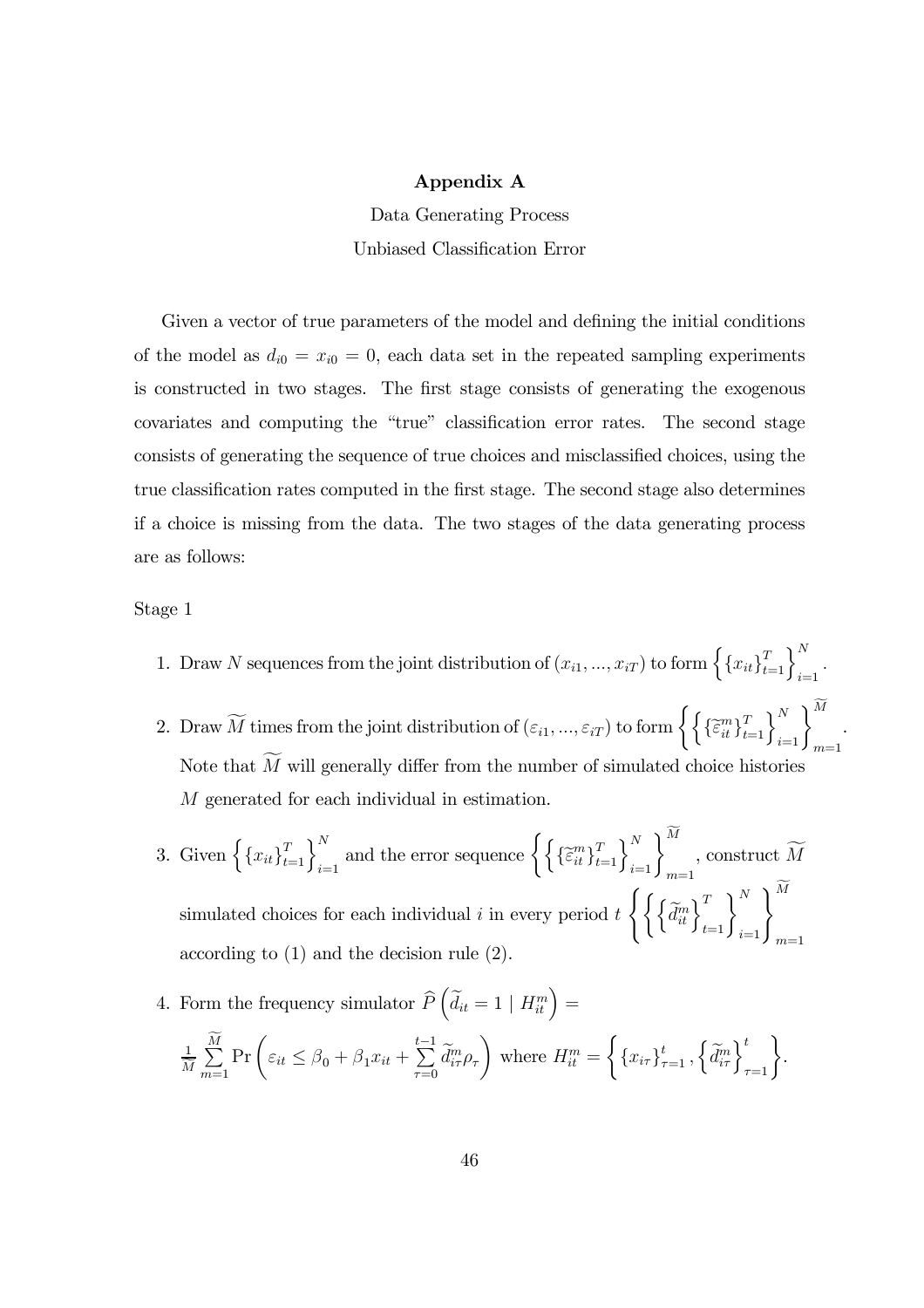5. Construct the "true" classification error rates  $\pi_{jkt}$  for each individual i, according to (8), using  $\hat{P}$  in place of Pr ( $d_{it} = 1$ ).

Stage 2

- 1. Draw N sequences of errors from the joint distribution of  $(\varepsilon_{i1}, ..., \varepsilon_{iT})$  to form  $\left\{\left\{\varepsilon_{it}\right\}_{t=1}^T\right\}_{i=1}^N.$
- 2. Given the  $\left\{\left\{x_{it}\right\}_{t=1}^T\right\}_{i=1}^N$  sequence generated in the first stage, and the error sequence  $\left\{\{\varepsilon_{it}\}_{t=1}^T\right\}_{i=1}^N$ , construct N true choices  $\left\{\{d_{it}\}_{t=1}^T\right\}_{i=1}^N$  according to (1) and the decision rule (2).
- 3. In order to construct the sequence of reported choices, draw T times for each individual  $i$  from a uniform random number generator to obtain the sequence  $\left\{\{U_{it}\}_{t=1}^T\right\}_{i=1}^N$ .
- 4. Compare the uniform random draws to the classification error rates to determine if choices are correctly reported. That is, construct  $N$  reported choices  $\left\{\left\{d_{it}^*\right\}_{i=1}^N\right\}_{t=1}^T$  by implementing the following rule: if  $d_{it} = 1$  and  $U_{it} < \pi_{11t}$  then  $d_{it}^* = 1$ , else  $d_{it}^* = 0$ . Similarly, if  $d_{it} = 0$  and  $U_{it} < \pi_{00t}$  then  $d_{it}^* = 0$ , else  $d_{it}^* = 1$ .
- 5. In order to determine if a reported choice is missing, draw T times for each individual  $i$  from a uniform random number generator to obtain the sequence  $\left\{\left\{\widetilde{U}_{it}\right\}_{t=1}^T\right\}_{i=1}^N$ .
- 6. Compare the uniform draws to the probability  $\pi^{obs}$  that  $d_{it}^*$  is missing in period t. That is, implement the following rule: if  $\tilde{U}_{it} < \pi^{obs}$  then  $I(d_{it}^{*}$  observed) = 1, else  $I(d_{it}^*$  observed) = 0.

Note that step 6 does not specify  $\pi^{obs}$  as a function of the exogenous covariates or the observed choices. The data are thus missing completely at random. Generating an initial conditions problem and/or missing exogenous covariates as well as data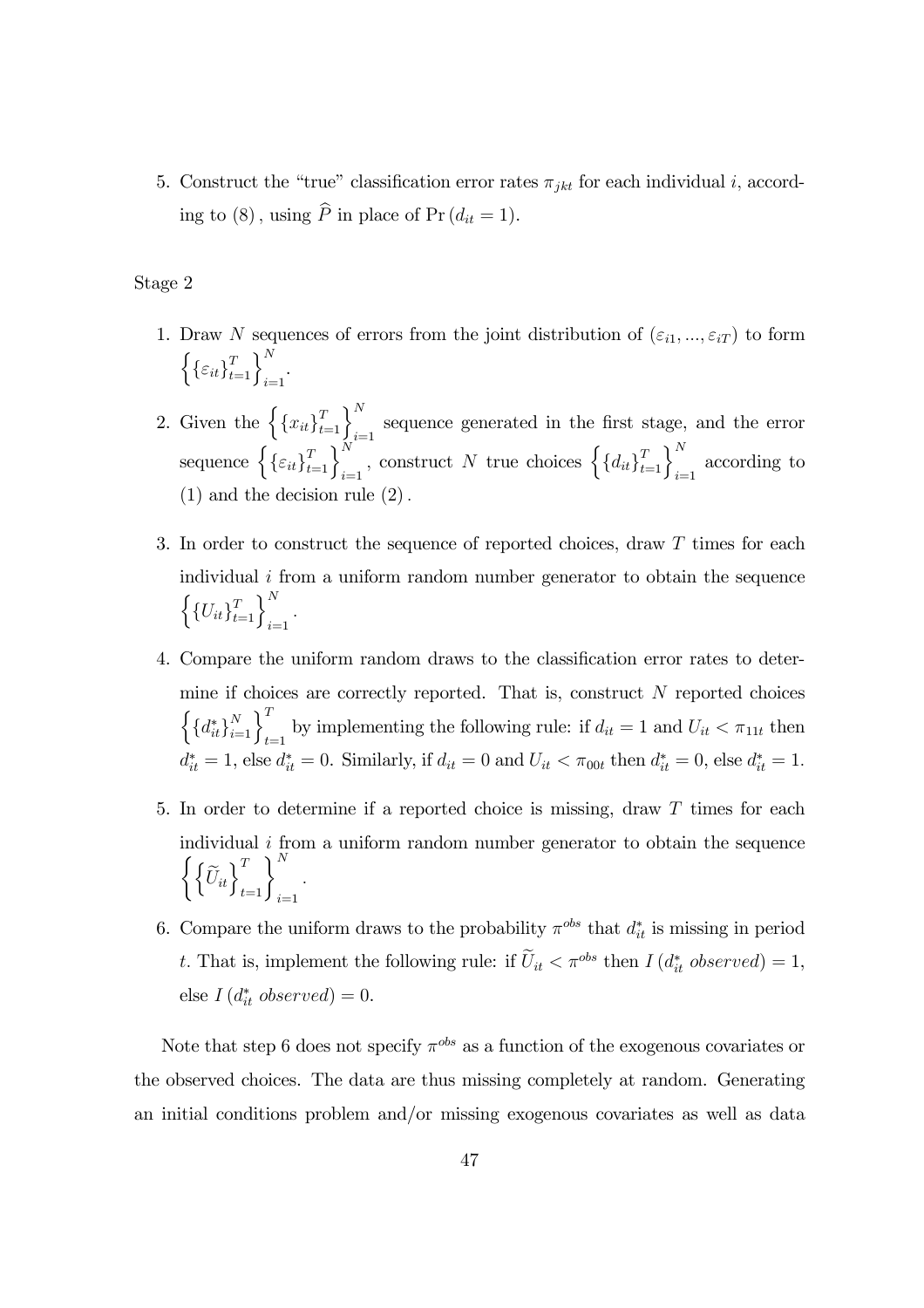that is missing at random or missing not at random simply involves modifying  $\pi^{obs}$ accordingly.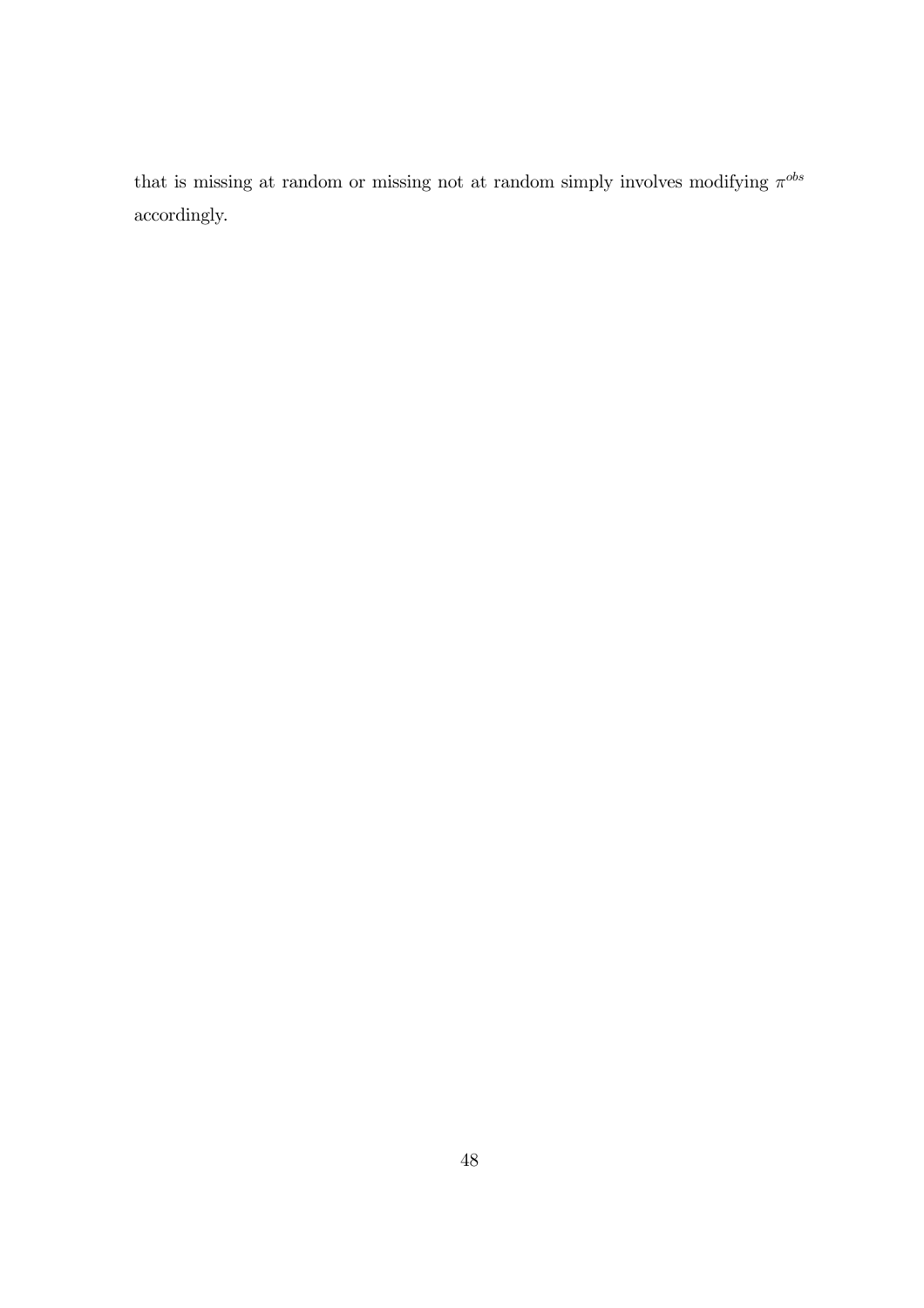#### Appendix B

Data Generating Process Biased Classification Error

The data generating process in the case of biased classification error follows the same general rules as in the case of unbiased classification error. The only difference is that the data generating process can be accomplished in one stage rather than two. True choice probabilities do not need to be simulated. The procedure is as follows:

- 1. Draw N sequences from the joint distribution of  $(x_{i1},...,x_{iT})$  to form  $\left\{\left\{x_{it}\right\}_{t=1}^T\right\}_{i=1}^N$ .
- 2. Draw N sequences of errors from the joint distribution of  $(\varepsilon_{i1}, ..., \varepsilon_{iT})$  to form  $\left\{\{\varepsilon_{it}\}_{t=1}^T\right\}_{i=1}^N$ .
- 3. Given  $\left\{\left\{x_{it}\right\}_{t=1}^T\right\}_{i=1}^N$  and  $\left\{\left\{\varepsilon_{it}\right\}_{t=1}^T\right\}_{i=1}^N$ , construct N true choices  $\left\{\left\{d_{it}\right\}_{t=1}^T\right\}_{i=1}^N$ according to (1) and the decision rule (2).
- 4. Draw T times for each individual i from a uniform random number generator to obtain the sequence  $\left\{\left\{U_{it}\right\}_{t=1}^T\right\}_{i=1}^N$ .
- 5. Construct N reported choices  $\left\{\left\{d_{it}^*\right\}_{i=1}^N\right\}_{t=1}^T$  by implementing the following rule: if  $d_{it} = 1$  and  $U_{it} < \pi_{11t}$  then  $d_{it}^* = 1$ , else  $d_{it}^* = 0$ . Similarly, if  $d_{it} = 0$  and  $U_{it} < \pi_{00t}$  then  $d_{it}^* = 0$ , else  $d_{it}^* = 1$ . The "true" classification error rates  $\pi_{jkt}$ are obtained directly from (11). It is assumed that  $d_{i0}^* = d_{i0} = 0$ .
- 6. Draw  $T$  times for each individual  $i$  from a uniform random number generator to obtain the sequence  $\left\{\left\{\widetilde{U}_{it}\right\}_{t=1}^T\right\}_{i=1}^N$ .
- 7. Implement the following rule: if  $\tilde{U}_{it} < \pi^{obs}$  then  $I(d_{it}^{*}$  observed) = 1, else  $I(d_{it}^*$  observed) = 0.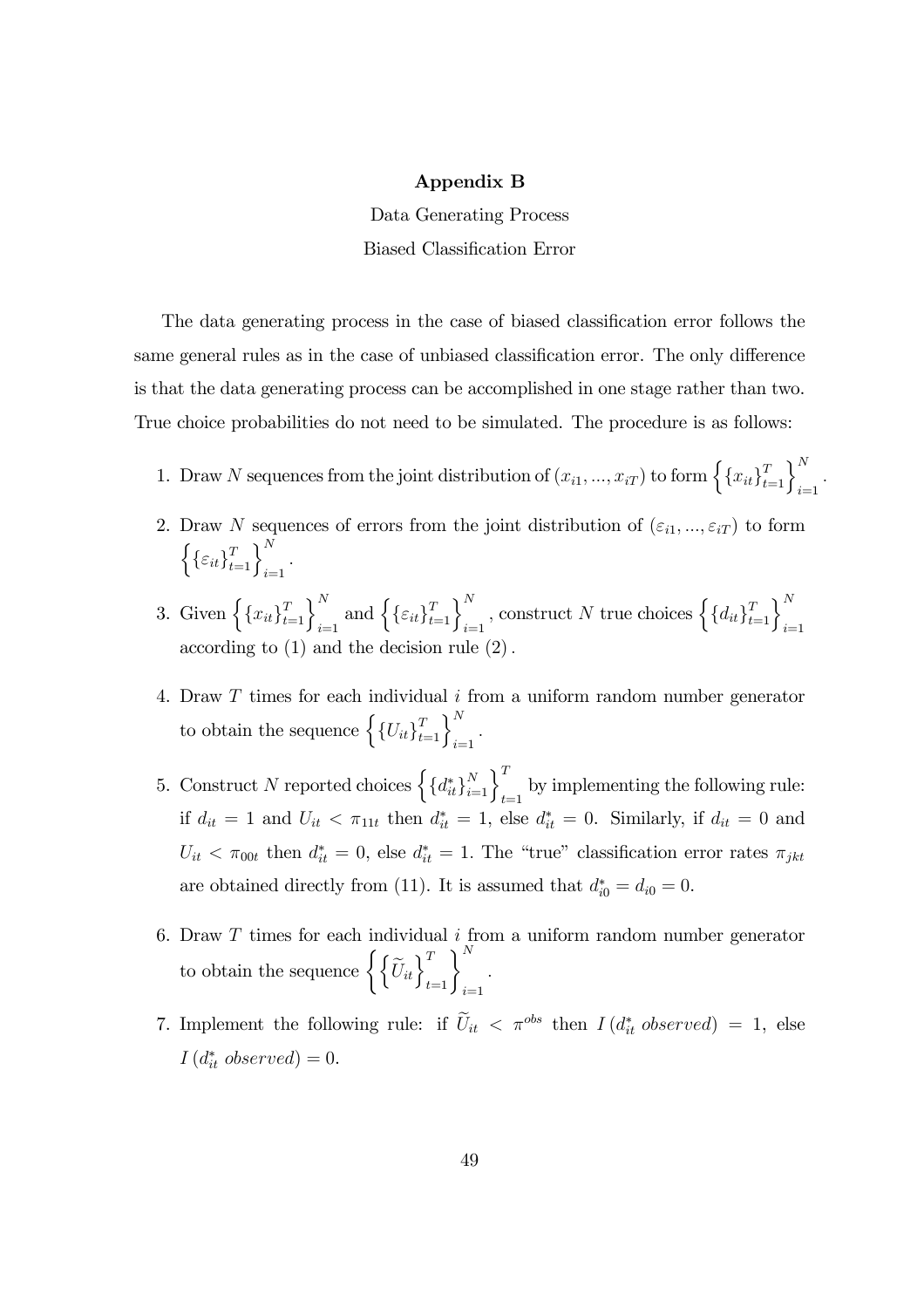#### Summary Statistics Representative Data Set Polya Model Random Effects Unbiased Classification Error

|                  | Mean     | Mean            | Mean                | Mean                 | Mean        | Mean        |          |
|------------------|----------|-----------------|---------------------|----------------------|-------------|-------------|----------|
| $\boldsymbol{t}$ | $d_{it}$ | $d_{it}^{\ast}$ | $\beta' x$          | $\varepsilon_{it}$   | $\pi_{11t}$ | $\pi_{00t}$ | $\cal N$ |
| $1\,$            | .4800    | .4800           | $-.0124$<br>(.2701) | .0094<br>(1.0147)    | .8630       | .8870       | 500      |
| $\overline{2}$   | .5780    | .5780           | .4909<br>(.5601)    | .0149<br>(1.0046)    | .8947       | .8553       | 500      |
| 3                | .6560    | .6660           | .8940<br>(.8547)    | $-.0116$<br>(.9919)  | .9142       | .8359       | 500      |
| $\overline{4}$   | .7140    | .7260           | 1.1917<br>(1.0645)  | $-.0005$<br>(1.0102) | .9264       | .8236       | 500      |
| 5                | .7460    | .7440           | 1.4164<br>(1.1355)  | $-.0232$<br>(.9606)  | .9347       | .8153       | 500      |
| $\boldsymbol{6}$ | .7640    | .7580           | 1.6214<br>(1.2164)  | $-.0089$<br>(1.0396) | .9414       | .8086       | 500      |
| $\overline{7}$   | .8140    | .8000           | 1.7812<br>(1.1329)  | $-.0325$<br>(1.020)  | .9474       | .8026       | 500      |
| 8                | .8120    | .8100           | 1.8797<br>(1.2081)  | .0138<br>(1.0405)    | .9509       | .7991       | 500      |
| 9                | .8220    | .8100           | 1.9806<br>(1.1668)  | .0092<br>(1.0107)    | .9545       | .7955       | 500      |
| 10               | .8460    | .8500           | 1.9863<br>(1.0949)  | .0211<br>(.9539)     | .9565       | .7935       | 500      |

Note:  $d_{it}$  is the true choice,  $d_{it}^*$  is the reported choice,  $\pi_{11t}$  and  $\pi_{00t}$  are the probabilities of a correct classification, and  $\beta' x = u_{it} - \beta_0$ . Variances are in parentheses. The frequency simulator that is used to compute the true classification error rates has  $M$  set to 1000. The model is:

$$
u_{it} = \beta_0 + \beta_1 x_{it} + \sum_{\tau=0}^{t-1} d_{i\tau} \rho_{\tau} + \varepsilon_{it}
$$
  
\n
$$
d_{i0} = 0, \rho_{\tau} = \rho e^{-\alpha(t-\tau-1)}
$$
  
\n
$$
x_{it} = \phi_2 x_{i,t-1} + \nu_{it}, \nu_{it} \sim N(0, \sigma_{\nu}^2)
$$
  
\n
$$
\varepsilon_{it} = \mu_i + \eta_{it}, \mu_i \sim N(0, \sigma_{\mu}^2), \eta_{it} \sim N(0, 1 - \sigma_{\mu}^2).
$$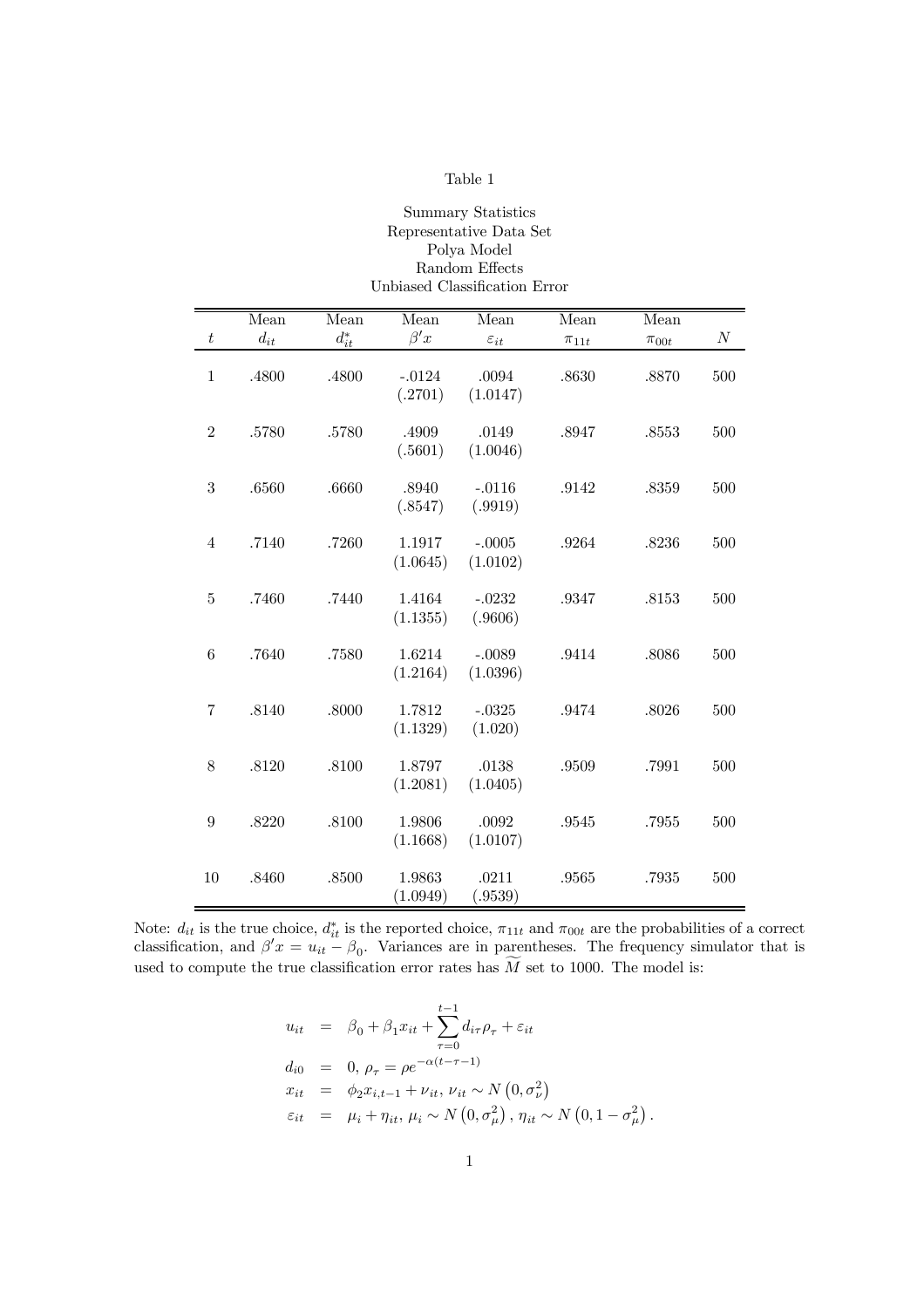#### Repeated Sampling Experiments Polya Model Random Effects Unbiased Classification Error (No Missing X's, No Initial Conditions Problem)

| Parameter      | True Value Mean $\widehat{\beta}$ Median $\widehat{\beta}$ Std $(\widehat{\beta})$ RMSE t-Stat |           |                                        |           |       |          |
|----------------|------------------------------------------------------------------------------------------------|-----------|----------------------------------------|-----------|-------|----------|
|                |                                                                                                |           | No Missing Choices $(t = 1, , 10)$     |           |       |          |
|                |                                                                                                |           |                                        |           |       |          |
| $\beta_0$      | $-.1000$                                                                                       | $-.0975$  | $-.0950$                               | .0427     | .0427 | .42      |
| $\beta_1$      | 1.0000                                                                                         | 1.0171    | 1.0196                                 | .0552     | .0578 | $2.20\,$ |
| $\rho$         | 1.0000                                                                                         | 1.0463    | 1.0462                                 | $.0513\,$ | .0691 | 6.38     |
| $\alpha$       | .5000                                                                                          | .4912     | .4926                                  | .0499     | .0506 | $-1.22$  |
| $\sigma_{\mu}$ | $.8000$                                                                                        | $.8062\,$ | $.8009\,$                              | .0269     | .0276 | 1.62     |
| E              | .7500                                                                                          | .7408     | .7417                                  | .0162     | .0186 | $-3.99$  |
|                |                                                                                                |           | 20% Missing Choices $(t = 1, , 10)$    |           |       |          |
|                |                                                                                                |           |                                        |           |       |          |
| $\beta_0$      | $-.1000$                                                                                       | $-.0995$  | $-.1017$                               | .0428     | .0428 | .08      |
| $\beta_1$      | 1.0000                                                                                         | 1.0114    | 1.0199                                 | .0611     | .0622 | 1.32     |
| $\rho$         | 1.0000                                                                                         | 1.0450    | 1.0356                                 | .0528     | .0694 | 6.04     |
| $\alpha$       | .5000                                                                                          | .4864     | .4985                                  | .0719     | .0731 | $-1.34$  |
| $\sigma_{\mu}$ | .8000                                                                                          | .8095     | .8066                                  | .0259     | .0275 | 2.59     |
| E              | $.7500\,$                                                                                      | .7409     | .7399                                  | .0184     | .0206 | $-3.50$  |
|                |                                                                                                |           | 40% Missing Choices $(t = 1, , 10)$    |           |       |          |
|                |                                                                                                |           |                                        |           |       |          |
| $\beta_0$      | $-.1000$                                                                                       | $-.1025$  | $-.1001$                               | $.0530\,$ | .0530 | $-.33$   |
| $\beta_1$      | 1.0000                                                                                         | 1.0183    | 1.0265                                 | .0612     | .0648 | 2.09     |
| $\rho$         | 1.0000                                                                                         | 1.0505    | 1.0425                                 | .0524     | .0728 | 6.81     |
| $\alpha$       | .5000                                                                                          | .4887     | .4882                                  | .0633     | .0643 | $-1.26$  |
| $\sigma_\mu$   | .8000                                                                                          | .8047     | .7989                                  | .0339     | .0343 | .98      |
| E              | .7500                                                                                          | $.7437\,$ | $.7412\,$                              | $.0231\,$ | .0239 | $-1.94$  |
|                |                                                                                                |           | $60\%$ Missing Choices $(t = 1, , 10)$ |           |       |          |
|                |                                                                                                |           |                                        |           |       |          |
| $\beta_0$      | $-.1000$                                                                                       | $-.1070$  | $-.1052$                               | .0596     | .0600 | $-.82$   |
| $\beta_1$      | 1.0000                                                                                         | 1.0147    | 1.0161                                 | .0860     | .0872 | $1.21\,$ |
| $\rho$         | 1.0000                                                                                         | 1.0485    | 1.0562                                 | .0603     | .0773 | 5.68     |
| $\alpha$       | .5000                                                                                          | .4970     | .4982                                  | $.0817\,$ | .0817 | $-.26$   |
| $\sigma_{\mu}$ | .8000                                                                                          | $.8016$   | .8012                                  | .0486     | .0487 | .23      |
| E              | .7500                                                                                          | .7477     | .7426                                  | .0287     | .0288 | $-.55$   |

Note: The number of replications in each experiment is 50 and the number of individuals in the sample is 500.  $Std(\widehat{\beta})$  and  $RMSE$  refer to the sample standard deviation and the root mean square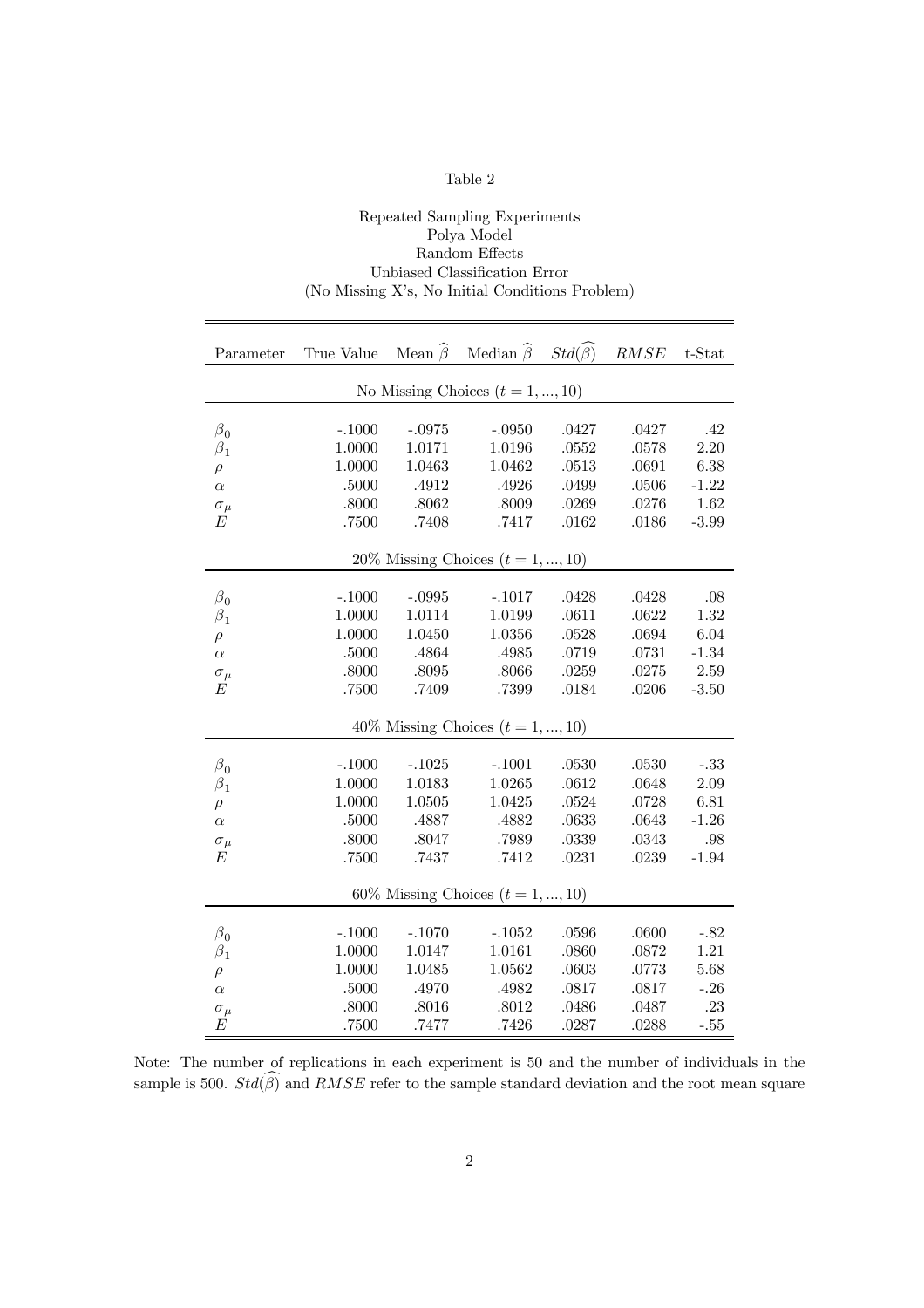error, respectively, of the estimated parameters. The t-statistics are calculated as  $\sqrt{50} \left( \frac{\text{Mean}\hat{\beta} - \beta}{\text{Std}(\hat{\beta})} \right)$  $\setminus$ . The model is the same as in Table 1.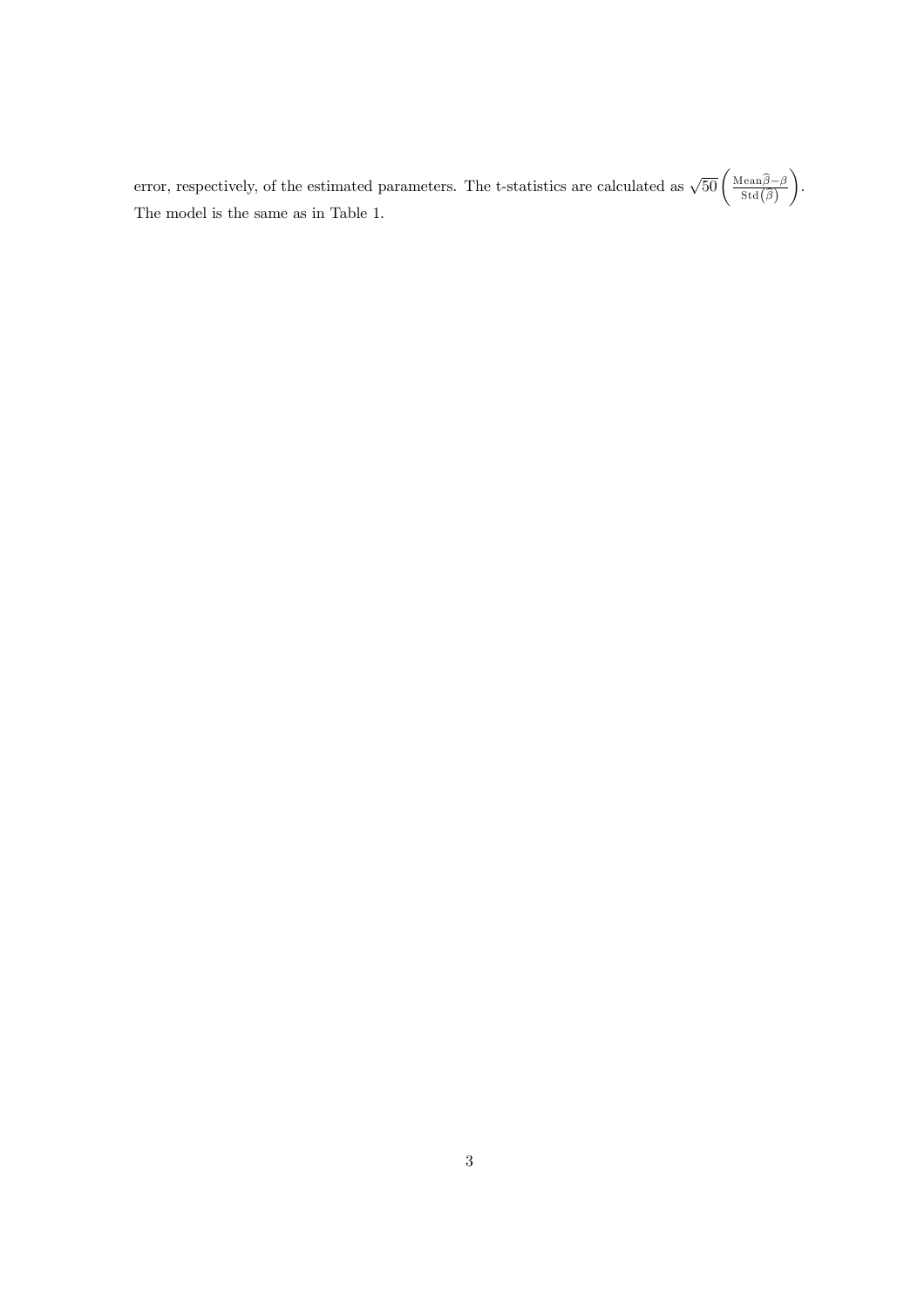#### Repeated Sampling Experiments Polya Model Random Effects Unbiased Classification Error (Missing X's, No Initial Conditions Problem)

| Parameter      | True Value Mean $\widehat{\beta}$ Median $\widehat{\beta}$ Std $(\widehat{\beta})$ |           |                                             |           | RMSE      | $t$ -Stat |
|----------------|------------------------------------------------------------------------------------|-----------|---------------------------------------------|-----------|-----------|-----------|
|                |                                                                                    |           | 20% Missing Choices and X's $(t = 1, , 10)$ |           |           |           |
|                |                                                                                    |           |                                             |           |           |           |
| $\beta_0$      | $-.1000$                                                                           | $-.1051$  | $-.1023$                                    | .0436     | .0439     | $-.83$    |
| $\beta_1$      | 1.0000                                                                             | 1.0167    | 1.0191                                      | .0611     | .0634     | 1.92      |
| $\rho$         | 1.0000                                                                             | 1.0479    | 1.0446                                      | .0444     | .0653     | 7.63      |
| $\alpha$       | $.5000\,$                                                                          | .4977     | $.5031\,$                                   | $.0656\,$ | $.0657\,$ | $-.24$    |
| $\phi_2$       | .2500                                                                              | .2520     | .2505                                       | .0176     | .0177     | .80       |
| $\sigma_\nu$   | .5000                                                                              | $.5015\,$ | $.5016\,$                                   | $.0057\,$ | $.0059\,$ | 1.86      |
| $\sigma_{\mu}$ | .8000                                                                              | .8056     | .8017                                       | .0287     | .0292     | 1.38      |
| Е              | .7500                                                                              | .7428     | $.7430\,$                                   | $.0172\,$ | .0187     | $-2.95$   |
|                |                                                                                    |           |                                             |           |           |           |
|                |                                                                                    |           | 40% Missing Choices and X's $(t = 1, , 10)$ |           |           |           |
|                |                                                                                    |           |                                             |           |           |           |
| $\beta_0$      | $-.1000$                                                                           | $-.1087$  | $-.1099$                                    | .0539     | .0546     | $-1.15$   |
| $\beta_1$      | 1.0000                                                                             | 1.0141    | 1.0233                                      | .0678     | .0692     | 1.48      |
| $\rho$         | 1.0000                                                                             | 1.0458    | 1.0374                                      | .0636     | .0784     | 5.10      |
| $\alpha$       | .5000                                                                              | .4953     | .4949                                       | .0600     | .0602     | .56       |
| $\phi_2$       | .2500                                                                              | .2521     | .2546                                       | .0253     | .0254     | .59       |
| $\sigma_\nu$   | .5000                                                                              | .5012     | $.5012\,$                                   | $.0069$   | .0070     | 1.21      |
| $\sigma_{\mu}$ | .8000                                                                              | .8046     | .8063                                       | .0347     | .0350     | .94       |
| E              | .7500                                                                              | .7474     | .7416                                       | .0245     | .0246     | $-.74$    |
|                |                                                                                    |           |                                             |           |           |           |
|                |                                                                                    |           | 60% Missing Choices and X's $(t = 1, , 10)$ |           |           |           |
|                |                                                                                    |           |                                             |           |           |           |
| $\beta_0$      | $-.1000$                                                                           | $-.0997$  | $-.1116$                                    | $.0542\,$ | .0543     | $.05\,$   |
| $\beta_1$      | 1.0000                                                                             | 1.034     | 1.0258                                      | .0894     | .0924     | 1.85      |
| $\rho$         | 1.0000                                                                             | 1.0401    | 1.0512                                      | .0682     | .0791     | 4.15      |
| $\alpha$       | .5000                                                                              | .4957     | .4973                                       | .0721     | .0722     | $-.42$    |
| $\phi_2$       | .2500                                                                              | .2507     | .2498                                       | $.0372\,$ | .0373     | .13       |
| $\sigma_\nu$   | .5000                                                                              | .5011     | .5017                                       | .0089     | .0090     | .88       |
| $\sigma_{\mu}$ | .8000                                                                              | .8096     | $.8044\,$                                   | .0421     | .0432     | 1.61      |
| E              | .7500                                                                              | .7493     | .7440                                       | .0288     | .0288     | $-.16$    |

Note: The number of replications in each experiment is 50 and the number of individuals in the sample is 500.  $Std(\widehat{\beta})$  and  $RMSE$  refer to the sample standard deviation and the root mean square error, respectively, of the estimated parameters. The t-statistics are calculated as  $\sqrt{50} \left( \frac{\text{Mean}\hat{\beta} - \beta}{\text{Std}(\hat{\beta})} \right)$  $\setminus$ . The model is the same as in Table 1.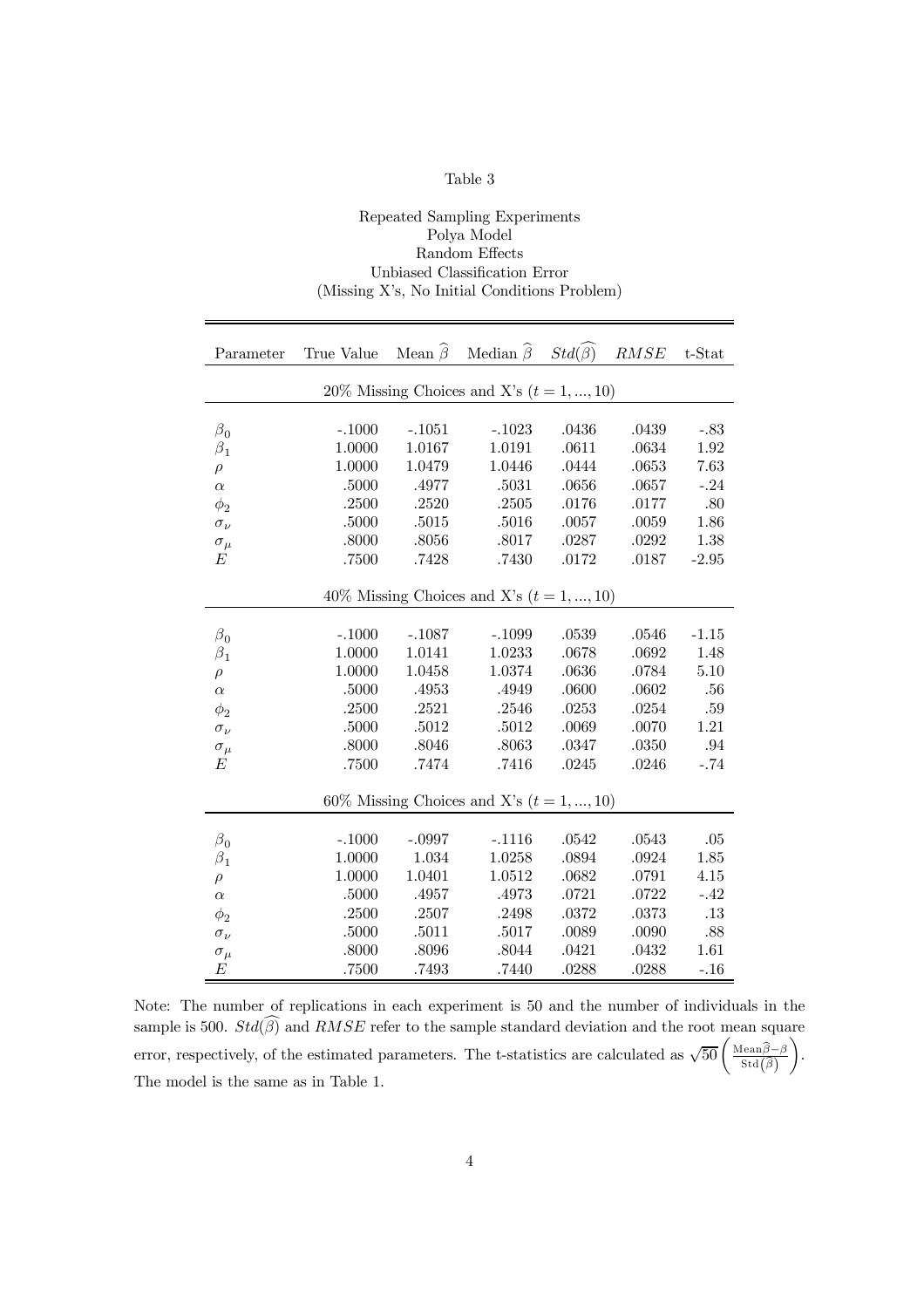#### Repeated Sampling Experiments Polya Model Random Effects Unbiased Classification Error (No Missing Choices or X's, Initial Conditions Problem)

| Parameter      | True Value                                                        |          | Mean $\widehat{\beta}$ Median $\widehat{\beta}$ Std $(\widehat{\beta})$ |           | $RMSE$ | t-Stat   |
|----------------|-------------------------------------------------------------------|----------|-------------------------------------------------------------------------|-----------|--------|----------|
|                | Simulate from start of process with $d_{i0} = 0$ $(t = 11, , 20)$ |          |                                                                         |           |        |          |
|                |                                                                   |          |                                                                         |           |        |          |
| $\beta_0$      | $-.1000$                                                          | $-.1001$ | $-.1022$                                                                | .0295     | .0295  | $-.02$   |
| $\beta_1$      | 1.0000                                                            | 1.0286   | 1.0337                                                                  | .0454     | .0537  | 4.46     |
| $\rho$         | 1.0000                                                            | 1.0298   | 1.0253                                                                  | .0324     | .0440  | 6.51     |
| $\alpha$       | .5000                                                             | .5044    | .5004                                                                   | .0320     | .0323  | .98      |
| $\phi_2$       | .2500                                                             | .2501    | .2526                                                                   | $.0135\,$ | .0135  | .05      |
| $\sigma_{\nu}$ | .5000                                                             | .5015    | .5025                                                                   | .0042     | .4985  | 2.56     |
| $\sigma_\mu$   | .8000                                                             | .8130    | .8145                                                                   | .0245     | .0277  | 3.74     |
| E              | .7500                                                             | .7450    | .7410                                                                   | .0193     | .0199  | $-1.82$  |
|                |                                                                   |          |                                                                         |           |        |          |
|                | Assume process starts with $d_{i,10} = 0$ $(t = 11, , 20)$        |          |                                                                         |           |        |          |
|                |                                                                   |          |                                                                         |           |        |          |
| $\beta_0$      | $-.1000$                                                          | .9367    | .9513                                                                   | .0543     | 1.0381 | 135.05   |
| $\beta_1$      | 1.0000                                                            | .2966    | .2844                                                                   | .0938     | .7096  | $-53.01$ |
| $\rho$         | 1.0000                                                            | .9543    | .9333                                                                   | .3278     | .3310  | $-.99$   |
| $\alpha$       | .5000                                                             | .4187    | .3995                                                                   | .2957     | .3067  | $-1.94$  |
| $\sigma_\mu$   | .8000                                                             | .9905    | .9923                                                                   | .0090     | .1907  | 149.11   |
| E              | .7500                                                             | .7144    | .7125                                                                   | .0230     | .0424  | $-10.96$ |
|                |                                                                   |          |                                                                         |           |        |          |
|                |                                                                   |          | Use reported data from $t = 11, , 20$ to proxy                          |           |        |          |
|                |                                                                   |          | for initial condition at $t = 21$ $(t = 11, , 30)$                      |           |        |          |
|                |                                                                   |          |                                                                         |           |        |          |
| $\beta_0$      | $-.1000$                                                          | $-.5239$ | $-.4859$                                                                | .3039     | .5216  | $-9.86$  |
| $\beta_1$      | 1.0000                                                            | .4742    | .4671                                                                   | .1788     | .5553  | $-20.80$ |
| $\rho$         | 1.0000                                                            | 1.0522   | 1.1064                                                                  | .3076     | .3120  | 1.20     |
| $\alpha$       | .5000                                                             | .5839    | .6139                                                                   | .2299     | .2448  | 2.58     |
| $\sigma_{\mu}$ | .8000                                                             | .9388    | .9758                                                                   | .0811     | .1608  | 12.10    |
| E              | .7500                                                             | .5795    | .5714                                                                   | .0615     | .1812  | $-19.61$ |

Note: The number of replications in each experiment is 50 and the number of individuals in the sample is 500.  $Std(\widehat{\beta})$  and  $RMSE$  refer to the sample standard deviation and the root mean square error, respectively, of the estimated parameters. The t-statistics are calculated as  $\sqrt{50} \left( \frac{\text{Mean}\hat{\beta} - \beta}{\text{Std}(\hat{\beta})} \right)$  $\setminus$ . The model is the same as in Table 1.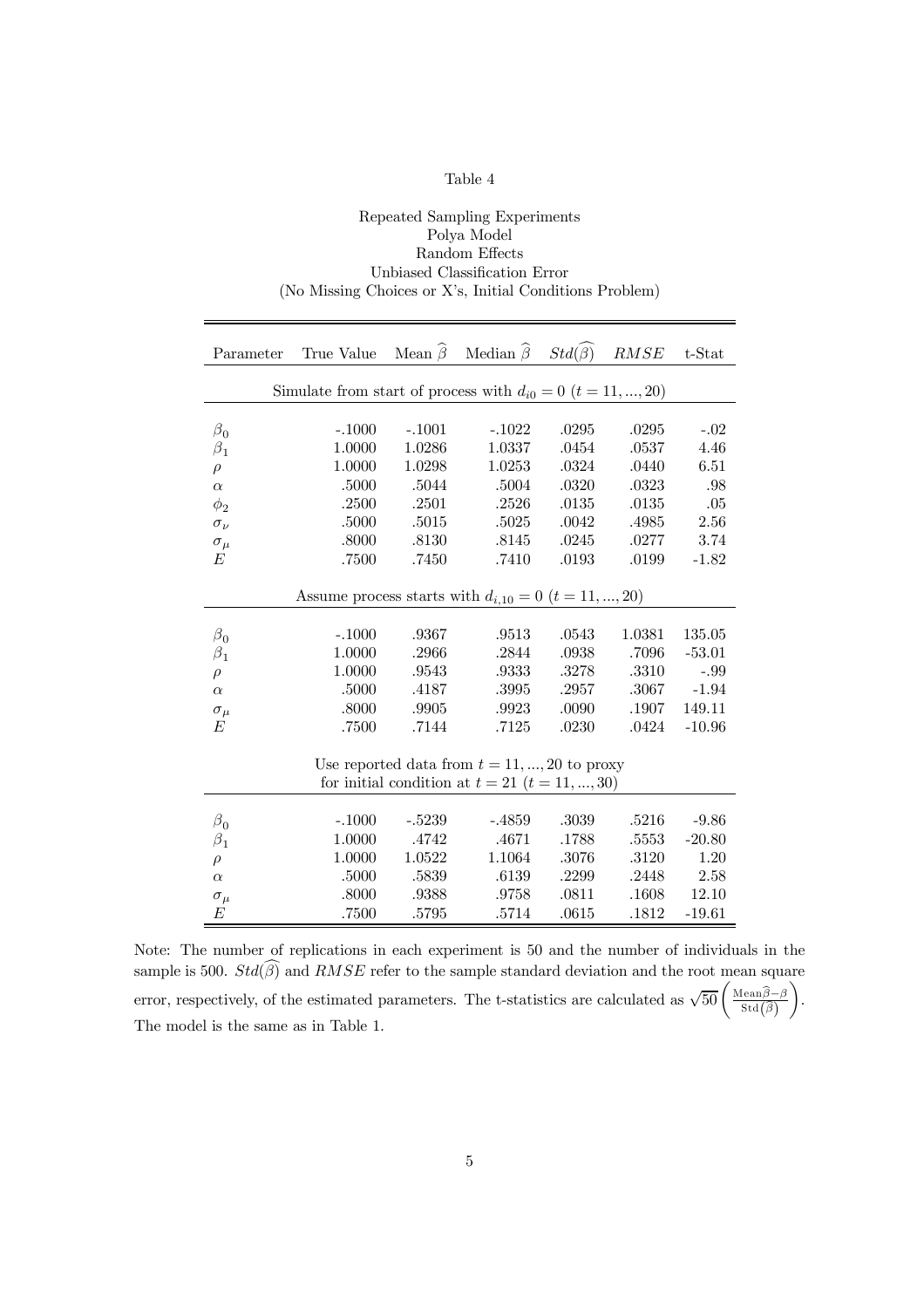#### Repeated Sampling Experiments Markov Model Random Effects Unbiased Classification Error (No Missing Choices or X's, Initial Conditions Problem)

| Parameter      | True Value Mean $\hat{\beta}$ Median $\hat{\beta}$ Std $(\hat{\beta})$ RMSE t-Stat |          |                                                    |       |       |          |
|----------------|------------------------------------------------------------------------------------|----------|----------------------------------------------------|-------|-------|----------|
|                | Simulate from start of process with $d_{i0} = 0$ $(t = 10, , 20)$                  |          |                                                    |       |       |          |
| $\beta_0$      | $-.1000$                                                                           | $-.1127$ | $-.1086$                                           | .0391 | .0411 | $-2.30$  |
| $\beta_1$      | 1.0000                                                                             | 1.0379   | 1.0364                                             | .0324 | .0500 | 8.25     |
| $\rho$         | 1.0000                                                                             | 1.0330   | 1.0319                                             | .0386 | .0508 | 6.04     |
| $\phi_2$       | .2500                                                                              | .2496    | .2511                                              | .0136 | .0136 | $-.19$   |
| $\sigma_{\nu}$ | .5000                                                                              | .5014    | .5011                                              | .0045 | .4986 | 2.17     |
| $\sigma_{\mu}$ | .8000                                                                              | .8137    | .8133                                              | .0294 | .0324 | 3.29     |
| E              | .7500                                                                              | .7293    | .7294                                              | .0150 | .0256 | $-9.75$  |
|                | Assume process starts with $d_{i9} = 0$ $(t = 10, , 20)$                           |          |                                                    |       |       |          |
| $\beta_0$      | $-.1000$                                                                           | .1598    | .1594                                              | .0775 | .2712 | 23.70    |
| $\beta_1$      | 1.0000                                                                             | .9126    | .9171                                              | .0693 | .1115 | $-8.92$  |
| $\rho$         | 1.0000                                                                             | .6396    | .6171                                              | .1025 | .3747 | $-24.87$ |
| $\sigma_{\mu}$ | .8000                                                                              | .8823    | .8948                                              | .0369 | .0902 | 15.80    |
| E              | .7500                                                                              | .7218    | .7226                                              | .0222 | .0395 | $-8.99$  |
|                |                                                                                    |          | Use reported data at $t = 10$ to proxy             |       |       |          |
|                |                                                                                    |          | for initial condition at $t = 11$ $(t = 10, , 20)$ |       |       |          |
| $\beta_0$      | $-.1000$                                                                           | $-.1882$ | $-.1867$                                           | .0771 | .1171 | $-8.09$  |
| $\beta_1$      | 1.0000                                                                             | 1.0328   | 1.0480                                             | .0595 | .0679 | 3.90     |
| $\rho$         | 1.0000                                                                             | 1.1369   | 1.1465                                             | .1024 | .1710 | 9.45     |
| $\sigma_\mu$   | .8000                                                                              | .7838    | .7843                                              | .0460 | .0488 | $-2.49$  |
| E              | .7500                                                                              | .7240    | .7262                                              | .0233 | .0349 | $-7.91$  |

Note: The number of replications in each experiment is 50 and the number of individuals in the sample is 500.  $Std(\widehat{\beta})$  and  $RMSE$  refer to the sample standard deviation and the root mean square error, respectively, of the estimated parameters. The t-statistics are calculated as  $\sqrt{50} \left( \frac{\text{Mean}\hat{\beta} - \beta}{\text{Std}(\hat{\beta})} \right)$  $\setminus$ . The Markov model replaces  $\sum_{k=1}^{t-1}$  $\sum_{\tau=0} d_{i\tau} \rho_{\tau}$  in Table 1 with  $\rho d_{i,t-1}$ .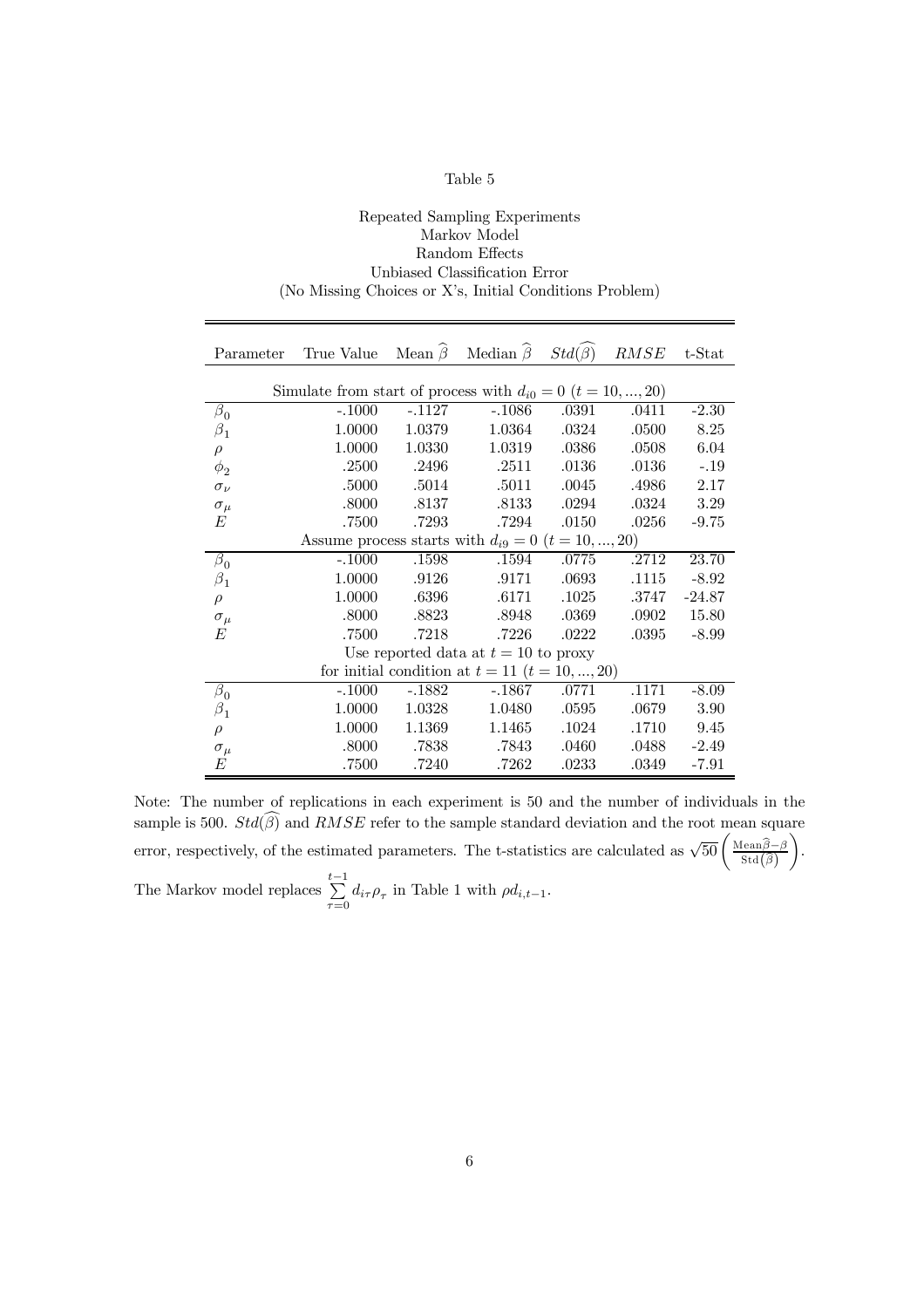#### Table 5 (continued)

#### Repeated Sampling Experiments Markov Model Random Effects Unbiased Classification Error (No Missing Choices or X's, Initial Conditions Problem)

| Parameter                         | True Value                                             | Mean $\widehat{\beta}$ | Median $\hat{\beta}$                               | $Std(\beta)$ | RMSE  | t-Stat   |
|-----------------------------------|--------------------------------------------------------|------------------------|----------------------------------------------------|--------------|-------|----------|
|                                   |                                                        |                        |                                                    |              |       |          |
|                                   |                                                        |                        | Use Heckman's approximation method to proxy        |              |       |          |
|                                   |                                                        |                        | for initial condition at $t = 11$ $(t = 10, , 20)$ |              |       |          |
| $\beta_0$                         | $-.1000$                                               | $-.1721$               | $-.1705$                                           | .0728        | .1025 | $-7.01$  |
| $\beta_1$                         | 1.0000                                                 | .9868                  | .9831                                              | .0616        | .0630 | $-1.52$  |
| $\rho$                            | 1.0000                                                 | 1.0637                 | 1.0673                                             | .1074        | .1249 | 4.20     |
| $\sigma_{\mu}$                    | .8000                                                  | .7735                  | .7767                                              | .0472        | .0542 | $-3.97$  |
| E                                 | .7500                                                  | .7438                  | .7456                                              | .0181        | .0191 | $-2.44$  |
| $\gamma_0$                        |                                                        | .3819                  | .3843                                              | .0757        |       |          |
| $\gamma_1$                        |                                                        | .6857                  | .6799                                              | .1008        |       |          |
| $\rho_{\mu\epsilon}$ <sub>H</sub> |                                                        | .6565                  | .6589                                              | .0627        |       |          |
|                                   |                                                        |                        |                                                    |              |       |          |
|                                   |                                                        |                        | Use Wooldridge's method of conditioning the        |              |       |          |
|                                   | distribution of the unobserved effect $(t = 10, , 20)$ |                        |                                                    |              |       |          |
| $\beta_0$                         | $-.1000$                                               | $-.3276$               | $-.3045$                                           | .0872        | .2438 | $-18.46$ |
| $\beta_1$                         | 1.0000                                                 | .9520                  | .9611                                              | .0628        | .0790 | $-5.40$  |
| $\rho$                            | 1.0000                                                 | .8734                  | .8741                                              | .0712        | .1453 | $-12.57$ |
| $\sigma_{\mu}$                    | .8000                                                  | .8034                  | .7988                                              | .0478        | .0479 | .50      |
| E                                 | .7500                                                  | .7046                  | .7064                                              | .0308        | .0549 | $-10.43$ |
| $\alpha_1$                        |                                                        | .4522                  | .4314                                              | .1124        |       |          |
| $\alpha_2$                        |                                                        | $-.0137$               | $-.0132$                                           | .0700        |       |          |
| $\alpha_3$                        |                                                        | $-.0055$               | .0009                                              | .0741        |       |          |
| $\alpha_4$                        |                                                        | .0162                  | .0234                                              | .0761        |       |          |
| $\alpha_5$                        |                                                        | .0124                  | .0009                                              | .0852        |       |          |
| $\alpha_6$                        |                                                        | .0042                  | .0058                                              | .0617        |       |          |
| $\alpha_7$                        |                                                        | $-.0043$               | $-.0053$                                           | .0714        |       |          |
| $\alpha_8$                        |                                                        | .0125                  | .0021                                              | .0683        |       |          |
| $\alpha_9$                        |                                                        | $-.0022$               | $-.0076$                                           | .0794        |       |          |
| $\alpha_{10}$                     |                                                        | .0094                  | .0061                                              | .0708        |       |          |
| $\alpha_{11}$                     |                                                        | .0124                  | .0132                                              | .0815        |       |          |

Note: The number of replications in each experiment is 50 and the number of individuals in the sample is 500.  $Std(\widehat{\beta})$  and  $RMSE$  refer to the sample standard deviation and the root mean square error, respectively, of the estimated parameters. The t-statistics are calculated as  $\sqrt{50} \left( \frac{\text{Mean}\hat{\beta} - \beta}{\text{Std}(\hat{\beta})} \right)$  $\setminus$ . The Markov model replaces  $\sum_{ }^{t-1}$  $\sum_{\tau=0} d_{i\tau} \rho_{\tau}$  in Table 1 with  $\rho d_{i,t-1}$ .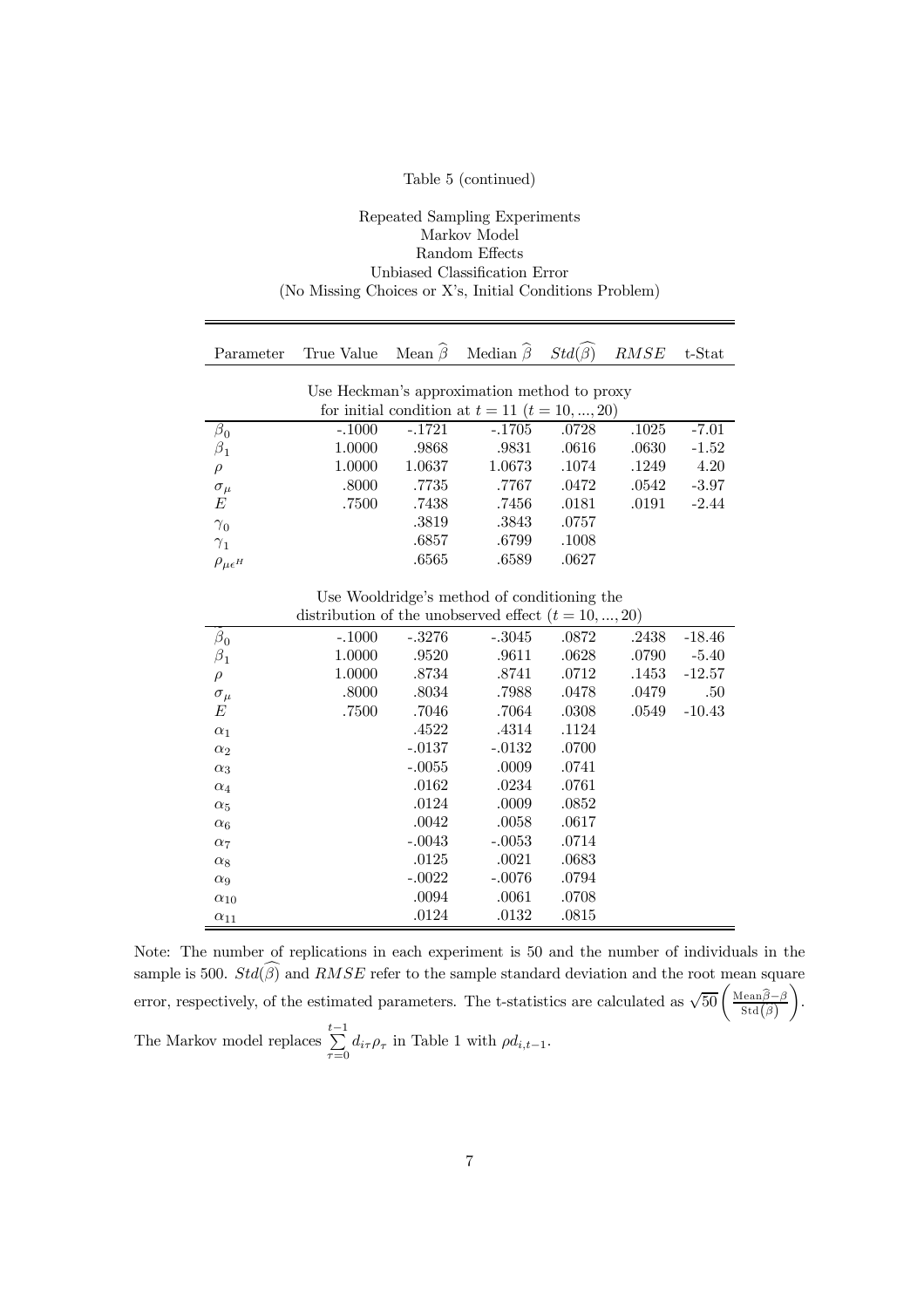#### Repeated Sampling Experiments Polya Model Random Effects No Classification Error in DGP (Missing X's, No Initial Conditions Problem)

| Parameter      | True Value Mean $\widehat{\beta}$ Median $\widehat{\beta}$ Std $(\widehat{\beta})$ |          |                                             |           | RMSE      | $t$ -Stat |
|----------------|------------------------------------------------------------------------------------|----------|---------------------------------------------|-----------|-----------|-----------|
|                |                                                                                    |          | 20% Missing Choices and X's $(t = 1, , 10)$ |           |           |           |
|                |                                                                                    |          |                                             |           |           |           |
| $\beta_0$      | $-.1000$                                                                           | $-.0856$ | $-.0852$                                    | .0460     | .0482     | 2.21      |
| $\beta_1$      | 1.0000                                                                             | 1.0219   | 1.0220                                      | .1113     | .1135     | 1.39      |
| $\rho$         | 1.0000                                                                             | 1.0177   | 1.0223                                      | $.0745\,$ | .0766     | 1.68      |
| $\alpha$       | .5000                                                                              | .5015    | .4918                                       | .0633     | .0633     | .16       |
| $\phi_2$       | .2500                                                                              | .2377    | .2441                                       | .0697     | .0708     | $-1.24$   |
| $\sigma_{\nu}$ | .5000                                                                              | .4972    | .4979                                       | .0142     | .0144     | $-1.38$   |
| $\sigma_\mu$   | .8000                                                                              | .8005    | .8009                                       | .0465     | .0465     | .07       |
| Е              |                                                                                    | .9249    | .9290                                       | .0566     |           |           |
|                |                                                                                    |          |                                             |           |           |           |
|                |                                                                                    |          | 40% Missing Choices and X's $(t = 1, , 10)$ |           |           |           |
|                |                                                                                    |          |                                             |           |           |           |
| $\beta_0$      | $-.1000$                                                                           | $-.0921$ | $-.0850$                                    | .0833     | .0837     | .67       |
| $\beta_1$      | 1.0000                                                                             | 1.0207   | 1.0250                                      | .1159     | .1177     | 1.26      |
| $\rho$         | 1.0000                                                                             | 1.0403   | 1.0185                                      | .1072     | .1146     | 2.66      |
| $\alpha$       | .5000                                                                              | .4864    | .5139                                       | .1010     | .1019     | $-.95$    |
| $\phi_2$       | $.2500\,$                                                                          | .2415    | .2351                                       | $.1197\,$ | $.1200\,$ | $-.50$    |
| $\sigma_\nu$   | .5000                                                                              | .4963    | .4992                                       | .0270     | .0272     | $-.97$    |
| $\sigma_\mu$   | .8000                                                                              | .8045    | $.8096\,$                                   | .0614     | .0615     | .52       |
| Е              |                                                                                    | .9180    | .9230                                       | .0496     |           |           |
|                |                                                                                    |          |                                             |           |           |           |
|                |                                                                                    |          | 60% Missing Choices and X's $(t = 1, , 10)$ |           |           |           |
|                |                                                                                    |          |                                             |           |           |           |
| $\beta_0$      | $-.1000$                                                                           | $-.0678$ | $-.0805$                                    | .0893     | .0949     | 2.55      |
| $\beta_1$      | 1.0000                                                                             | .9929    | 1.0300                                      | $.1795\,$ | .1797     | $-.28$    |
| $\rho$         | 1.0000                                                                             | 1.0280   | 1.0361                                      | .1139     | .1173     | 1.74      |
| $\alpha$       | .5000                                                                              | .4685    | .4938                                       | .1208     | .1249     | $-1.84$   |
| $\phi_2$       | .2500                                                                              | .2432    | .2431                                       | $.1030\,$ | $.1032\,$ | $-.46$    |
| $\sigma_{\nu}$ | .5000                                                                              | .4945    | .4961                                       | .0230     | .0236     | $-1.68$   |
| $\sigma_\mu$   | .8000                                                                              | .8055    | .7908                                       | .0694     | .0696     | .56       |
| E              |                                                                                    | .9366    | .9341                                       | .0698     |           |           |

Note: The number of replications in each experiment is 50 and the number of individuals in the sample is 500.  $Std(\widehat{\beta})$  and  $RMSE$  refer to the sample standard deviation and the root mean square error, respectively, of the estimated parameters. The t-statistics are calculated as  $\sqrt{50} \left( \frac{\text{Mean}\hat{\beta} - \beta}{\text{Std}(\hat{\beta})} \right)$  $\setminus$ . The model is the same as in Table 1.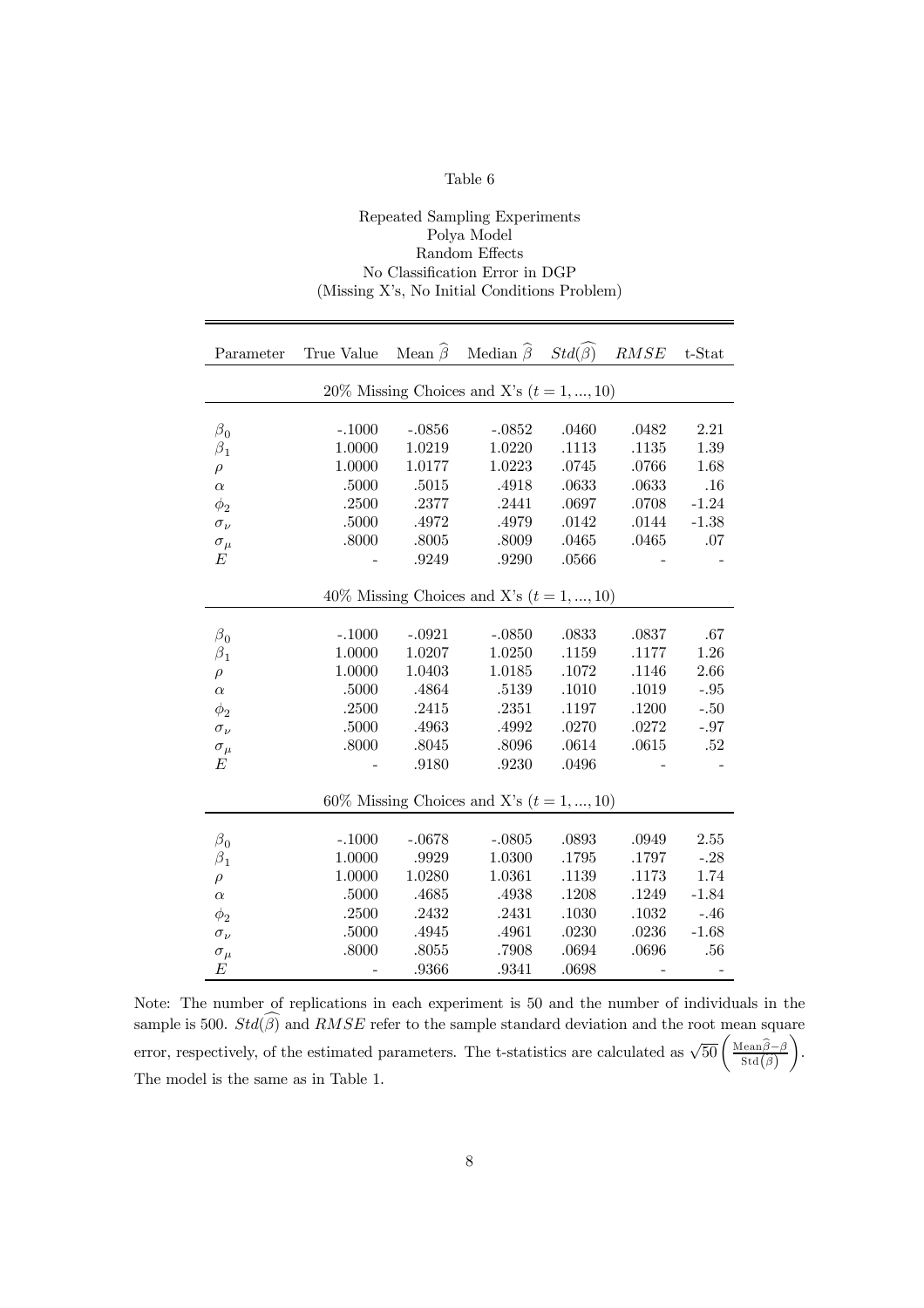|--|--|

Repeated Sampling Experiments

| Polya Model                                  |            |                        |                                             |                        |       |           |  |  |  |  |
|----------------------------------------------|------------|------------------------|---------------------------------------------|------------------------|-------|-----------|--|--|--|--|
| Random Effects                               |            |                        |                                             |                        |       |           |  |  |  |  |
| Unbiased Classification Error                |            |                        |                                             |                        |       |           |  |  |  |  |
| Smooth Algorithm                             |            |                        |                                             |                        |       |           |  |  |  |  |
| (Missing X's, No Initial Conditions Problem) |            |                        |                                             |                        |       |           |  |  |  |  |
|                                              |            |                        |                                             |                        |       |           |  |  |  |  |
|                                              |            |                        |                                             |                        |       |           |  |  |  |  |
| Parameter                                    | True Value | Mean $\widehat{\beta}$ | Median $\widehat{\beta}$                    | $Std(\widehat{\beta})$ | RMSE  | $t$ -Stat |  |  |  |  |
|                                              |            |                        | 20% Missing Choices and X's $(t = 1, , 10)$ |                        |       |           |  |  |  |  |
|                                              |            |                        |                                             |                        |       |           |  |  |  |  |
| $\beta_0$                                    | $-.1000$   | $-.0900$               | $-.0926$                                    | .0656                  | .0664 | 1.07      |  |  |  |  |
| $\beta_1$                                    | 1.0000     | .9974                  | .9927                                       | .0962                  | .0962 | $-.19$    |  |  |  |  |
| $\rho$                                       | 1.0000     | 1.0347                 | 1.0259                                      | .1415                  | .1457 | 1.73      |  |  |  |  |
| $\alpha$                                     | $.5000\,$  | .5219                  | .5026                                       | .1275                  | .1294 | 1.22      |  |  |  |  |
| $\phi_2$                                     | .2500      | .2512                  | .2494                                       | .0162                  | .0163 | .54       |  |  |  |  |
| $\sigma_\nu$                                 | .5000      | .5014                  | .5021                                       | .0055                  | .0057 | 1.80      |  |  |  |  |
| $\sigma_{\mu}$                               | .8000      | .8174                  | .8201                                       | .0356                  | .0396 | 3.46      |  |  |  |  |
| Е                                            | .7500      | .7414                  | .7410                                       | .0167                  | .0188 | $-3.65$   |  |  |  |  |
|                                              |            |                        |                                             |                        |       |           |  |  |  |  |
|                                              |            |                        | 40% Missing Choices and X's $(t = 1, , 10)$ |                        |       |           |  |  |  |  |
|                                              | $-.1000$   | $-.0951$               | $-.0832$                                    | .0682                  | .0684 | .51       |  |  |  |  |
| $\beta_0$                                    | 1.0000     | 1.0193                 | 1.0146                                      | .1046                  | .1064 | 1.31      |  |  |  |  |
| $\beta_1$<br>$\rho$                          | 1.0000     | 1.0627                 | 1.0371                                      | .1583                  | .1703 | 2.80      |  |  |  |  |
| $\alpha$                                     | $.5000\,$  | .5526                  | .5167                                       | .1612                  | .1696 | 2.31      |  |  |  |  |
| $\phi_2$                                     | $.2500\,$  | .2498                  | .2536                                       | .0246                  | .0246 | $-.05$    |  |  |  |  |
| $\sigma_\nu$                                 | $.5000\,$  | .5124                  | .5023                                       | .0792                  | .0802 | 1.10      |  |  |  |  |
| $\sigma_{\mu}$                               | .8000      | .8162                  | .8168                                       | .0343                  | .0380 | 3.34      |  |  |  |  |
| Е                                            | .7500      | .7453                  | .7408                                       | .0220                  | .0225 | $-1.52$   |  |  |  |  |
|                                              |            |                        |                                             |                        |       |           |  |  |  |  |
|                                              |            |                        | 60% Missing Choices and X's $(t = 1, , 10)$ |                        |       |           |  |  |  |  |
|                                              |            |                        |                                             |                        |       |           |  |  |  |  |
| $\beta_0$                                    | $-.1000$   | $-.0956$               | $-.0783$                                    | .0933                  | .0934 | .33       |  |  |  |  |
| $\beta_1$                                    | 1.0000     | 1.008                  | 1.0093                                      | .1596                  | .1598 | $.35\,$   |  |  |  |  |
| $\rho$                                       | 1.0000     | 1.0546                 | 1.0652                                      | .2215                  | .2281 | 1.74      |  |  |  |  |
| $\alpha$                                     | $.5000\,$  | .5488                  | .5637                                       | .1854                  | .1917 | 1.86      |  |  |  |  |
| $\phi_2$                                     | .2500      | .2506                  | .2515                                       | .0383                  | .0382 | .11       |  |  |  |  |
| $\sigma_{\nu}$                               | .5000      | .5011                  | .5015                                       | .0084                  | .0085 | .91       |  |  |  |  |
| $\sigma_\mu$                                 | .8000      | .8115                  | .8077                                       | .0439                  | .0454 | 1.84      |  |  |  |  |
| E                                            | .7500      | .7498                  | .7472                                       | .0270                  | .0270 | $-.05$    |  |  |  |  |

Note: The number of replications in each experiment is 50 and the number of individuals in the sample is 500.  $Std(\beta)$  and  $RMSE$  refer to the sample standard deviation and the root mean square error, respectively, of the estimated parameters. The t-statistics are calculated as  $\sqrt{50} \left( \frac{\text{Mean}\hat{\beta} - \beta}{\text{Std}(\hat{\beta})} \right)$  $\setminus$ . The model is the same as in Table 1.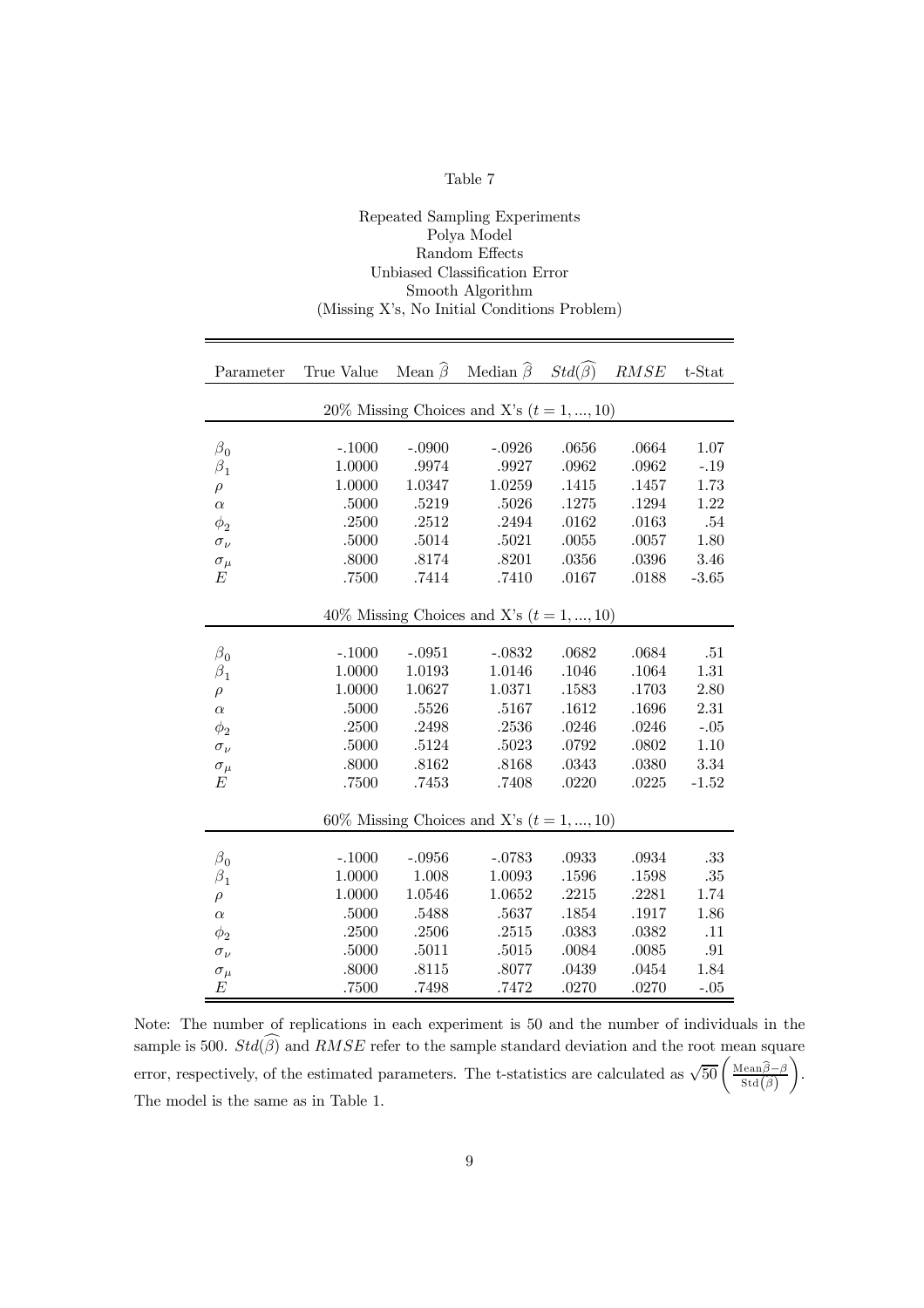| <b>Summary Statistics</b>     |
|-------------------------------|
| Representative Data Set       |
| Polya Model                   |
| $AR(1)$ Errors                |
| Unbiased Classification Error |
|                               |

|                  | Mean     | Mean            | Mean                | Mean                 | Mean        | Mean        |                  |
|------------------|----------|-----------------|---------------------|----------------------|-------------|-------------|------------------|
| $\boldsymbol{t}$ | $d_{it}$ | $d_{it}^{\ast}$ | $\beta' x$          | $\varepsilon_{it}$   | $\pi_{11t}$ | $\pi_{00t}$ | $\boldsymbol{N}$ |
| $\mathbf{1}$     | .4600    | .4580           | $-.0125$<br>(.2701) | $-.0330$<br>(1.0164) | .8622       | .8878       | 500              |
| $\boldsymbol{2}$ | .5740    | .5700           | .4709<br>(.5272)    | $-.0220$<br>(1.0525) | .8935       | .8565       | 500              |
| 3                | .6340    | .6280           | .8778<br>(.8917)    | $-.0146$<br>(.9698)  | .9128       | .8372       | 500              |
| 4                | .6940    | .6800           | 1.1514<br>(1.1668)  | $-.0055$<br>(.8593)  | .9265       | .8235       | 500              |
| 5                | .7380    | .7420           | 1.3771<br>(1.2028)  | .0504<br>(.8507)     | .9367       | .8133       | 500              |
| 6                | .7700    | .7840           | 1.5895<br>(1.2453)  | .0311<br>(.8962)     | .9454       | .8046       | 500              |
| 7                | .8000    | .7960           | 1.7679<br>(1.1408)  | .0392<br>(.9582)     | .9537       | .7963       | 500              |
| 8                | .8360    | .8620           | 1.8576<br>(1.1427)  | .0142<br>(.9893)     | .9588       | .7912       | 500              |
| 9                | .8480    | .8260           | 1.9912<br>(1.1048)  | .0086<br>(1.0212)    | .9640       | .7860       | 500              |
| 10               | .8600    | .8720           | 2.0187<br>(.9955)   | .0233<br>(.9182)     | .9677       | .7823       | 500              |

Note:  $d_{it}$  is the true choice,  $d_{it}^*$  is the reported choice,  $\pi_{11t}$  and  $\pi_{00t}$  are the probabilities of a correct classification, and  $\beta' x = u_{it} - \beta_0$ . Variances are in parentheses. The frequency simulator that is used to compute the true classification error rates has  $M$  set to 1000. The model is:

$$
u_{it} = \beta_0 + \beta_1 x_{it} + \sum_{\tau=0}^{t-1} d_{i\tau} \rho_{\tau} + \varepsilon_{it}
$$
  
\n
$$
d_{i0} = 0, \rho_{\tau} = \rho e^{-\alpha(t-\tau-1)}
$$
  
\n
$$
x_{it} = \phi_2 x_{i,t-1} + \nu_{it}, \nu_{it} \sim N(0, \sigma_{\nu}^2)
$$
  
\n
$$
\varepsilon_{it} = \phi_1 \varepsilon_{i,t-1} + \eta_{it}, \eta_{it} \sim N(0, 1 - \phi_1^2)
$$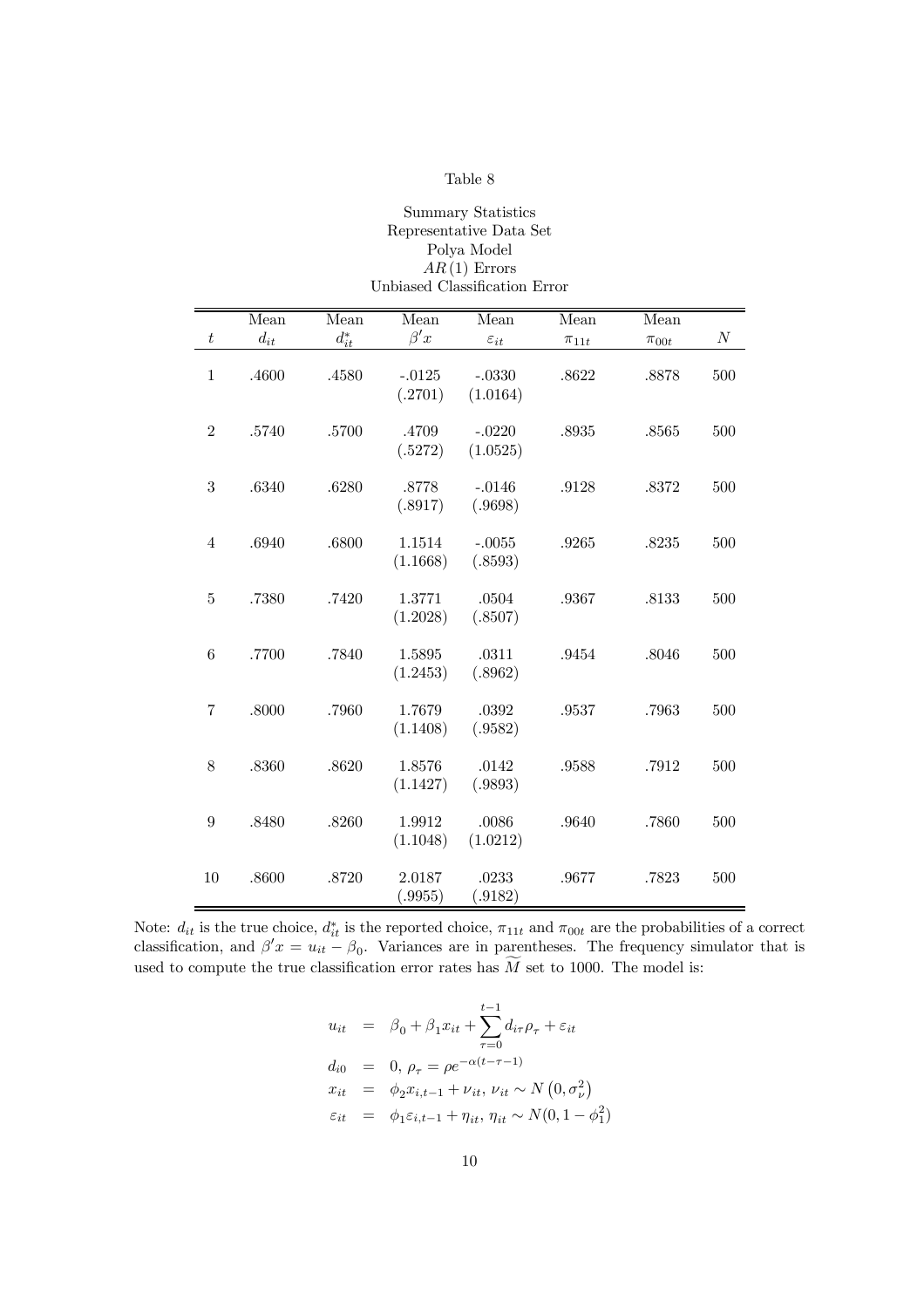#### Repeated Sampling Experiments Polya Model  $AR(1)$  Errors Unbiased Classification Error (Missing X's, No Initial Conditions Problem)

| Parameter      | True Value Mean $\widehat{\beta}$ Median $\widehat{\beta}$ Std $(\widehat{\beta})$ RMSE |           |                                             |           |           | t-Stat  |
|----------------|-----------------------------------------------------------------------------------------|-----------|---------------------------------------------|-----------|-----------|---------|
|                |                                                                                         |           | 20% Missing Choices and X's $(t = 1, , 10)$ |           |           |         |
|                |                                                                                         |           |                                             |           |           |         |
| $\beta_0$      | $-.1000$                                                                                | $-.1042$  | $-.0981$                                    | .0391     | .0394     | $-.76$  |
| $\beta_1$      | 1.0000                                                                                  | 1.0021    | 1.0060                                      | $.0519\,$ | $.0519\,$ | .29     |
| $\rho$         | 1.0000                                                                                  | 1.0444    | 1.0393                                      | .0424     | .0614     | 7.40    |
| $\alpha$       | .5000                                                                                   | .5057     | .5058                                       | .0423     | .0428     | 1.12    |
| $\phi_2$       | .2500                                                                                   | .2521     | .2486                                       | .0181     | .0183     | .83     |
| $\sigma_\nu$   | .5000                                                                                   | .5018     | .5024                                       | .0057     | .0060     | 2.21    |
| $\phi_1$       | .8000                                                                                   | .7996     | $.8003\,$                                   | .0264     | $.0264\,$ | $-.12$  |
| E              | .7500                                                                                   | .7473     | .7486                                       | .0174     | .0176     | $-1.08$ |
|                |                                                                                         |           |                                             |           |           |         |
|                |                                                                                         |           | $40\%$ Missing Choices and X's $(t=1,,10)$  |           |           |         |
|                |                                                                                         |           |                                             |           |           |         |
| $\beta_0$      | $-.1000$                                                                                | $-.1052$  | $-.1014$                                    | .0400     | .0403     | $-.92$  |
| $\beta_1$      | 1.0000                                                                                  | 1.0036    | 1.0011                                      | $.0566\,$ | .0567     | .45     |
| $\rho$         | 1.0000                                                                                  | 1.0460    | 1.0400                                      | .0446     | .0640     | 7.30    |
| $\alpha$       | .5000                                                                                   | .5018     | .5053                                       | .0405     | .0405     | .32     |
| $\phi_2$       | .2500                                                                                   | .2522     | .2531                                       | .0261     | .0262     | .61     |
| $\sigma_{\nu}$ | .5000                                                                                   | .5019     | $.5026\,$                                   | $.0067$   | .0070     | 1.98    |
| $\phi_1$       | .8000                                                                                   | .8002     | .7989                                       | .0301     | .0301     | .05     |
| E              | .7500                                                                                   | $.7504\,$ | .7524                                       | $.0251\,$ | .0251     | .12     |
|                |                                                                                         |           |                                             |           |           |         |
|                |                                                                                         |           | 60% Missing Choices and X's $(t = 1, , 10)$ |           |           |         |
|                |                                                                                         |           |                                             |           |           |         |
| $\beta_0$      | $-.1000$                                                                                | $-.1041$  | $-.0996$                                    | .0524     | .0526     | $-.55$  |
| $\beta_1$      | 1.0000                                                                                  | 1.0003    | 1.0124                                      | .0748     | .0748     | $.03\,$ |
| $\rho$         | 1.0000                                                                                  | 1.0433    | 1.0372                                      | .0610     | .0748     | 5.03    |
| $\alpha$       | .5000                                                                                   | .5047     | $.5077\,$                                   | .0621     | .0623     | .54     |
| $\phi_2$       | .2500                                                                                   | .2521     | .2514                                       | .0384     | .0385     | .39     |
| $\sigma_\nu$   | .5000                                                                                   | $.5007$   | .5018                                       | .0086     | .0086     | .61     |
| $\phi_1$       | .8000                                                                                   | .7988     | $.8019$                                     | .0364     | $.0364\,$ | $-.23$  |
| E              | .7500                                                                                   | .7514     | .7514                                       | .0346     | .0348     | .77     |

Note: The number of replications in each experiment is 50 and the number of individuals in the sample is 500.  $Std(\widehat{\beta})$  and  $RMSE$  refer to the sample standard deviation and the root mean square error, respectively, of the estimated parameters. The t-statistics are calculated as  $\sqrt{50} \left( \frac{\text{Mean}\hat{\beta} - \beta}{\text{Std}(\hat{\beta})} \right)$  $\setminus$ . The model is the same as in Table 8.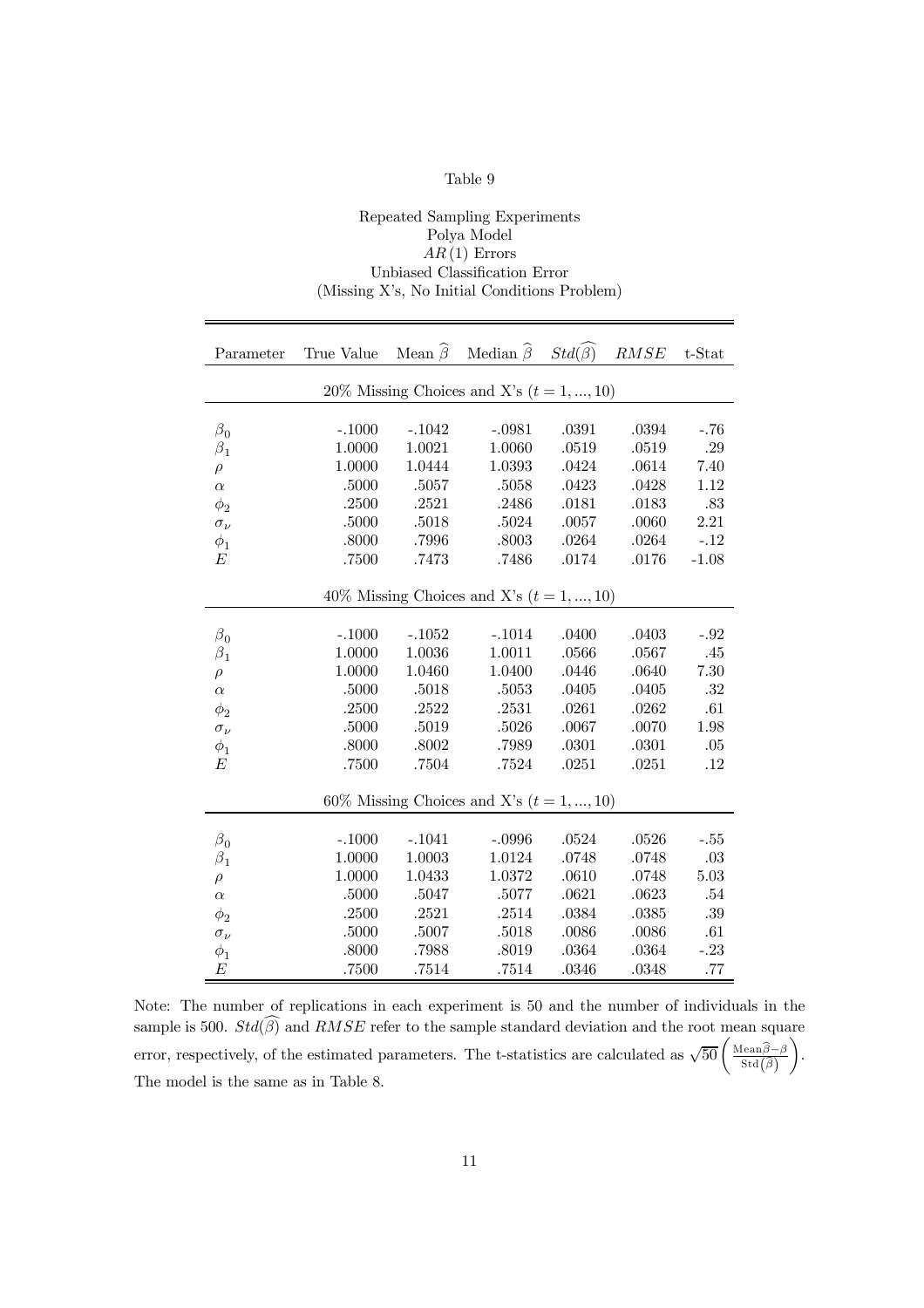#### Repeated Sampling Experiments Polya Model  $AR(1)$  Errors Unbiased Classification Error (No Missing Choices or X's, Initial Conditions Problem)

| Parameter      | True Value                                                        |          | Mean $\widehat{\beta}$ Median $\widehat{\beta}$ Std $(\widehat{\beta})$ |       | RMSE   | t-Stat   |
|----------------|-------------------------------------------------------------------|----------|-------------------------------------------------------------------------|-------|--------|----------|
|                | Simulate from start of process with $d_{i0} = 0$ $(t = 11, , 20)$ |          |                                                                         |       |        |          |
|                |                                                                   |          |                                                                         |       |        |          |
| $\beta_0$      | $-.1000$                                                          | $-.0896$ | $-.0925$                                                                | .0265 | .0285  | 2.77     |
| $\beta_1$      | 1.0000                                                            | 1.0224   | 1.0221                                                                  | .0479 | .0529  | 3.31     |
| $\rho$         | 1.0000                                                            | 1.0194   | 1.0148                                                                  | .0298 | .0356  | 4.60     |
| $\alpha$       | .5000                                                             | .5121    | .5128                                                                   | .0238 | .0267  | 3.59     |
| $\phi_2$       | .2500                                                             | .2511    | .2531                                                                   | .0138 | .0139  | .56      |
| $\sigma_{\nu}$ | .5000                                                             | .5011    | .5013                                                                   | .0047 | .0049  | 1.58     |
| $\phi_1$       | .8000                                                             | .8071    | .8100                                                                   | .0280 | .0289  | 1.80     |
| E              | .7500                                                             | .7420    | .7455                                                                   | .0261 | .0273  | $-2.16$  |
|                |                                                                   |          |                                                                         |       |        |          |
|                | Assume process starts with $d_{i,10} = 0$ $(t = 11, , 20)$        |          |                                                                         |       |        |          |
|                |                                                                   |          |                                                                         |       |        |          |
| $\beta_0$      | $-.1000$                                                          | .9503    | .9682                                                                   | .0605 | 1.0520 | 122.84   |
| $\beta_1$      | 1.0000                                                            | .1699    | .3883                                                                   | .4544 | .9463  | $-12.92$ |
| $\rho$         | 1.0000                                                            | .5849    | .5266                                                                   | .2792 | .5003  | $-10.51$ |
| $\alpha$       | .5000                                                             | .7102    | .7385                                                                   | .3180 | .3812  | 4.67     |
| $\phi_1$       | .8000                                                             | .9221    | .9259                                                                   | .0316 | .1261  | 27.33    |
| E              | .7500                                                             | .7656    | .7485                                                                   | .1323 | .1332  | .83      |
|                |                                                                   |          |                                                                         |       |        |          |
|                |                                                                   |          | Use reported data from $t = 11, , 20$ to proxy                          |       |        |          |
|                |                                                                   |          | for initial condition at $t = 21$ $(t = 11, , 30)$                      |       |        |          |
|                |                                                                   |          |                                                                         |       |        |          |
| $\beta_0$      | $-.1000$                                                          | $-.0862$ | $-.0812$                                                                | .0617 | .0632  | 1.58     |
| $\beta_1$      | 1.0000                                                            | .9406    | .9781                                                                   | .0932 | .1105  | $-4.50$  |
| $\rho$         | 1.0000                                                            | 1.0445   | 1.0219                                                                  | .0924 | .1026  | 3.41     |
| $\alpha$       | .5000                                                             | .5908    | .5674                                                                   | .0737 | .1170  | 8.72     |
| $\phi_1$       | .8000                                                             | .7562    | .7749                                                                   | .0828 | .0937  | $-3.74$  |
| E              | .7500                                                             | .7348    | .7378                                                                   | .0288 | .0325  | $-3.73$  |

Note: The number of replications in each experiment is 50 and the number of individuals in the sample is 500.  $Std(\widehat{\beta})$  and  $RMSE$  refer to the sample standard deviation and the root mean square error, respectively, of the estimated parameters. The t-statistics are calculated as  $\sqrt{50} \left( \frac{\text{Mean}\hat{\beta} - \beta}{\text{Std}(\hat{\beta})} \right)$  $\setminus$ . The model is the same as in Table 8.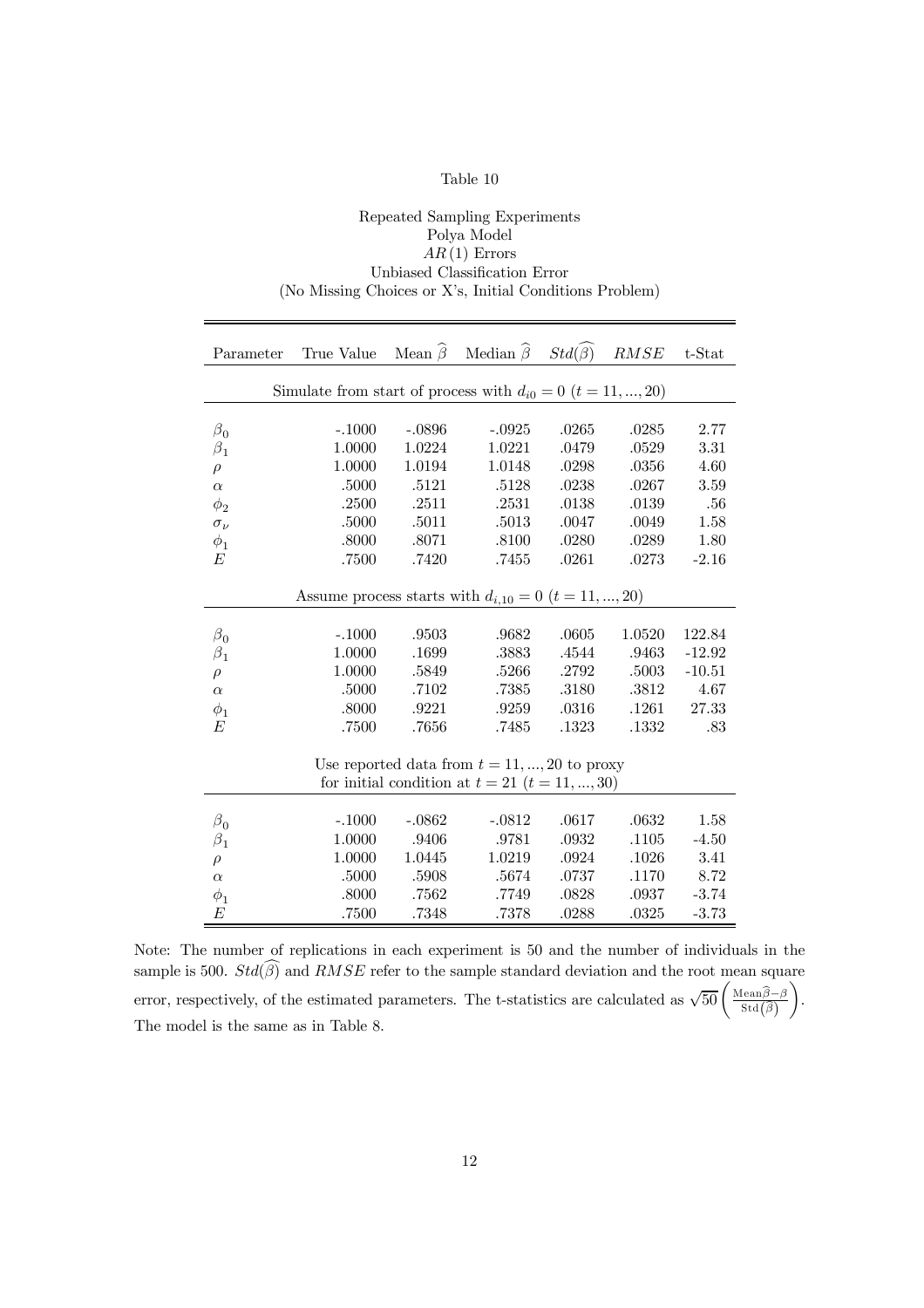#### Repeated Sampling Experiments Markov Model  $AR(1)$  Errors Unbiased Classification Error (No Missing Choices or X's, Initial Conditions Problem)

| Parameter                              | True Value                                                        |          | Mean $\widehat{\beta}$ Median $\widehat{\beta}$    | $Std(\widehat{\beta})$ | $RMSE$ | $t$ -Stat  |  |
|----------------------------------------|-------------------------------------------------------------------|----------|----------------------------------------------------|------------------------|--------|------------|--|
|                                        |                                                                   |          |                                                    |                        |        |            |  |
|                                        | Simulate from start of process with $d_{i0} = 0$ $(t = 10, , 20)$ |          |                                                    |                        |        |            |  |
| $\beta_0$                              | $-.1000$                                                          | $-.1171$ | $-.1125$                                           | .0429                  | .0462  | $-2.81$    |  |
| $\beta_1$                              | 1.0000                                                            | 1.0185   | 1.0191                                             | .0323                  | .0373  | 4.05       |  |
| $\rho$                                 | 1.0000                                                            | 1.0354   | 1.0316                                             | .0465                  | .0585  | 5.38       |  |
| $\phi_2$                               | .2500                                                             | .2511    | $.2509\,$                                          | $.0139\,$              | .0140  | .56        |  |
| $\sigma_{\nu}$                         | .5000                                                             | .5013    | .5016                                              | .0050                  | .0052  | 1.89       |  |
| $\phi_1$                               | $.8000$                                                           | .8081    | .8077                                              | .0266                  | .0278  | 2.15       |  |
| E                                      | .7500                                                             | .7401    | .7403                                              | .0126                  | .0160  | $-5.58$    |  |
|                                        | Assume process starts with $d_{i9} = 0$ $(t = 10, , 20)$          |          |                                                    |                        |        |            |  |
| $\beta_0$                              | $-.1000$                                                          | .1895    | .1797                                              | .0547                  | .2946  | 37.43      |  |
| $\beta_1$                              | 1.0000                                                            | .8189    | .8025                                              | .0727                  | .1951  | $-17.63$   |  |
| $\rho$                                 | 1.0000                                                            | .5932    | .5807                                              | .1054                  | .4202  | $-27.29$   |  |
| $\phi_1$                               | .8000                                                             | .8377    | .8343                                              | .0268                  | .0463  | $\,9.95\,$ |  |
| E                                      | .7500                                                             | .7539    | .7544                                              | .0164                  | .0168  | 1.68       |  |
| Use reported data at $t = 10$ to proxy |                                                                   |          |                                                    |                        |        |            |  |
|                                        |                                                                   |          | for initial condition at $t = 11$ $(t = 10, , 20)$ |                        |        |            |  |
| $\beta_0$                              | $-.1000$                                                          | $-.2416$ | $-.2501$                                           | .0492                  | .1500  | $-20.36$   |  |
| $\beta_1$                              | 1.0000                                                            | 1.0150   | 1.0239                                             | .0430                  | .0456  | 2.46       |  |
| $\rho$                                 | 1.0000                                                            | 1.2330   | 1.2380                                             | .0702                  | .2434  | 23.47      |  |
| $\phi_1$                               | .8000                                                             | .7480    | .7456                                              | .0374                  | .0640  | $-9.83$    |  |
| E                                      | .7500                                                             | .7322    | .7316                                              | .0151                  | .0234  | $-8.35$    |  |
|                                        |                                                                   |          | Use Heckman's approximation method to proxy        |                        |        |            |  |
|                                        |                                                                   |          | for initial condition at $t = 11$ $(t = 10, , 20)$ |                        |        |            |  |
| $\beta_0$                              | $-.1000$                                                          | $-2181$  | $-.2206$                                           | .0538                  | .1298  | $-15.54$   |  |
| $\beta_1$                              | 1.0000                                                            | 1.0333   | 1.0315                                             | .0471                  | .0577  | 5.00       |  |
| $\rho$                                 | 1.0000                                                            | 1.1997   | 1.2129                                             | $.0604\,$              | .2086  | 23.37      |  |
| $\phi_1$                               | .8000                                                             | .7727    | .7746                                              | .0316                  | .0418  | $-6.13$    |  |
| E                                      | .7500                                                             | .7385    | .7385                                              | .0116                  | .0164  | $-7.00$    |  |
| $\gamma_0$                             |                                                                   | .4149    | .4118                                              | .0564                  |        |            |  |
| $\gamma_1$                             |                                                                   | .6628    | .6614                                              | .0722                  |        |            |  |
| $\rho_{\mu\epsilon}$ H                 |                                                                   | .7238    | .7266                                              | .0386                  |        |            |  |

Note: The number of replications in each experiment is 50 and the number of individuals in the sample is 500.  $Std(\widehat{\beta})$  and  $RMSE$  refer to the sample standard deviation and the root mean square error, respectively, of the estimated parameters. The t-statistics are calculated as  $\sqrt{50} \left( \frac{\text{Mean}\hat{\beta} - \beta}{\text{Std}(\hat{\beta})} \right)$  $\setminus$ . The Markov model replaces  $\sum_{ }^{t-1}$  $\sum_{\tau=0} d_{i\tau} \rho_{\tau}$  in Table 8 with  $\rho d_{i,t-1}$ .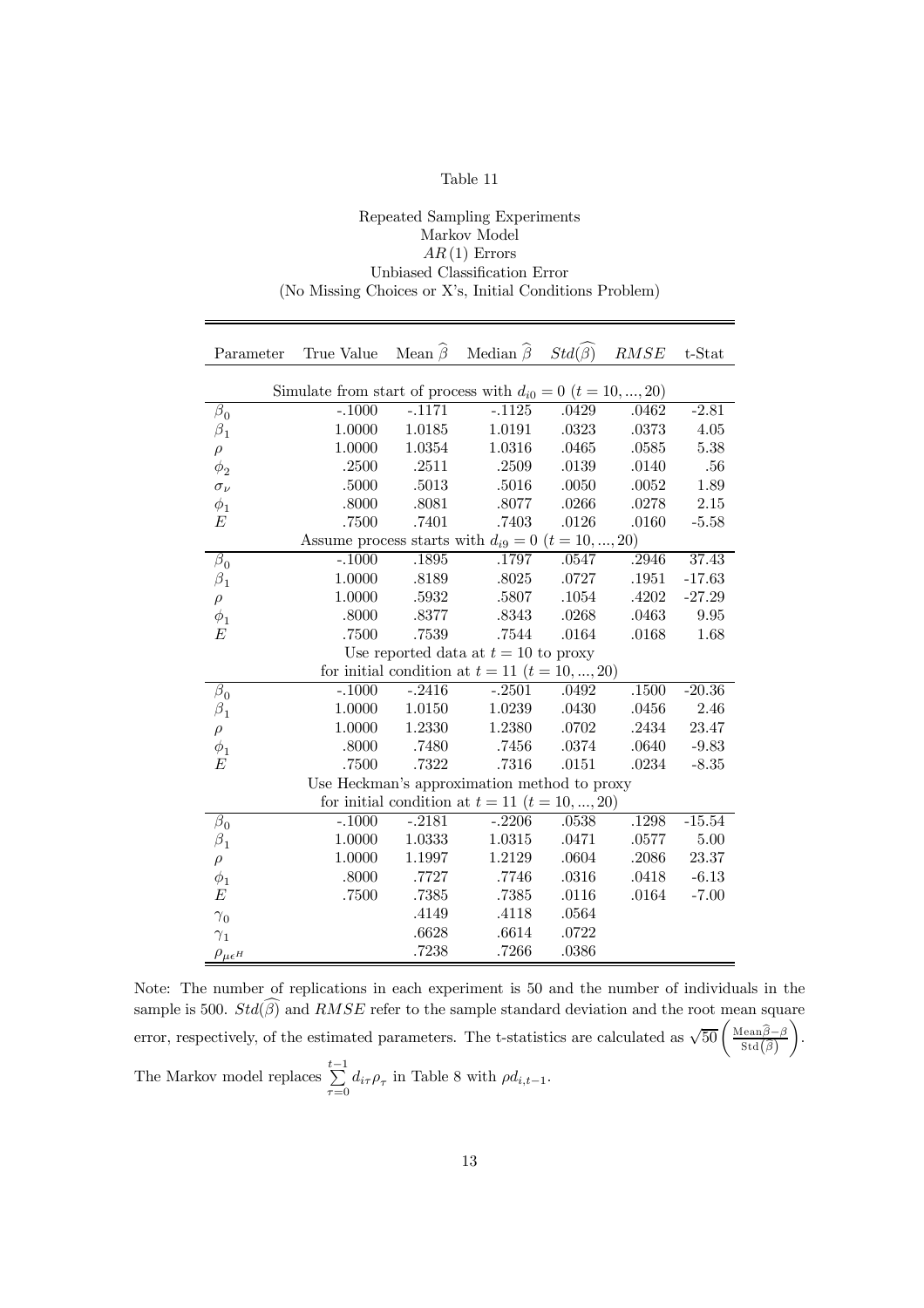| ade |  |
|-----|--|
|-----|--|

Repeated Sampling Experiments

| Polya Model                                  |            |                        |                                             |                        |        |         |
|----------------------------------------------|------------|------------------------|---------------------------------------------|------------------------|--------|---------|
| $AR(1)$ Errors                               |            |                        |                                             |                        |        |         |
| Unbiased Classification Error                |            |                        |                                             |                        |        |         |
|                                              |            |                        | Smooth Algorithm                            |                        |        |         |
| (Missing X's, No Initial Conditions Problem) |            |                        |                                             |                        |        |         |
|                                              |            |                        |                                             |                        |        |         |
|                                              |            |                        |                                             |                        |        |         |
| Parameter                                    | True Value | Mean $\widehat{\beta}$ | Median $\widehat{\beta}$                    | $Std(\widehat{\beta})$ | $RMSE$ | t-Stat  |
|                                              |            |                        | 20% Missing Choices and X's $(t = 1, , 10)$ |                        |        |         |
|                                              |            |                        |                                             |                        |        |         |
| $\beta_0$                                    | $-.1000$   | $-.1007$               | $-.0998$                                    | .0336                  | .0337  | $-.16$  |
| $\beta_1$                                    | 1.0000     | .9936                  | .9838                                       | .0519                  | .0522  | $-.87$  |
| $\rho$                                       | 1.0000     | 1.0336                 | 1.0387                                      | .0824                  | .0890  | 2.88    |
| $\alpha$                                     | .5000      | .5214                  | .5076                                       | .0751                  | .0781  | 2.01    |
| $\phi_2$                                     | .2500      | .2513                  | .2494                                       | .0162                  | .0163  | .56     |
| $\sigma_\nu$                                 | .5000      | .5014                  | .5020                                       | .0055                  | .0057  | 1.82    |
| $\phi_1$                                     | .8000      | .8004                  | .8009                                       | .0203                  | .0203  | .14     |
| Е                                            | .7500      | .7475                  | .7490                                       | .0175                  | .0177  | $-.99$  |
|                                              |            |                        |                                             |                        |        |         |
|                                              |            |                        | 40% Missing Choices and X's $(t = 1, , 10)$ |                        |        |         |
|                                              |            |                        |                                             |                        |        |         |
| $\beta_0$                                    | $-.1000$   | $-.1041$               | $-.1028$                                    | .0285                  | .0288  | $-1.03$ |
| $\beta_1$                                    | 1.0000     | .9892                  | .9759                                       | .0721                  | .0729  | $-1.05$ |
| $\rho$                                       | 1.0000     | 1.0604                 | 1.0539                                      | .1118                  | .1271  | 3.82    |
| $\alpha$                                     | .5000      | .5406                  | .5226                                       | .0998                  | .1078  | 2.88    |
| $\phi_2$                                     | .2500      | .2517                  | .2532                                       | .0248                  | .0248  | .49     |
| $\sigma_{\nu}$                               | .5000      | .5013                  | .5019                                       | .0067                  | .0068  | 1.34    |
| $\phi_1$                                     | .8000      | .7984                  | .8004                                       | .0193                  | .0194  | $-.60$  |
| Е                                            | .7500      | .7506                  | .7514                                       | .0233                  | .0233  | .17     |
|                                              |            |                        | 60% Missing Choices and X's $(t = 1, , 10)$ |                        |        |         |
|                                              |            |                        |                                             |                        |        |         |
| $\beta_0$                                    | $-.1000$   | $-.0979$               | $-.0925$                                    | .0409                  | .0410  | .35     |
| $\beta_1$                                    | 1.0000     | .9833                  | .9510                                       | .1107                  | .1119  | $-1.07$ |
| $\rho$                                       | 1.0000     | 1.0625                 | 1.0014                                      | .1819                  | .1923  | 2.43    |
| $\alpha$                                     | .5000      | .5465                  | .5126                                       | .1566                  | .1633  | 2.10    |
| $\phi_2$                                     | .2500      | .2537                  | .2515                                       | .0364                  | .0366  | $.72\,$ |
| $\sigma_{\nu}$                               | .5000      | .5004                  | .5002                                       | .0085                  | .0084  | .30     |
| $\phi_1$                                     | .8000      | .8004                  | .7976                                       | .0233                  | .0233  | $.12\,$ |
| E                                            | .7500      | .7524                  | .7527                                       | .0314                  | .0315  | .54     |

Note: The number of replications in each experiment is 50 and the number of individuals in the sample is 500.  $Std(\beta)$  and  $RMSE$  refer to the sample standard deviation and the root mean square error, respectively, of the estimated parameters. The t-statistics are calculated as  $\sqrt{50} \left( \frac{\text{Mean}\hat{\beta} - \beta}{\text{Std}(\hat{\beta})} \right)$  $\setminus$ . The model is the same as in Table 8.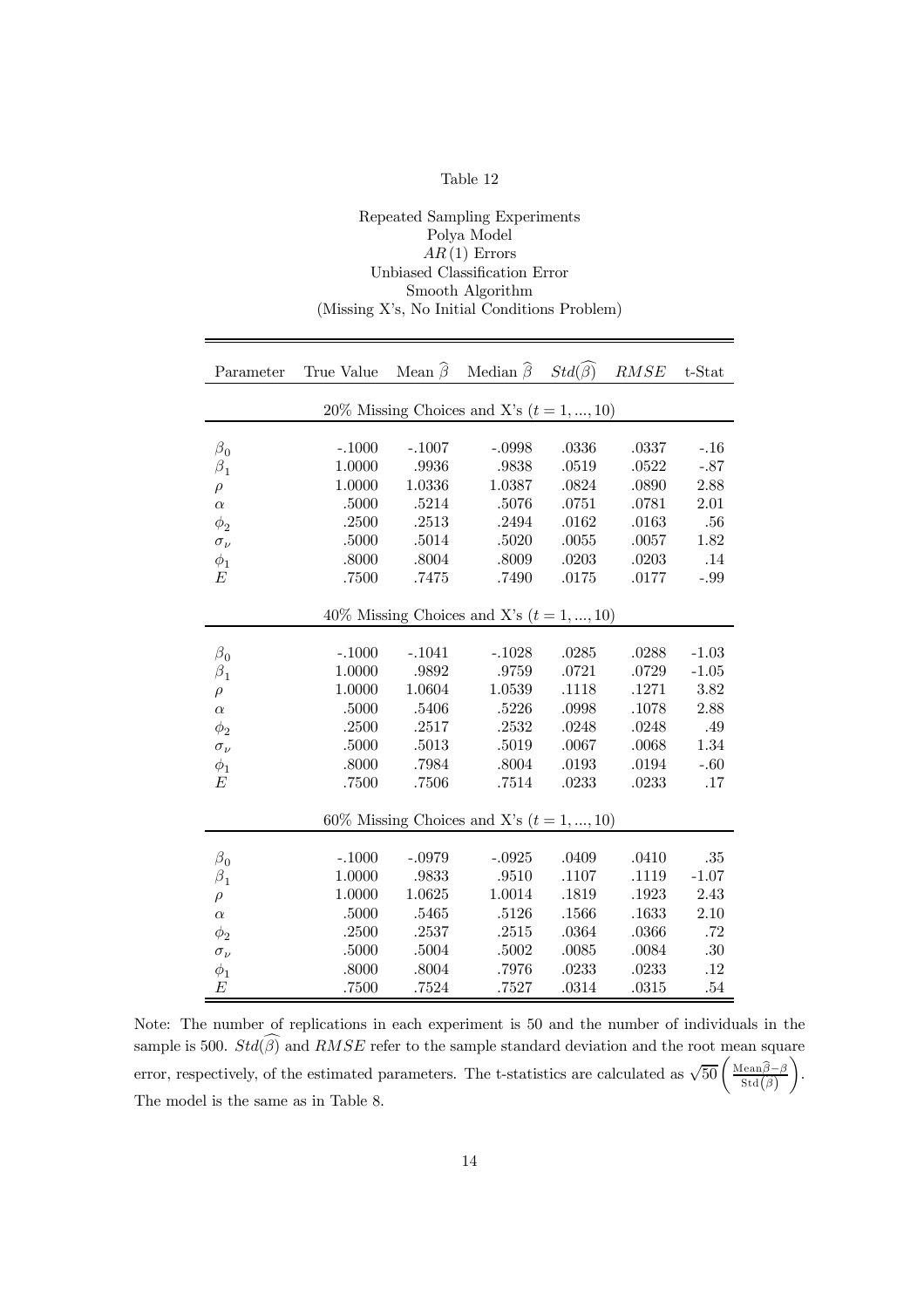#### Repeated Sampling Experiments Polya Model Random Effects Biased Classification Error (20% Missing Choices and Xís, No Initial Conditions Problem)

| Parameter                                        | True Value Mean $\widehat{\beta}$ |           | Median $\widehat{\beta}$ $Std(\widehat{\beta})$  |           | RMSE  | $t$ -Stat        |  |  |
|--------------------------------------------------|-----------------------------------|-----------|--------------------------------------------------|-----------|-------|------------------|--|--|
|                                                  |                                   |           | Low Classification Error Bias $(t = 1, , 10)$    |           |       |                  |  |  |
| $\overline{\beta}_0$                             | $-.1000$                          | $-0.0922$ | $-.944$                                          | .0387     | .0394 | 1.42             |  |  |
| $\beta_1$                                        | 1.0000                            | 1.0198    | 1.0131                                           | $.0531\,$ | .0567 | 2.63             |  |  |
| $\rho$                                           | 1.0000                            | 1.0144    | 1.0102                                           | .0390     | .0415 | 2.61             |  |  |
| $\alpha$                                         | .5000                             | .5031     | .5104                                            | .0489     | .0490 | .45              |  |  |
| $\phi_2$                                         | .2500                             | .2489     | .2456                                            | .0161     | .0161 | $-.47$           |  |  |
| $\sigma_\nu$                                     | $.5000\,$                         | .5018     | .5018                                            | .0050     | .0053 | 2.47             |  |  |
| $\sigma_\mu$                                     | .8000                             | .8068     | .8041                                            | .0239     | .0248 | 1.99             |  |  |
| $\gamma_0$                                       | $-3.5000$                         | $-3.4867$ | $-3.4762$                                        | .0580     | .0595 | 1.62             |  |  |
| $\gamma_1$                                       | 5.0000                            | 4.9845    | 5.0033                                           | .0728     | .0744 | $-1.51$          |  |  |
| $\gamma_2$                                       | 2.0000                            | 2.0161    | 2.0236                                           | .0446     | .0475 | 2.56             |  |  |
|                                                  |                                   |           |                                                  |           |       |                  |  |  |
| Medium Classification Error Bias $(t = 1, , 10)$ |                                   |           |                                                  |           |       |                  |  |  |
| $\beta_0$                                        | $-.1000$                          | $-.0941$  | $-.0988$                                         | .0425     | .0429 | .98              |  |  |
| $\beta_1$                                        | 1.0000                            | 1.0045    | 1.0119                                           | .0608     | .0609 | $.52\,$          |  |  |
| $\rho$                                           | 1.0000                            | 1.0222    | 1.0232                                           | .0465     | .0515 | 3.37             |  |  |
| $\alpha$                                         | $.5000\,$                         | .5160     | .5253                                            | .0658     | .0677 | 1.71             |  |  |
| $\phi_2$                                         | .2500                             | .2476     | .2452                                            | .0162     | .0163 | $-1.04$          |  |  |
| $\sigma_\nu$                                     | .5000                             | .5022     | $.5026\,$                                        | .0050     | .0054 | 3.04             |  |  |
| $\sigma_{\mu}$                                   | .8000                             | .8049     | .8041                                            | .0272     | .0276 | 1.29             |  |  |
| $\gamma_0$                                       | $-3.0000$                         | $-2.9902$ | $-2.9826$                                        | .0561     | .0570 | 1.24             |  |  |
| $\gamma_1$                                       | 4.0000                            | 3.98      | 3.9951                                           | .0776     | .0787 | $-1.19$          |  |  |
| $\gamma_2$                                       | 2.0000                            | 2.0104    | 2.0134                                           | .0782     | .0789 | .94              |  |  |
|                                                  |                                   |           | High Classification Error Bias ( $t = 1, , 10$ ) |           |       |                  |  |  |
| $\beta_0$                                        | $-.1000$                          | $-.0988$  | $-.0918$                                         | .0708     | .0708 | $\overline{.12}$ |  |  |
|                                                  | 1.0000                            | 1.0145    | 1.0068                                           | .0693     | .0708 | 1.48             |  |  |
| $\beta_1$                                        | 1.0000                            | 1.0218    | 1.0228                                           | .0791     | .0820 | 1.94             |  |  |
| $\rho$<br>$\alpha$                               | .5000                             | .5088     | .5328                                            | .0993     | .0997 | .63              |  |  |
| $\phi_2$                                         | .2500                             | .2484     | .2460                                            | .0164     | .0165 | $-.70$           |  |  |
| $\sigma_\nu$                                     | .5000                             | .5021     | .5028                                            | .0051     | .2980 | 2.90             |  |  |
|                                                  | .8000                             | .8023     | .7999                                            | .0406     | .3050 | .40              |  |  |
| $\sigma_\mu$                                     | $-3.0000$                         | $-2.9918$ | $-2.9983$                                        | .0638     | .0643 | .91              |  |  |
| $\gamma_0$                                       | 3.0000                            | 2.9842    | 2.9920                                           | .0829     | .0844 | $-1.34$          |  |  |
| $\gamma_1$                                       | 3.0000                            | 3.0190    | 3.0371                                           | .1018     | .1036 | $-1.32$          |  |  |
| $\gamma_2$                                       |                                   |           |                                                  |           |       |                  |  |  |

Note: The number of replications in each experiment is 50 and the number of individuals in the sample is 500.  $Std(\widehat{\beta})$  and  $RMSE$  refer to the sample standard deviation and the root mean square error, respectively, of the estimated parameters. The t-statistics are calculated as  $\sqrt{50} \left( \frac{\text{Mean}\hat{\beta} - \beta}{\text{Std}(\hat{\beta})} \right)$  $\setminus$ . The model is the same as in Table 1.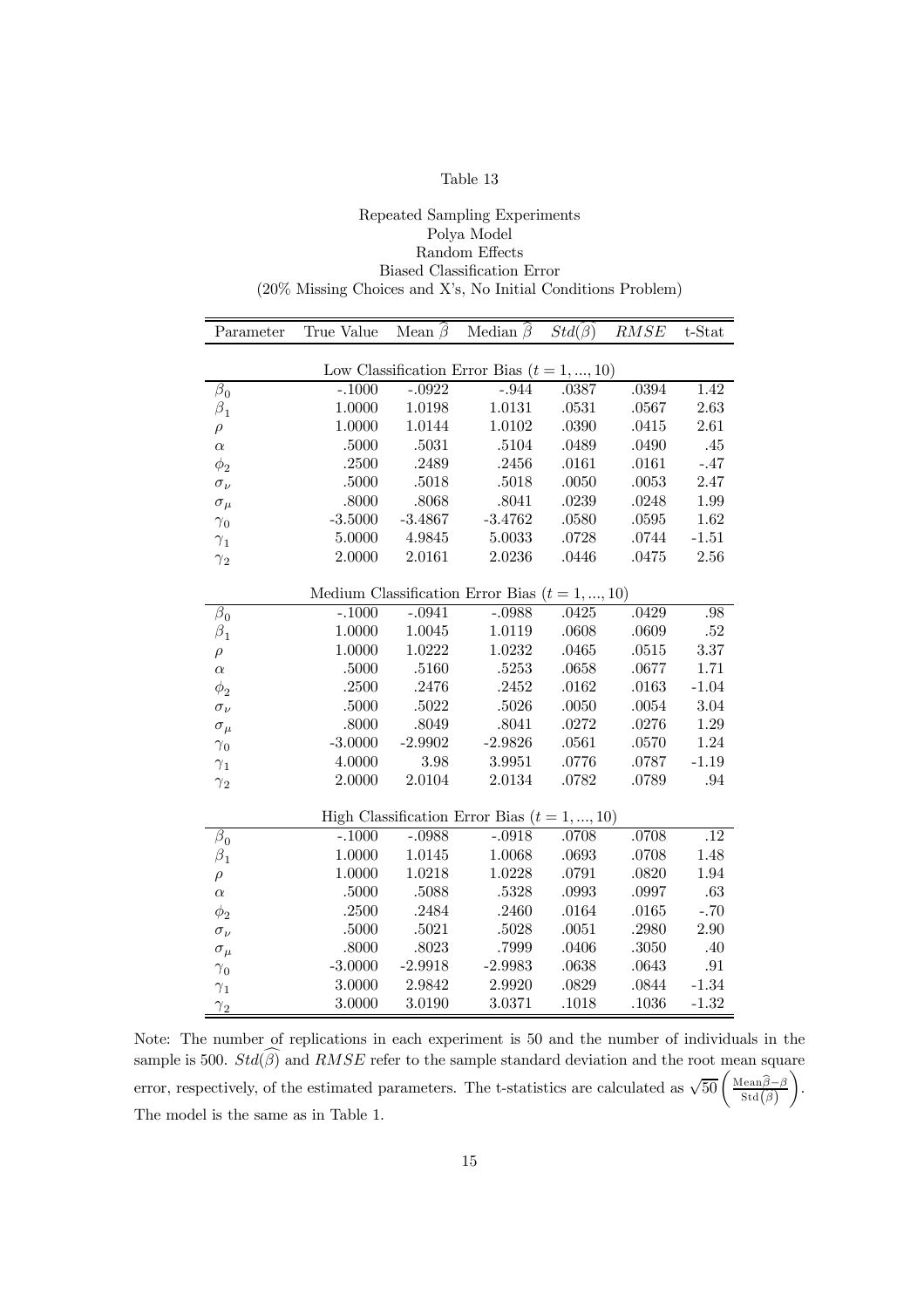#### Repeated Sampling Experiments Polya Model Random Effects Biased Classification Error Smooth Algorithm (20% Missing Choices and Xís, No Initial Conditions Problem)

| Parameter      | True Value | Mean $\beta$ | ≻<br>Median $\beta$                           | $Std(\beta)$ | RMSE  | t-Stat  |
|----------------|------------|--------------|-----------------------------------------------|--------------|-------|---------|
|                |            |              |                                               |              |       |         |
|                |            |              | Low Classification Error Bias $(t = 1, , 10)$ |              |       |         |
| $\beta_0$      | $-.1000$   | $-.0795$     | $-.0686$                                      | .0685        | .0714 | 2.12    |
| $\beta_1$      | 1.0000     | 1.0265       | 1.0330                                        | .0833        | .0874 | 2.25    |
| $\rho$         | 1.0000     | .9466        | .9374                                         | .1410        | .1508 | $-2.68$ |
| $\alpha$       | .5000      | .4409        | .4360                                         | .1038        | .1195 | $-4.02$ |
| $\phi_2$       | .2500      | .2480        | .2472                                         | .0153        | .0155 | $-.91$  |
| $\sigma_{\nu}$ | .5000      | .5019        | .5027                                         | .0048        | .0052 | 2.76    |
| $\sigma_{\mu}$ | .8000      | .8211        | .8225                                         | .0321        | .0384 | 4.65    |
| $\gamma_0$     | $-3.5000$  | $-3.3313$    | $-3.2996$                                     | .2606        | .3104 | 4.58    |
| $\gamma_1$     | 5.0000     | 4.7243       | 4.7334                                        | .3014        | .4084 | $-6.47$ |
| $\gamma_2$     | 2.0000     | 2.1031       | 2.0794                                        | .2372        | .3185 | 3.07    |

Note: The number of replications is 50 and the number of individuals in the sample is 500.  $Std(\beta)$ and RMSE refer to the sample standard deviation and the root mean square error, respectively, of the estimated parameters. The t-statistics are calculated as  $\sqrt{50} \left( \frac{\text{Mean} \hat{\beta} - \beta}{\text{Std}(\hat{\beta})} \right)$  $\setminus$ . The model is the same as in Table 1.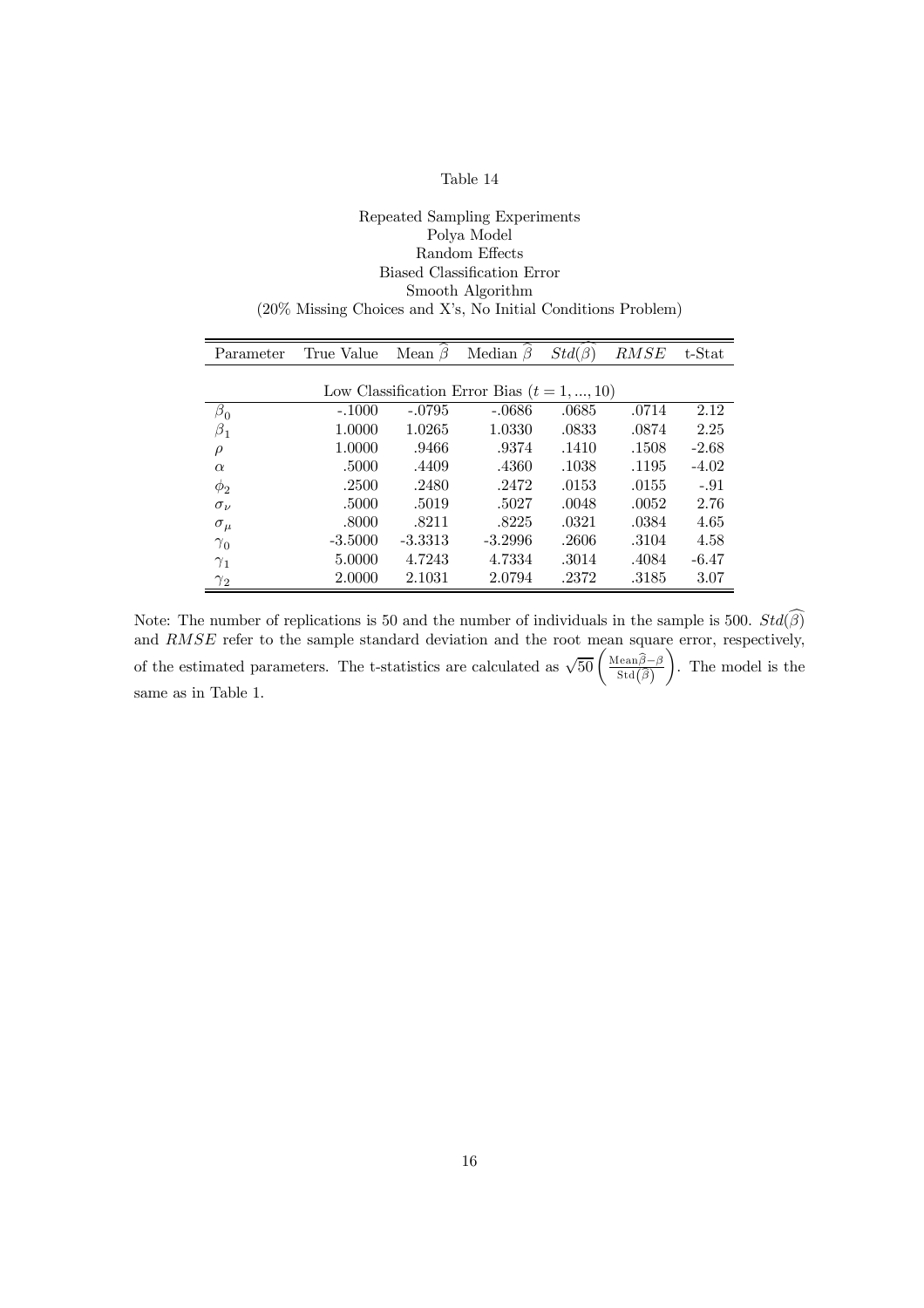#### Repeated Sampling Experiments Polya Model  $AR(1)$  Errors Biased Classification Error (20% Missing Choices and Xís, No Initial Conditions Problem)

| Parameter      | True Value | Mean $\widehat{\beta}$ | Median $\hat{\beta}$ $Std(\beta)$                |         | <b>RMSE</b> | t-Stat  |
|----------------|------------|------------------------|--------------------------------------------------|---------|-------------|---------|
|                |            |                        |                                                  |         |             |         |
|                |            |                        | Low Classification Error Bias $(t = 1, , 10)$    |         |             |         |
| $\beta_0$      | $-.1000$   | $-.1033$               | $-.1039$                                         | .0406   | .0407       | $.57\,$ |
| $\beta_1$      | 1.0000     | 1.0176                 | 1.0114                                           | .0649   | .0673       | 1.91    |
| $\rho$         | 1.0000     | 1.0322                 | 1.0325                                           | .0385   | .0502       | 5.92    |
| $\alpha$       | .5000      | .5017                  | .5050                                            | .0461   | .0461       | .25     |
| $\phi_2$       | .2500      | .2496                  | $.2502\,$                                        | .0165   | .0165       | $-.16$  |
| $\sigma_\nu$   | .5000      | .5018                  | .5023                                            | .0049   | .0052       | 2.62    |
| $\phi_1$       | .8000      | .7987                  | .7961                                            | .0264   | .0265       | $-.35$  |
| $\gamma_0$     | $-3.5000$  | $-3.4987$              | $-3.4809$                                        | .0664   | .0665       | .14     |
| $\gamma_1$     | 5.0000     | 4.9831                 | 5.0056                                           | .0697   | .0717       | $-1.72$ |
| $\gamma_2$     | 2.0000     | 2.0265                 | 2.0196                                           | .0451   | .0513       | 4.15    |
|                |            |                        |                                                  |         |             |         |
|                |            |                        | Medium Classification Error Bias $(t = 1, , 10)$ |         |             |         |
| $\beta_0$      | $-.1000$   | $-.0893$               | $-.0982$                                         | .0525   | .0536       | 1.44    |
| $\beta_{1}$    | 1.0000     | 1.0075                 | 1.0040                                           | .0745   | .0749       | .71     |
| $\rho$         | 1.0000     | 1.0283                 | 1.0364                                           | .0534   | .0604       | 3.75    |
| $\alpha$       | .5000      | .5162                  | $.5101\,$                                        | .0540   | .0563       | 2.12    |
| $\phi_2$       | .2500      | .2478                  | .2469                                            | .0163   | .0164       | $-.94$  |
| $\sigma_\nu$   | $.5000\,$  | .5024                  | $.5027\,$                                        | $.0046$ | .0052       | 3.74    |
| $\phi_1$       | .8000      | .8016                  | .8023                                            | .0312   | .0312       | $.35\,$ |
| $\gamma_0$     | $-3.0000$  | $-3.0058$              | $-3.0009$                                        | .0716   | .0718       | $-.57$  |
| $\gamma_1$     | 4.0000     | 3.9802                 | 3.9803                                           | .0735   | .0761       | $-1.90$ |
| $\gamma_2$     | 2.0000     | 2.0151                 | 2.0227                                           | .0659   | .0676       | 1.62    |
|                |            |                        |                                                  |         |             |         |
|                |            |                        | High Classification Error Bias $(t = 1, , 10)$   |         |             |         |
| $\beta_0$      | $-.1000$   | $-.0926$               | $-.0896$                                         | .0756   | .0758       | .69     |
| $\beta_1$      | 1.0000     | 1.0135                 | 1.0201                                           | .0778   | .0790       | 1.23    |
| $\rho$         | 1.0000     | 1.0276                 | 1.0255                                           | .0682   | .0735       | 2.86    |
| $\alpha$       | .5000      | .5074                  | .5033                                            | .0624   | .0629       | $.83\,$ |
| $\phi_2$       | .2500      | .2476                  | .2446                                            | .0152   | $.0153\,$   | $-1.10$ |
| $\sigma_{\nu}$ | .5000      | .5019                  | $.5030\,$                                        | .0051   | .0055       | 2.62    |
| $\phi_1$       | .8000      | .7980                  | .8046                                            | .0386   | .0387       | $-.36$  |
| $\gamma_0$     | $-3.0000$  | $-3.0026$              | $-2.9870$                                        | .0823   | .0824       | $-.23$  |
| $\gamma_1$     | 3.0000     | 2.9899                 | $2.9807\,$                                       | .0680   | .0687       | $-1.04$ |
| $\gamma_2$     | 3.0000     | 3.0186                 | 3.0185                                           | .0693   | .0717       | 1.90    |

Note: The number of replications in each experiment is 50 and the number of individuals in the sample is 500.  $Std(\widehat{\beta})$  and  $RMSE$  refer to the sample standard deviation and the root mean square error, respectively, of the estimated parameters. The t-statistics are calculated as  $\sqrt{50} \left( \frac{\text{Mean}\hat{\beta} - \beta}{\text{Std}(\hat{\beta})} \right)$  $\setminus$ . The model is the same as in Table 8.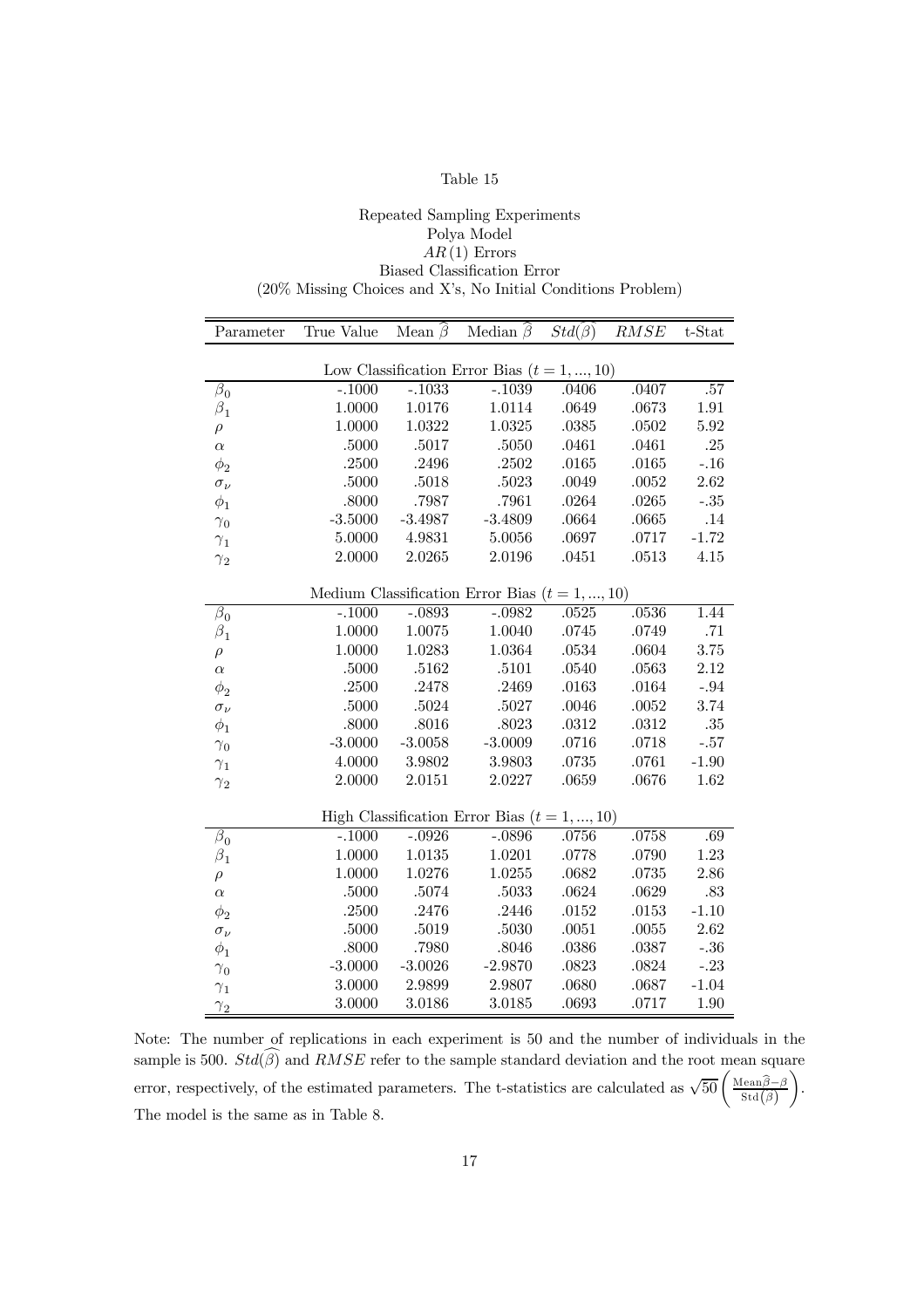#### Repeated Sampling Experiments Polya Model  $AR(1)$  Errors Biased Classification Error Smooth Algorithm (20% Missing Choices and Xís, No Initial Conditions Problem)

| Parameter      | True Value | Mean $\beta$ | Median $\beta$                                | $Std(\beta)$ | RMSE  | t-Stat  |
|----------------|------------|--------------|-----------------------------------------------|--------------|-------|---------|
|                |            |              |                                               |              |       |         |
|                |            |              | Low Classification Error Bias $(t = 1, , 10)$ |              |       |         |
| $\beta_{0}$    | $-.1000$   | $-.0958$     | -.0971                                        | .0336        | .0338 | .89     |
| $\beta_1$      | 1.0000     | 1.0016       | .9979                                         | .0539        | .0539 | .21     |
| $\rho$         | 1.0000     | 1.0213       | 1.0224                                        | .0746        | .0775 | 2.02    |
| $\alpha$       | .5000      | .5117        | .5171                                         | .0633        | .0644 | 1.31    |
| $\phi_2$       | .2500      | .2488        | .2466                                         | .0151        | .0152 | $-.58$  |
| $\sigma_{\nu}$ | .5000      | .5020        | .5028                                         | .0047        | .0051 | 2.95    |
| $\varphi_1$    | .8000      | .8035        | .8030                                         | .0177        | .0181 | 1.41    |
| $\gamma_0$     | $-3.5000$  | $-3.3707$    | $-3.3710$                                     | .2730        | .3021 | 3.35    |
| $\gamma_1$     | 5.0000     | 4.7756       | 4.7931                                        | .2778        | .3571 | $-5.71$ |
| $\gamma_2$     | 2.0000     | 2.1014       | 2.0863                                        | .1859        | .2957 | 3.86    |

Note: The number of replications is 50 and the number of individuals in the sample is 500.  $Std(\beta)$ and RMSE refer to the sample standard deviation and the root mean square error, respectively, of the estimated parameters. The t-statistics are calculated as  $\sqrt{50} \left( \frac{\text{Mean} \hat{\beta} - \beta}{\text{Std}(\hat{\beta})} \right)$  $\setminus$ . The model is the same as in Table 8.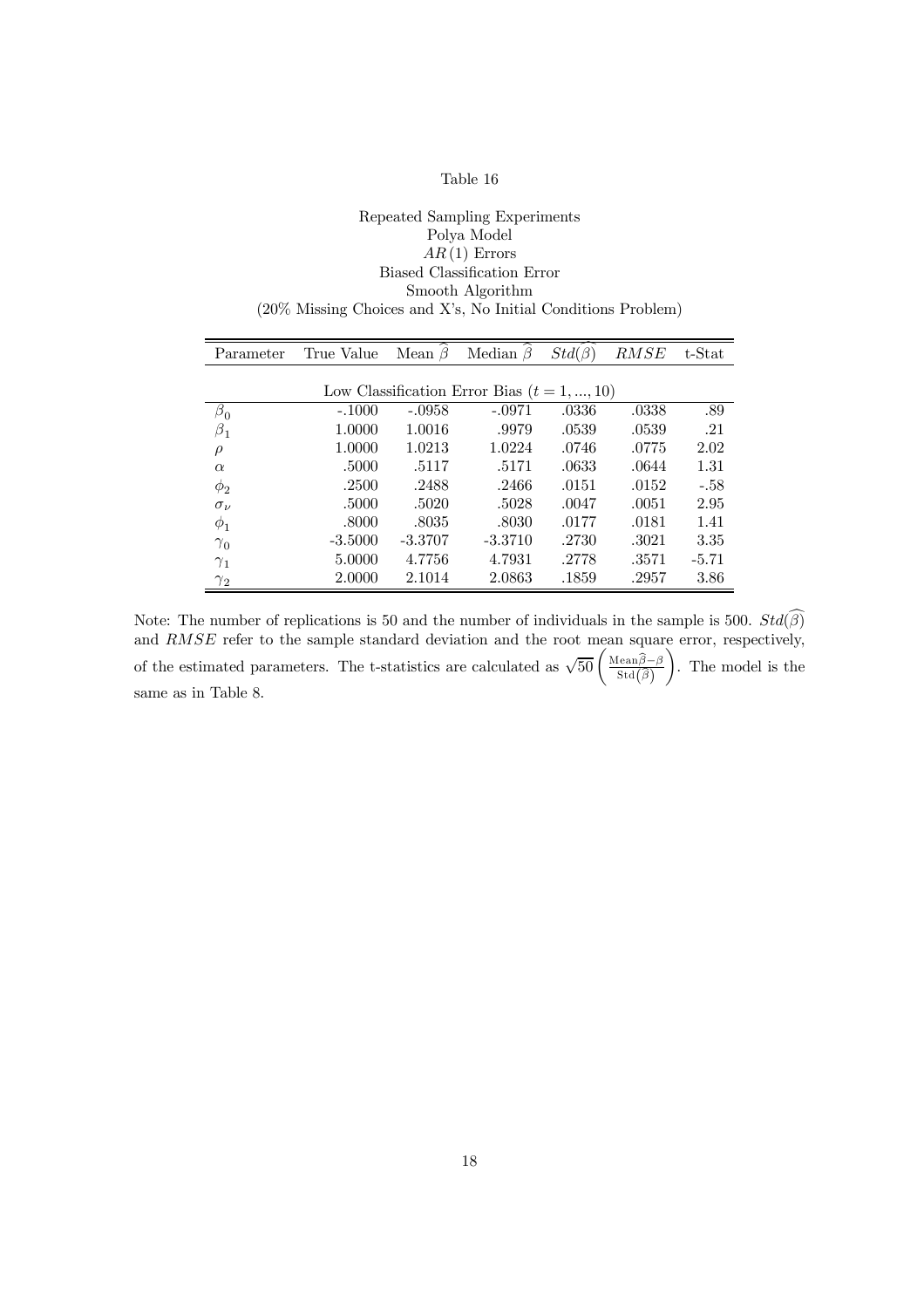| Parameter      | True Value Mean $\beta$ |           | Median $\beta$                                | $Std(\beta)$ | RMSE  | t-Stat  |
|----------------|-------------------------|-----------|-----------------------------------------------|--------------|-------|---------|
|                |                         |           |                                               |              |       |         |
|                |                         |           | Low Classification Error Bias $(t = 1, , 10)$ |              |       |         |
| $\beta_0$      | $-.1000$                | $-.0823$  | $-.0824$                                      | .0513        | .0543 | 2.44    |
| $\beta_1$      | 1.0000                  | 1.0215    | 1.0082                                        | .0907        | .0932 | 1.67    |
| $\rho$         | 1.0000                  | .9782     | .9948                                         | .1459        | .1475 | $-1.06$ |
| $\alpha$       | .5000                   | .4709     | .4931                                         | .1092        | .1130 | $-1.89$ |
| $\phi_2$       | .2500                   | .2477     | .2487                                         | .0154        | .0155 | $-1.04$ |
| $\sigma_{\nu}$ | .5000                   | .5020     | .5028                                         | .0048        | .0052 | 2.89    |
| $\sigma_{\mu}$ | .8000                   | .8267     | .8280                                         | .0372        | .0458 | 5.07    |
| $\phi_1$       | .4000                   | .3892     | .4114                                         | .1223        | .1228 | $-.62$  |
| $\gamma_0$     | $-3.5000$               | $-3.3261$ | $-3.2815$                                     | .2645        | .3165 | 4.65    |
| $\gamma_1$     | 5.0000                  | 4.7020    | 4.7290                                        | .3270        | .4424 | $-6.44$ |
| $\gamma_2$     | 2.0000                  | 2.1233    | 2.1126                                        | .2316        | .3495 | 3.76    |

Note: The number of replications in each experiment is 50 and the number of individuals in the sample is 500.  $Std(\widehat{\beta})$  and  $RMSE$  refer to the sample standard deviation and the root mean square error, respectively, of the estimated parameters. The t-statistics are calculated as  $\sqrt{50} \left( \frac{\text{Mean}\hat{\beta} - \beta}{\text{Std}(\hat{\beta})} \right)$  $\setminus$ . The model is:

$$
u_{it} = \beta_0 + \beta_1 x_{it} + \sum_{\tau=0}^{t-1} d_{i\tau} \rho_{\tau} + \varepsilon_{it}
$$
  
\n
$$
d_{i0} = 0, \rho_{\tau} = \rho e^{-\alpha(t-\tau-1)}
$$
  
\n
$$
x_{it} = \phi_2 x_{i,t-1} + \nu_{it}, \nu_{it} \sim N(0, \sigma_{\nu}^2)
$$
  
\n
$$
\varepsilon_{it} = \mu_i + \xi_{it}
$$
  
\n
$$
\xi_{it} = \phi_1 \xi_{it-1} + \eta_{it}, \eta_{it} \sim N(0, (1 - \sigma_{\mu}^2)(1 - \phi_1^2))
$$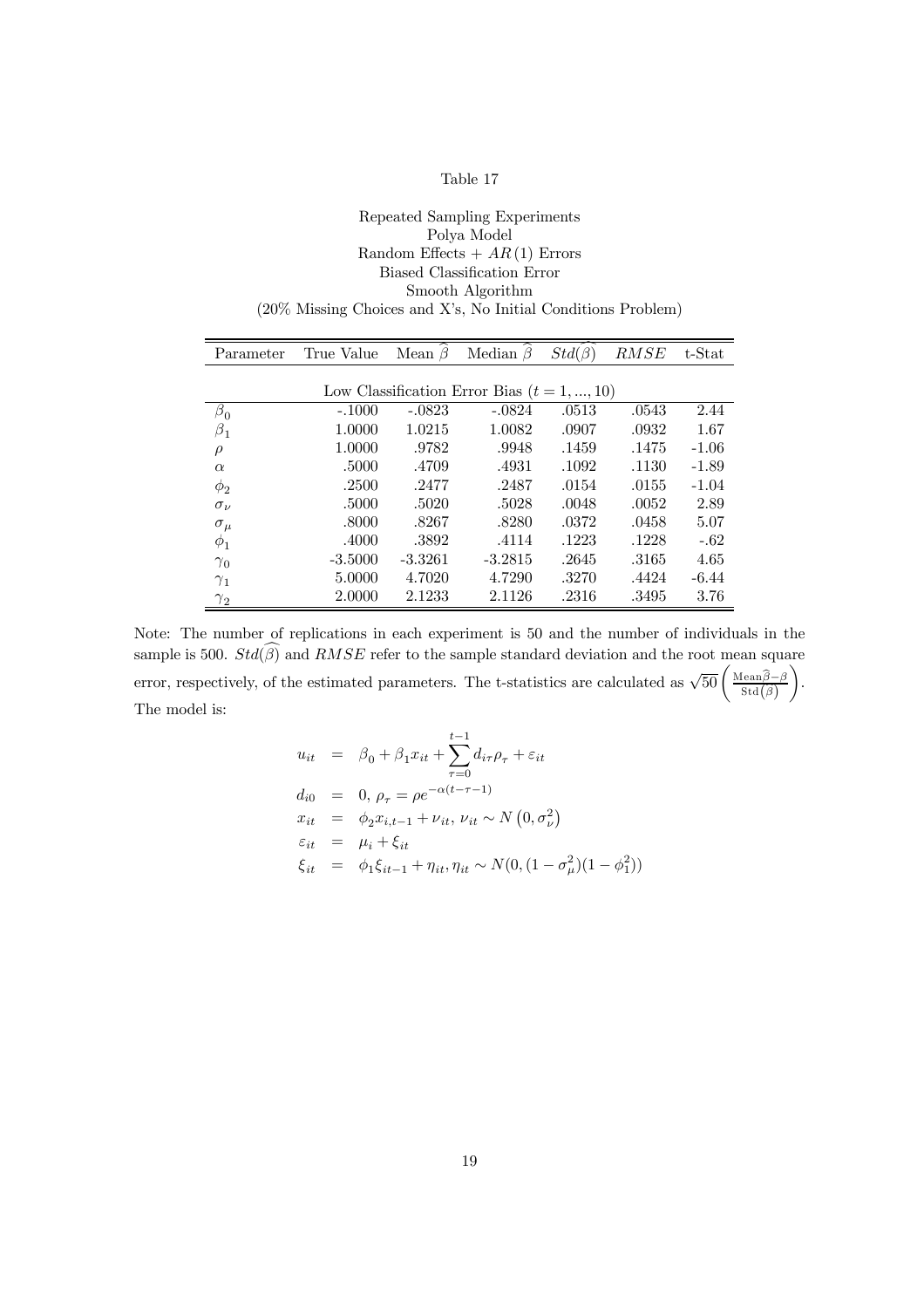| Table 18                           |
|------------------------------------|
| Sample Characteristics             |
| PSID Calendar Years 1994-2003      |
| Missing Years 1998, 2000, and 2002 |
| $(N=1310)$                         |

|                                                                        | Mean             | Std. Dev. |
|------------------------------------------------------------------------|------------------|-----------|
|                                                                        | (1)              | (2)       |
| Participation<br>(avg. over 7 years)                                   | .816<br>(.008)   | .291      |
| Husband's Annual Earnings<br>(avg. over 7 years)<br>$(\$1000 1994)$    | 46.40<br>(11.38) | 41.18     |
| No. Children aged 0-2 years<br>$(\text{avg. over } 10 \text{ years})$  | .135<br>(.006)   | .231      |
| No. Children aged 3-5 years<br>$(\text{avg. over } 10 \text{ years})$  | .181<br>(.007)   | .254      |
| No. Children aged 6-17 years<br>$(\text{avg. over } 10 \text{ years})$ | .937<br>(.024)   | .864      |
| Age<br>(1994)                                                          | 36.93<br>(.221)  | 8.00      |
| Education<br>(maximum over 10 years)                                   | 13.56<br>(.06)   | 2.10      |
| Race<br>(1=Black)                                                      | .198<br>(.011)   | .398      |

Note: Means and standard errors (in parentheses) for 1310 continuously married women in the PSID between 1994 and 2003, aged 18-60 in 1994, with positive annual earnings and hours worked each nonmissing year for both partners in the married couple. Earnings are in thousands of 1994 dollars. Variable definitions and sample selection criteria are the same as those chosen by Hyslop (1999) for PSID calendar years 1980-1986.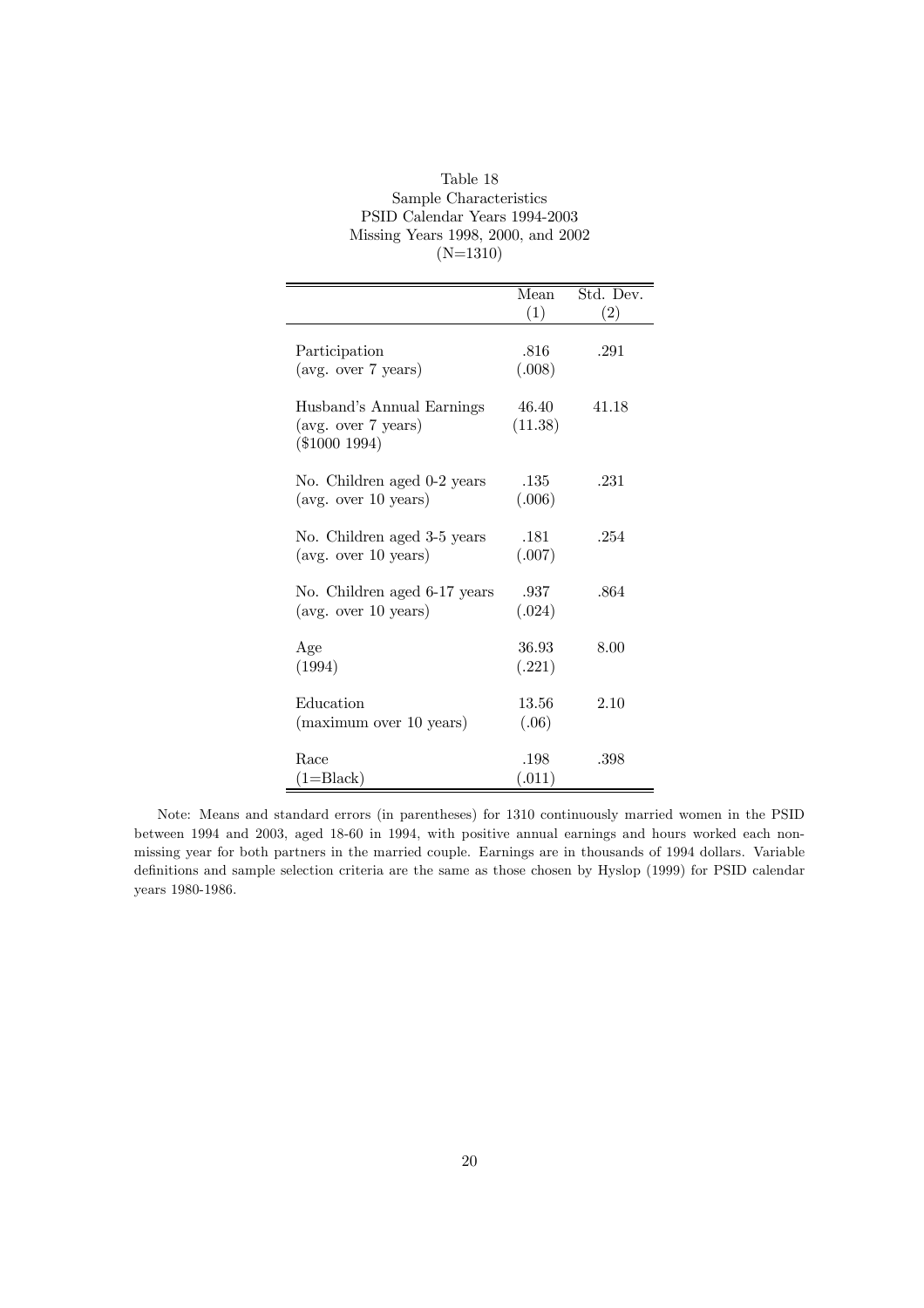#### Female Labor Force Participation Decisions PSID Calendar Years 1994-2003 Missing Years 1998, 2000, and 2002 Markov Model Biased Classification Error Smooth Algorithm

|                                                   |                    |                    |                     | Correlated         |
|---------------------------------------------------|--------------------|--------------------|---------------------|--------------------|
|                                                   |                    | Correlated         | Random Effects      | Random Effects     |
|                                                   | Random Effects     | Random Effects     | $+ AR(1)$ Errors    | $+ AR(1)$ Errors   |
|                                                   | (1)                | (2)                | $\left( 3\right)$   | (4)                |
|                                                   |                    |                    |                     |                    |
| $ln(y_{it})$                                      | $-.1669(.0001)$    | $-.1510(.0001)$    | $-.1697(.0001)$     | $-.1646(.0000)$    |
| $#kids0-2_t$                                      | $-.6433(.0015)$    | $-.5382$ $(.0026)$ | $-.6659(.0003)$     | $-.4271(.0005)$    |
| # $kids3-5_t$                                     | $-.3342$ $(.0004)$ | $-.3524$ $(.0006)$ | $-.3650(.0003)$     | $-.3379(.0004)$    |
| # $kids6-17_t$                                    | $-.0845(.0014)$    | $-.0830(.0023)$    | $-.0808(.0001)$     | $0.0734$ $(.0004)$ |
| $age_t/10$                                        | .6676(.0033)       | .5818(.0040)       | .6887(.0002)        | .6792(.0002)       |
| $age_t^2/100$                                     | $-.1438(.0001)$    | $-.1364(.0000)$    | $-.1525(.0000)$     | $-.1565(.0000)$    |
| $race_i$                                          | .5547(.0007)       | $.5467$ $(.0007)$  | .4518(.0003)        | .4533(.0003)       |
| $education_i$                                     | .0501(.0001)       | .0407(.0008)       | .0581(.0000)        | .0392(.0000)       |
| $\rho$                                            | 2.3148(.0015)      | 2.3582 (.0015)     | $2.4047$ $(.0007)$  | $2.5099$ $(.0007)$ |
| $\phi_2$                                          | .9993(.0002)       | .9993(.0002)       | .9992(.0001)        | .9993(.0000)       |
| $\sigma_{\nu}$                                    | .2719(.0006)       | .2718(.0006)       | .2758(.0006)        | .2755(.0004)       |
| $\sigma_{\mu}$                                    | .8947(.0012)       | .8949(.0012)       | .8877(.0003)        | .8905(.0003)       |
| $\gamma_0$                                        | $-.8535(.0541)$    | $-.9716(.0500)$    | $-0.8346$ $(.0425)$ | $-.9454(.0471)$    |
| $\gamma_1$                                        | 3.3974 (.0624)     | 3.4328(.0639)      | 3.6335(.0714)       | 3.5653(.0685)      |
| $\gamma_2$                                        | 1.5943(.0924)      | 1.6178(.0940)      | $1.7012$ $(.0937)$  | $1.6734$ $(.0947)$ |
| $\phi_1$                                          |                    |                    | .6084(.0004)        | .6136(.0006)       |
| $Log\text{-}Likelihood$                           | $-12673.61$        | $-12651.32$        | $-12668.19$         | $-12637.15$        |
| $\chi^2$ ( <i>H</i> <sub>0</sub> : $\delta = 0$ ) |                    | 44.58 (.0243)      |                     | 62.08 (.0002)      |
| $\chi^2$ (Pearson GOF)                            | 59.62 (.1024)      | 57.15 (.1474)      | 58.32 (.1245)       | 56.40 (.1637)      |
| N                                                 | 1310               | 1310               | 1310                | 1310               |

Note: The model is:

$$
u_{it} = \beta_0 + \beta_1 \ln(y_{it}) + \beta_2' X_{it} + \rho d_{i, t-1} + \varepsilon_{it}
$$
  
\n
$$
d_{i0} = 0,
$$
  
\n
$$
\ln(y_{it}) = \phi_2 \ln(y_{i, t-1}) + \nu_{it}, \nu_{it} \sim N(0, \sigma_{\nu}^2)
$$
  
\n
$$
\varepsilon_{it} = \mu_i + \xi_{it}
$$
  
\n
$$
\xi_{it} = \phi_1 \xi_{it-1} + \eta_{it}, \eta_{it} \sim N(0, (1 - \sigma_{\mu}^2)(1 - \phi_1^2))
$$
  
\n
$$
l_{it} = \gamma_0 + \gamma_1 d_{it} + \gamma_2 d_{it-1}^* + \omega_{it}
$$
  
\n
$$
\mu_i = \delta' \sum_{t=1}^T W_{it} + \sigma_{\mu} \zeta_i, \zeta_i \sim N(0, 1)
$$

 $y_{it}$  is the husband's annual earnings in year t.  $X_{it}$  contains year effects in addition to the fertility, race and education covariates that appear explicitly in the table.  $W_{it}$  contains  $\ln(y_{it})$  and the three fertility variables. Standard errors are in parentheses (p-values for the LRT and Pearson GOF chi-square statistics).